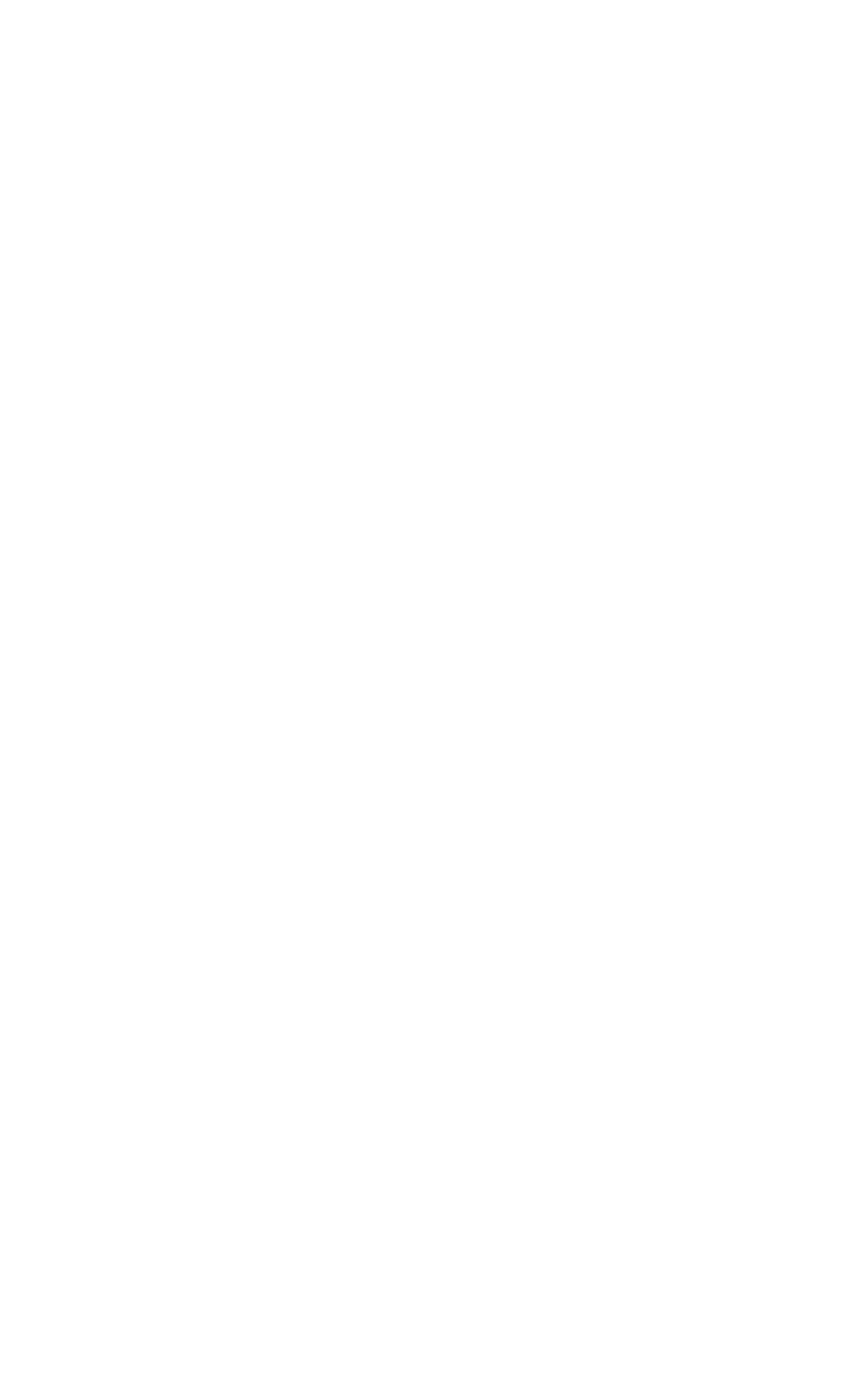*A TREATISE OF ELECTRO-CHEMISTRY.* EDITED by BERTRAM BLOUNT, F.I.C, ETC.

### **THE**

# **MANUFACTURE OF CHEMICALS B Y ELECTROLYSI S**

BY

### ARTHUR J. HALE, B.Sc., F.I.C.

CHIEF ASSISTANT IN THE CHEMICAL DEPARTMENT, CITY AND GUILDS TECHNICAL COLLEGE, FINSBURY

> LONDON CONSTABLE & COMPANY LTD ORANGE STREET, W.C. 1919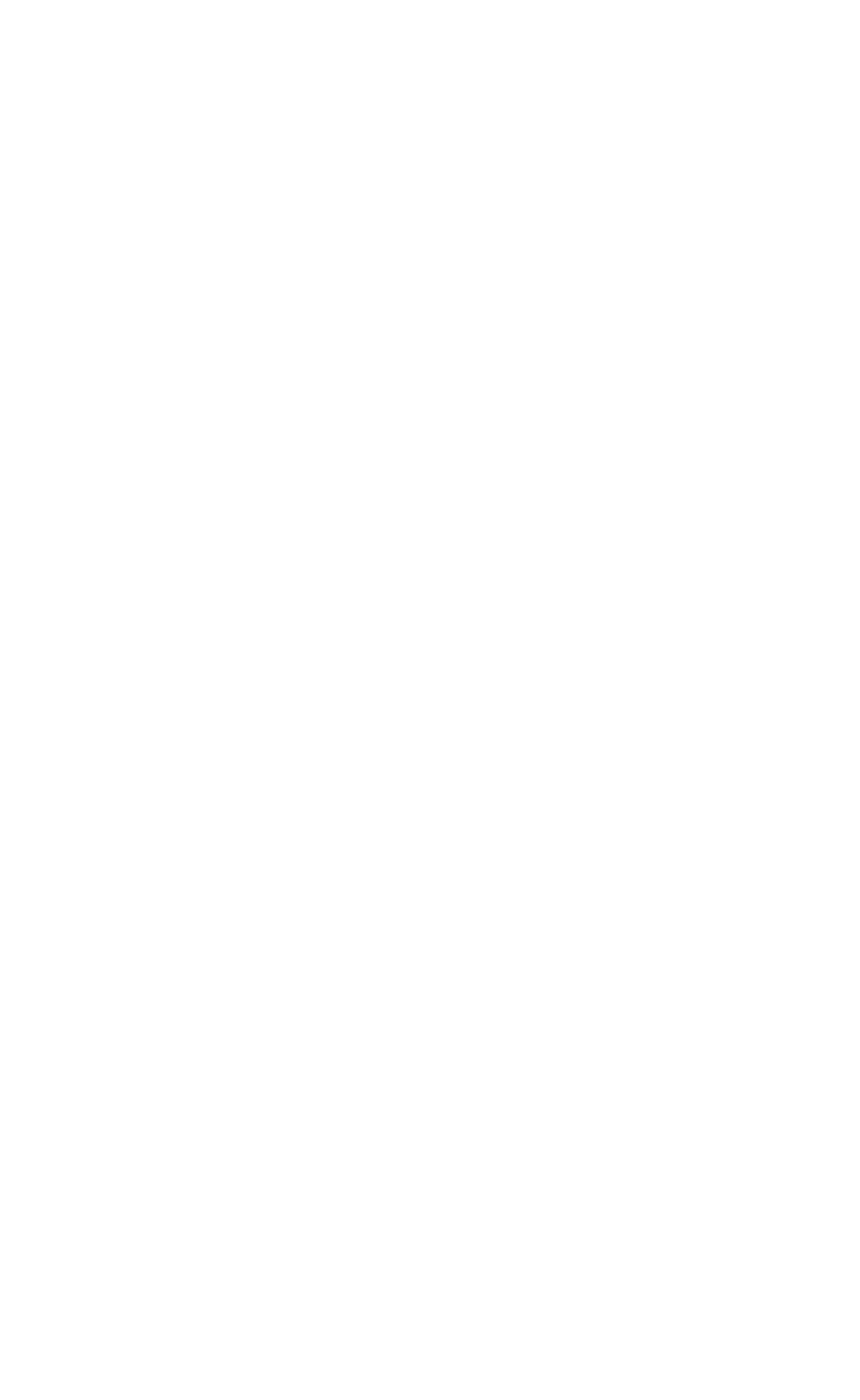# **EDITOK'S PREFACE .**

THE idea of a series of books on Electro-Chemistry **emanated not from me, but from Messrs. Constable. Some years back I wrote for them a book called " Practical Electro-Chemistry," intended to cover a great part of the ground of knowledge then extant. Fortunately, knowledge has a habit of growing and of propagating its kind, and my book, in consequence of this, became a " back number".**

**The subject of Electro-Chemistry is so ramified and specialized that it was impossible for one man to make a survey of the whole field. This fact is the genesis of the present series in which those who have accurate and intimate knowledge of the various branches of electro-chemistry have undertaken the work for which they are particularly qualified. It will be readily understood that, as the series of books was started at an early period of the war, many contributors were engaged in work of national and primary importance, and were unable, however willing, to apply themselves** at the moment to exacting literary work. But this **difficulty was gradually overcome, as some prospect of a period to the struggle came within view,**

 $\overline{\mathbf{v}}$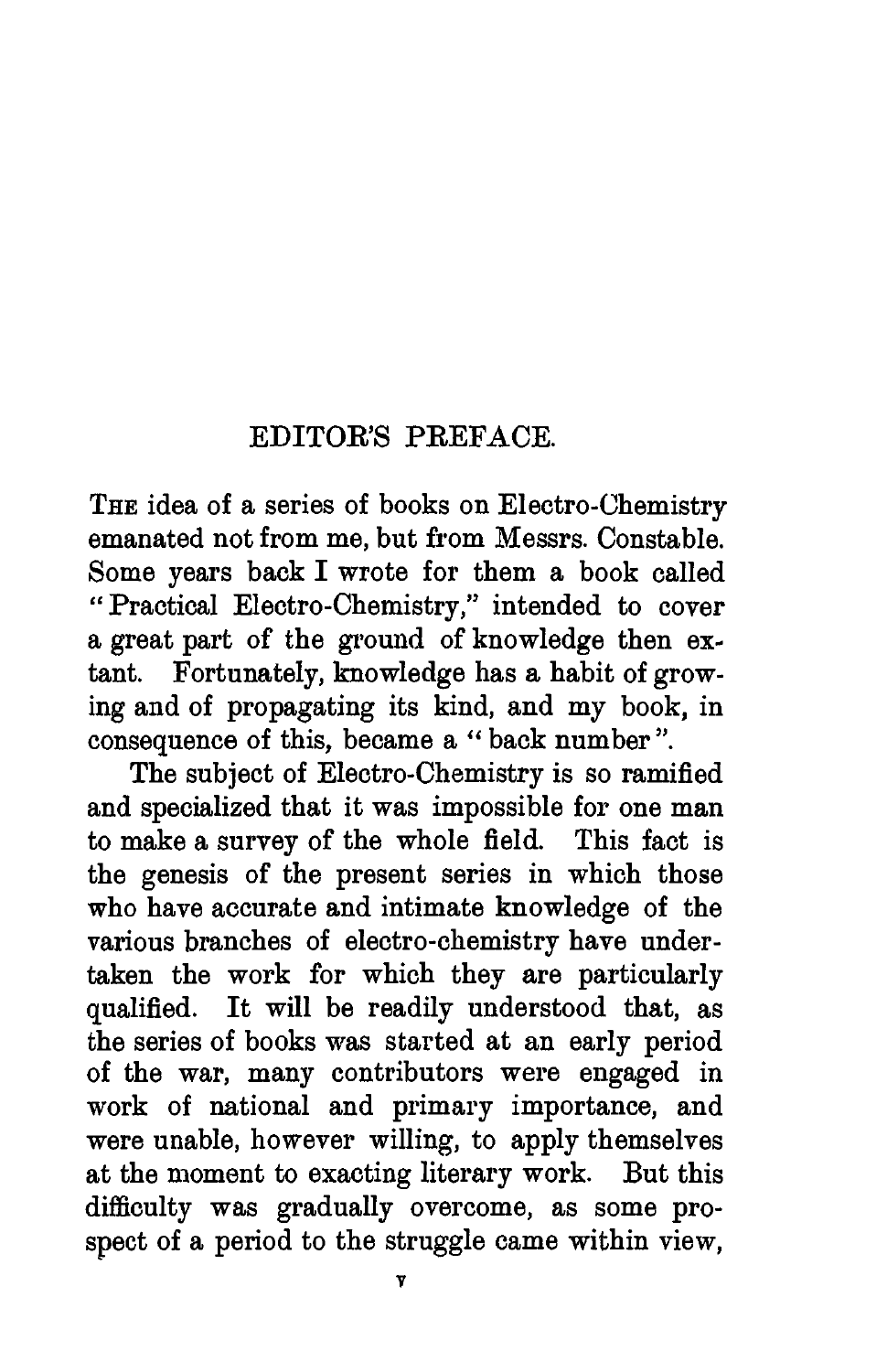with the result which the reader will judge with **consideration for the onerous conditions under which my contributors have wrought.**

**The monographs resulting from their labours speak for themselves, and if the educational advantages which I have obtained from reading them during their passage through the press is shared by the public, I believe that the thorough and modern work of my friends and collaborators will be appreciated, and such faults as there be will be attributed to the person ultimately responsible —the Editor.**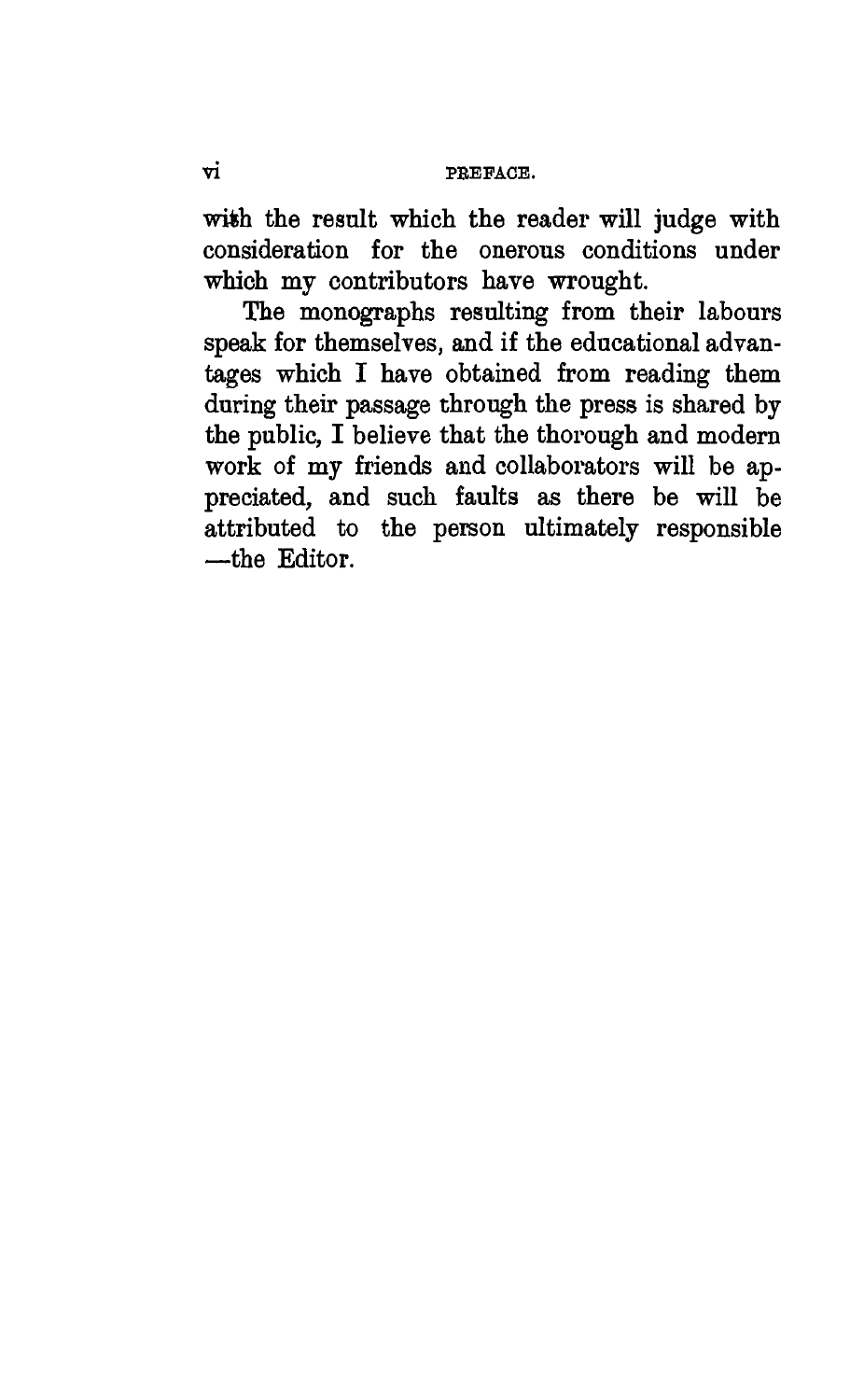## **PKEFACE .**

THE manufacture of chemicals by electrolysis is now sufficiently important to justify the appear**ance of a monograph dealing with the subject. The author has given a complete and up-to-date account of processes now in use, and it is hoped that the matter has been so presented as to indicate, to some extent, future developments.**

**There are many signs that industrial chemists realise the importance of electrolysis in the manufacture of organic chemicals, and the author has endeavoured to portray clearly the present position of this branch of the subject.**

# **A. J. H.**

**LONDON,** *January,* **1919.**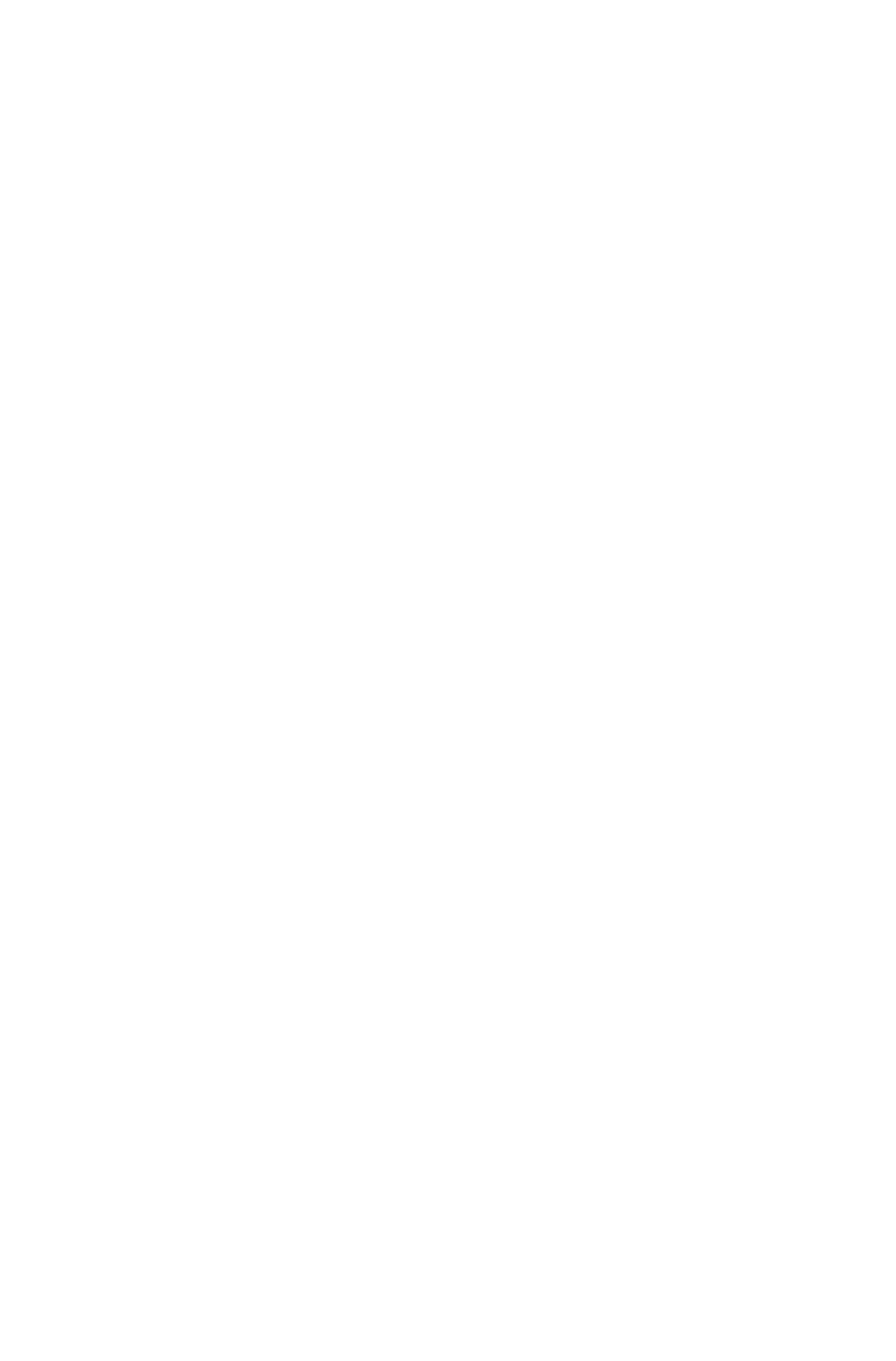### **CONTENTS.**

#### CHAPTER L

#### ELECTROLYTIC HYDROGEN AND OXYGEN. OZONE.

PAGE

General principles. FLANT AND APPARATUS FOR THE ELECTROLYSIS OF WATER: Apparatus of DATROLYSIS PLANT: Schmidt process-<br>Apparatus of Renard. MoDERN FLANT: Schmidt process--<br>Schoop's plant---Process of Garuti---Schuckert pro

#### CHAPTER II.

#### PRODUCTION OP PER-SALTS AND HYDROGEN PEROXIDE.

Persulphates and persulphurio acid. Hydrogen peroxide. Peroarbonates. Perborates. Potassium permanganate. Potassium ferricyanide. Electrolytic sulphuric acid. Sodium selenate . 17

#### CHAPTER III.

#### NITRIC ACID. HYDROXYLAMINE. HYDROSULPHITES. FLUORINE.

Nodon's process for nitric acid. REDUCTION OF NITRIC ACID: Hydroxylamine — Nitrites. Sodium hydrosulphite. Electrolytic production of fluorine .

#### CHAPTER IV.

#### ELECTROLYTIC PREPARATION OF PIGMENTS AND INSOLUBLE SUBSTANCES.

PRECIPITATION OF METALLIC OXIDES: Work of Lorenz—Luckow's improvement—Lead chromate—Lead sulphate—Lead peroxide— White lead—Zinc white. Separation of rare earth oxides. Pyrophoric alloys. Tungsten bronzes . . . . . . 40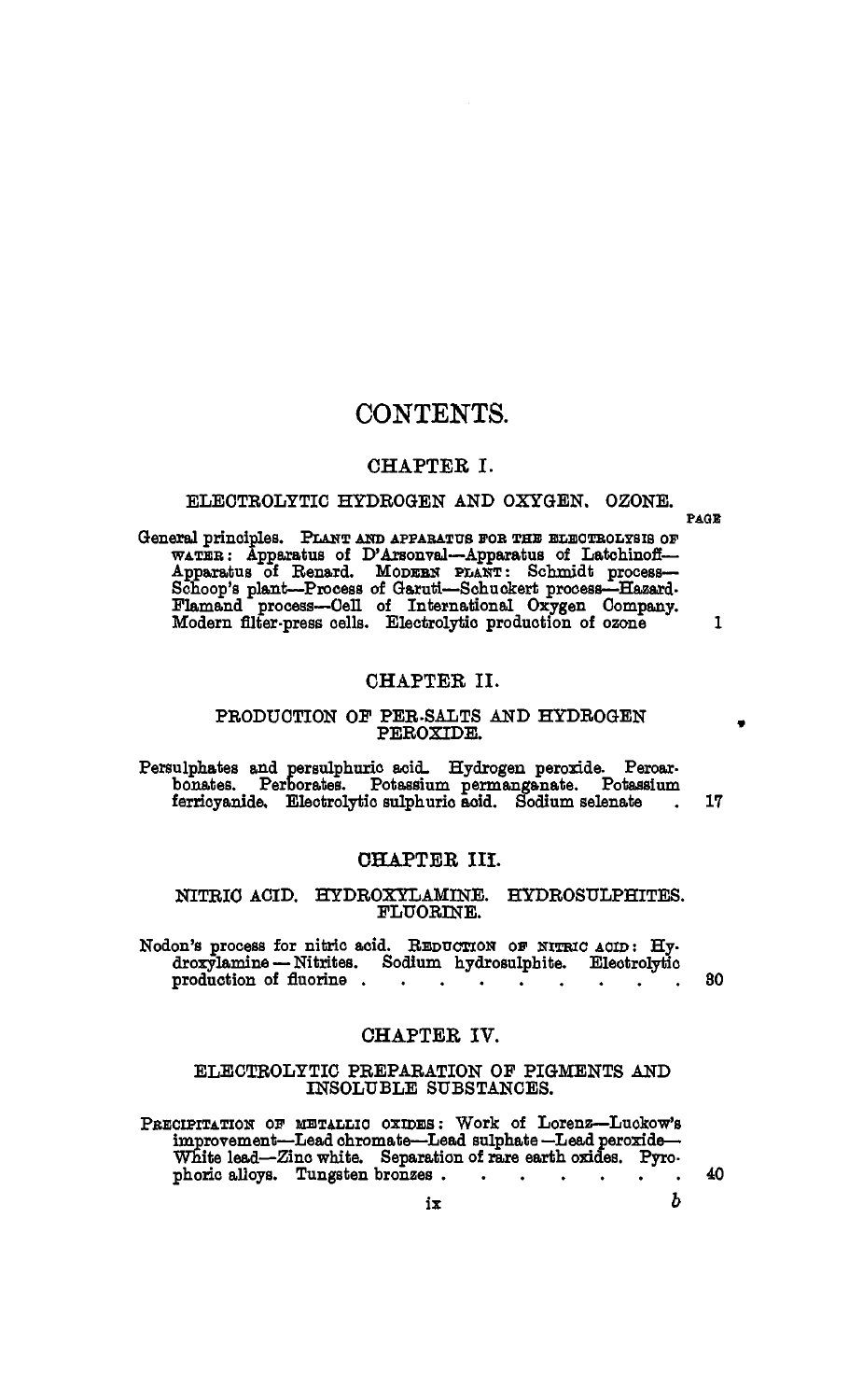#### CHAPTER V.

#### ELEOTRO-OSMOTIO AND ELEOTRO-COLLOIDAL PROCESSES.

PAGE

| General, Dehydration. Separation of constituents of glue. Tan- |     |  |
|----------------------------------------------------------------|-----|--|
| ning of skins. Purification of silicic acid. Alumina. Electro- |     |  |
| lytic lixiviation. Principles of electro-osmosis               | -49 |  |

#### CHAPTER VI.

#### ELECTROLYTIO REDUCTION OF ORGANIC COMPOUNDS.

Introductory. REDUCTION OP NITBO-COMPOUNDS : Aminophenols— Chloranilines—Amines—Benzidine—Azoxybenzene—Azobenzene<br>—Hydrazobenzene—Importance of electrode potential—Catalytic<br>action of cathode—Overvoltage—Reduction in aqueous alkaline<br>emulsions—Production of aminophenols. Hydrazine

#### CHAPTER VII.

#### OXIDATION AND SUBSTITUTION *OF* ORGANIC COMPOUNDS.

| OXIDATION PRODUCTS: Oxidation of aromatic side ohains—Quinone—<br>Basic dyes—Purpurogallin—Anthraquinone—Vanillin—Saccha-<br>Oxidation of alcohols. ELECTROLYTIC SUBSTITUTION:<br>rin.<br>Iodoform — Bromoform — Chloroform — Chloral — Diazo-com-<br>pounds-Azo-dyes-Substituted phenols. CONDENSATION BY<br>ELECTROLYSIS: Esters of dicarboxylic acids. Effect of super |  |  |  |                                                                                                                 |  |  |  |  |  |    |
|---------------------------------------------------------------------------------------------------------------------------------------------------------------------------------------------------------------------------------------------------------------------------------------------------------------------------------------------------------------------------|--|--|--|-----------------------------------------------------------------------------------------------------------------|--|--|--|--|--|----|
| imposing alternating current on direct current.                                                                                                                                                                                                                                                                                                                           |  |  |  |                                                                                                                 |  |  |  |  |  | 65 |
| <b>APPENDIX.</b>                                                                                                                                                                                                                                                                                                                                                          |  |  |  | the contract of the contract of the contract of the contract of the contract of the contract of the contract of |  |  |  |  |  | 75 |
| NAME INDEX                                                                                                                                                                                                                                                                                                                                                                |  |  |  | $\cdot$ , $\cdot$ , $\cdot$ , $\cdot$ , $\cdot$ , $\cdot$                                                       |  |  |  |  |  | 77 |
| <b>SUBJECT INDEX</b>                                                                                                                                                                                                                                                                                                                                                      |  |  |  |                                                                                                                 |  |  |  |  |  |    |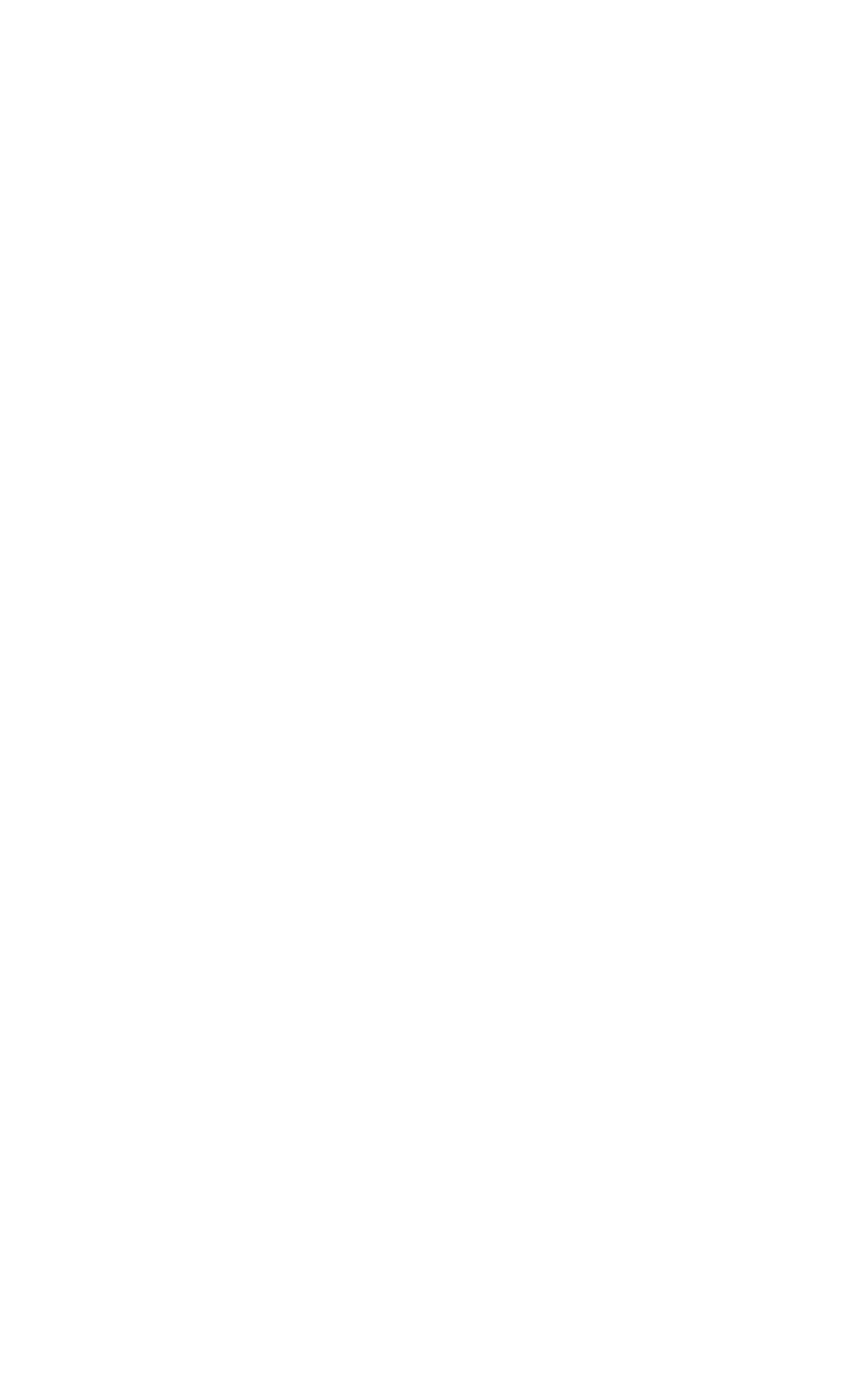### **ABBREVIATION S EMPLOYE D I N TH E REFERENCES.**

| Amer. Chem. J. .                      | American Chemical Journal.                   |
|---------------------------------------|----------------------------------------------|
| Annalen<br>٠                          | Justus Liebig's Annalen der Chemie.          |
| Ber                                   | Berichte der Deutschen chemischen Gesell-    |
|                                       | schaft.                                      |
| Bull. de l'Assoc. Ing. Elect.         | Bulletins de l'Association des Ingenieurs    |
|                                       | Electriques.                                 |
| Chem. Zeit.                           | Chemiker Zeitung.                            |
| Compt, rend.                          | Comptes rendus hebdomadaires des Séances     |
|                                       | de l'Académie des Sciences.                  |
| D.R.P.<br>۰                           | Deutsches Reichspatent.                      |
| Electrochem. Ind.                     | Electrochemical Industry.                    |
| Electrochem, Review.                  | Electrochemical Review.                      |
| Electrochem. Zeitsch.                 | Elektrochemische Zeitschrift.                |
| Eng. Pat<br>$\bullet$                 | English Patent.                              |
| Fr. Pat.<br>$\sim$                    | French Patent.                               |
| Int. Cong. App. Chem.                 | International Congress of Applied Chemistry. |
| J. Amer. Chem. Soc                    | Journal of the American Chemical Society.    |
| J. Physical Chem.                     | Journal of Physical Chemistry.               |
| J. pr. Chem.                          | Journal für praktische Chemie.               |
| J. Soc. Chem. Ind.                    | Journal of the Society of Chemical Industry. |
| Met. Chem. Eng.                       | Metallurgical and Chemical Engineering.      |
| Monatsh                               | Monatshefte für Chemie und verwandte         |
|                                       | Theile anderer Wissenschaften.               |
| Rec. trav. chim                       | Recueil des travaux chimiques des Pays-Bas   |
|                                       | et de la Belgique.                           |
| Trans. Amer. Electrochem.             | Transactions of the American<br>Electro-     |
|                                       | Chemical Society.                            |
| Trans. Chem. Soc.                     | Transactions of the Chemical Society.        |
| Trans. Farad. Soc.                    | Transactions of the Faraday Society.         |
| U.S. Pat.<br>$\overline{\phantom{a}}$ | United States Patent.                        |
| Zeitsch. angew. Chem.<br>۰            | Zeitschrift für angewandte Chemie.           |
| Zeitsch. anorg. Chem.<br>٠            | Zeitschrift für anorganische Chemie.         |
| Zeitsch. Elektrochem.                 | Zeitschrift für Elektrochemie.               |
| Zeitsch. physikal Chem.               | Zeitschrift für physikalische Chemie.        |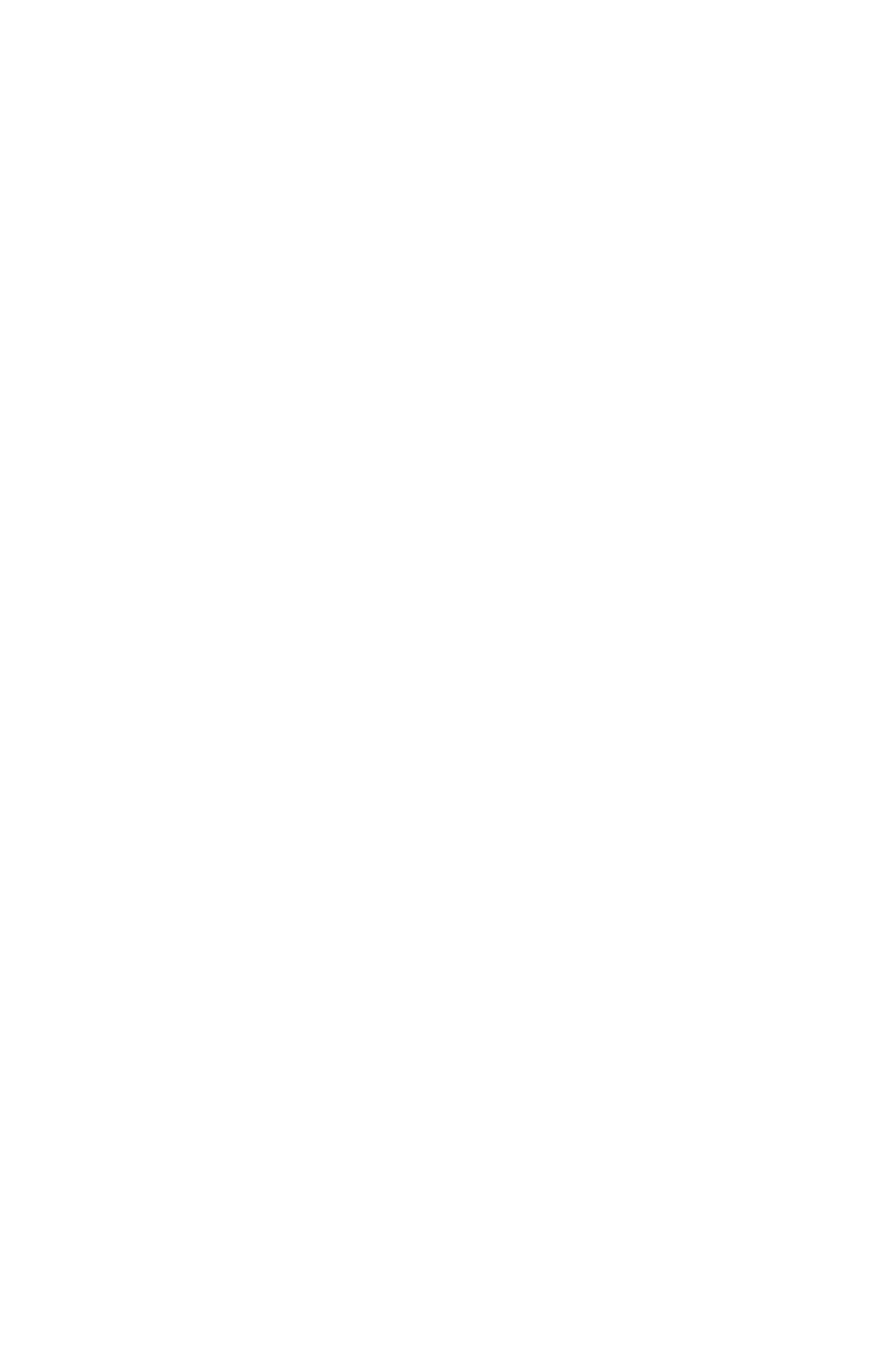### CHAPTEE I.

### ELECTROLYTIC HYDROGEN AND OXYGEN. OZONE.

THE electrolytic decomposition of water provides a suitable introduction to the manufacture of chemicals by electrolysis. Many of the processes described herein depend upon the employment of electrolytic hydrogen and oxygen, and the electrolysis of water furnishes a convenient subject with which to introduce certain fundamental principles and electrical quantities.

Since 1895 several forms of apparatus and plant have been on the market for providing hydrogen and oxygen by electrolysing water. They are largely employed in accumulator works where the oxy-hydrogen flame is needed for lead-welding, and'also in metallurgical processes where a high temperature flame is necessary for melting refractory metals such as platinum.

The production of these two gases by electrolysis for storage and transport can only be commercially successful when the cheapest power is utilised, because there are established economical processes for making both oxygen and hydrogen.

Pure water is practically a non-electrolyte, and in order that it may become a conductor, a small quantity of acid, alkali, or soluble salt must be dissolved in it. On passing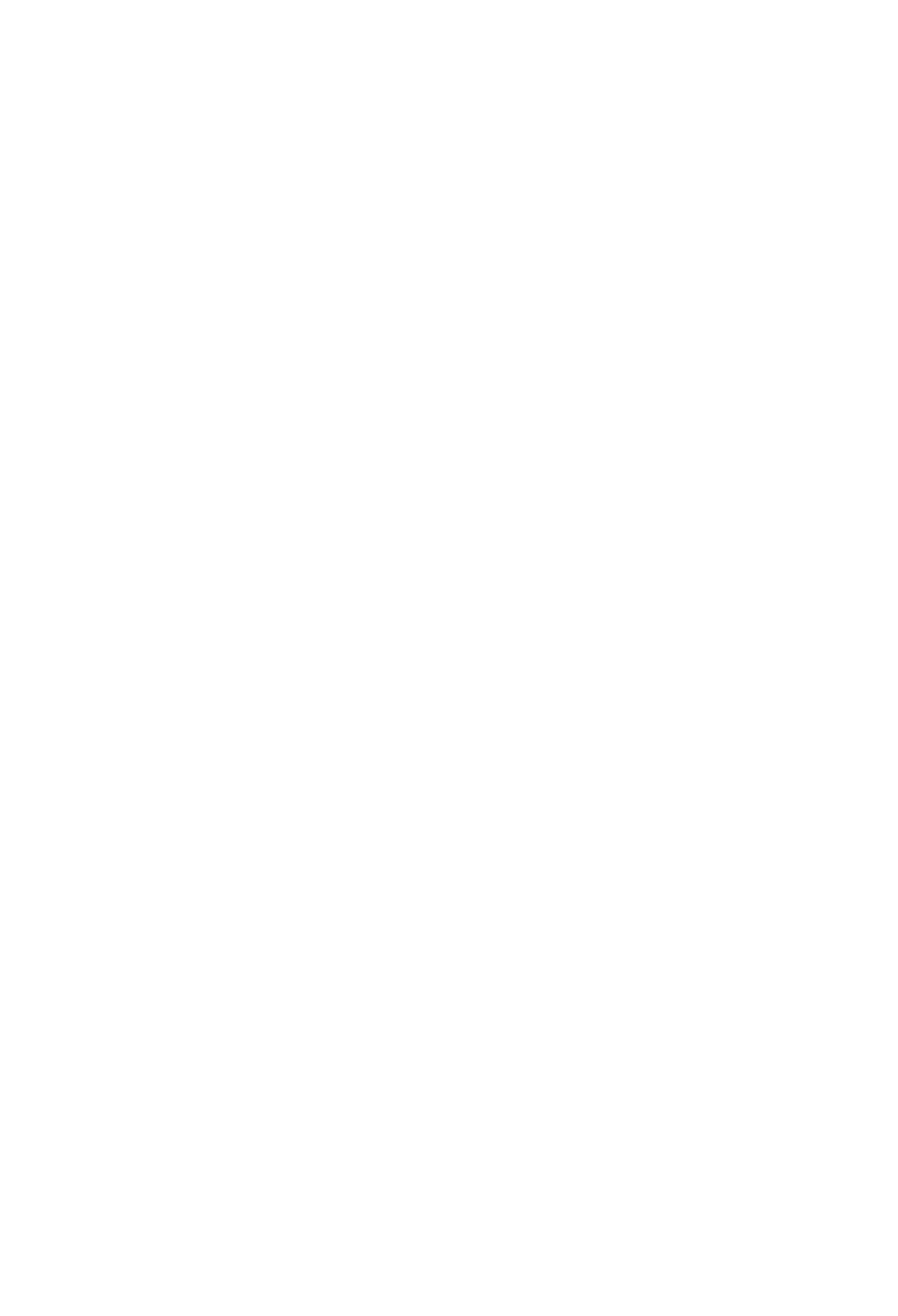a continuous current of electricity at a pressure of about 2 volts between metal electrodes immersed in the solution, a definite volume of hydrogen is liberated at one electrode, and half the volume of oxygen at the opposite electrode. That electrode at which the hydrogen is discharged is known as the cathode, and is connected with the negative pole of the battery or machine supplying the current. The electrode at which oxygen is discharged is the anode, and is connected with the positive pole of the current source.

The decomposition voltage necessary for decomposing water by electrolysis can be calculated from the heat of formation which is 68,400 calories. Since 1 joule or 1  $volt-coulomb<sup>1</sup>$  is equivalent to 0.239 calorie, the electrical energy necessary for decomposing 1 gram-molecule of water will be  $\frac{68400}{0.000} = 285,714$  volt-coulombs. Two equivalents of hydrogen will be discharged, and this amount will require, according to Faraday's Law,  $2 \times 96500$ coulombs of electricity ; the voltage necessary for decom-OQKrr-| *A* position will therefore be  $\sigma_{\infty}$  96500  $= 1.48$  volts. Owing to various conductivity losses the voltage needed between the electrodes in the various forms of plant varies from 1\*9 to as much as 4 volts.

The solutions generally employed are dilute sulphuric acid (10-20 per cent.) or dilute alkali solution containing potassium or sodium hydroxide, and sometimes potassium carbonate is utilised (10-25 per cent.).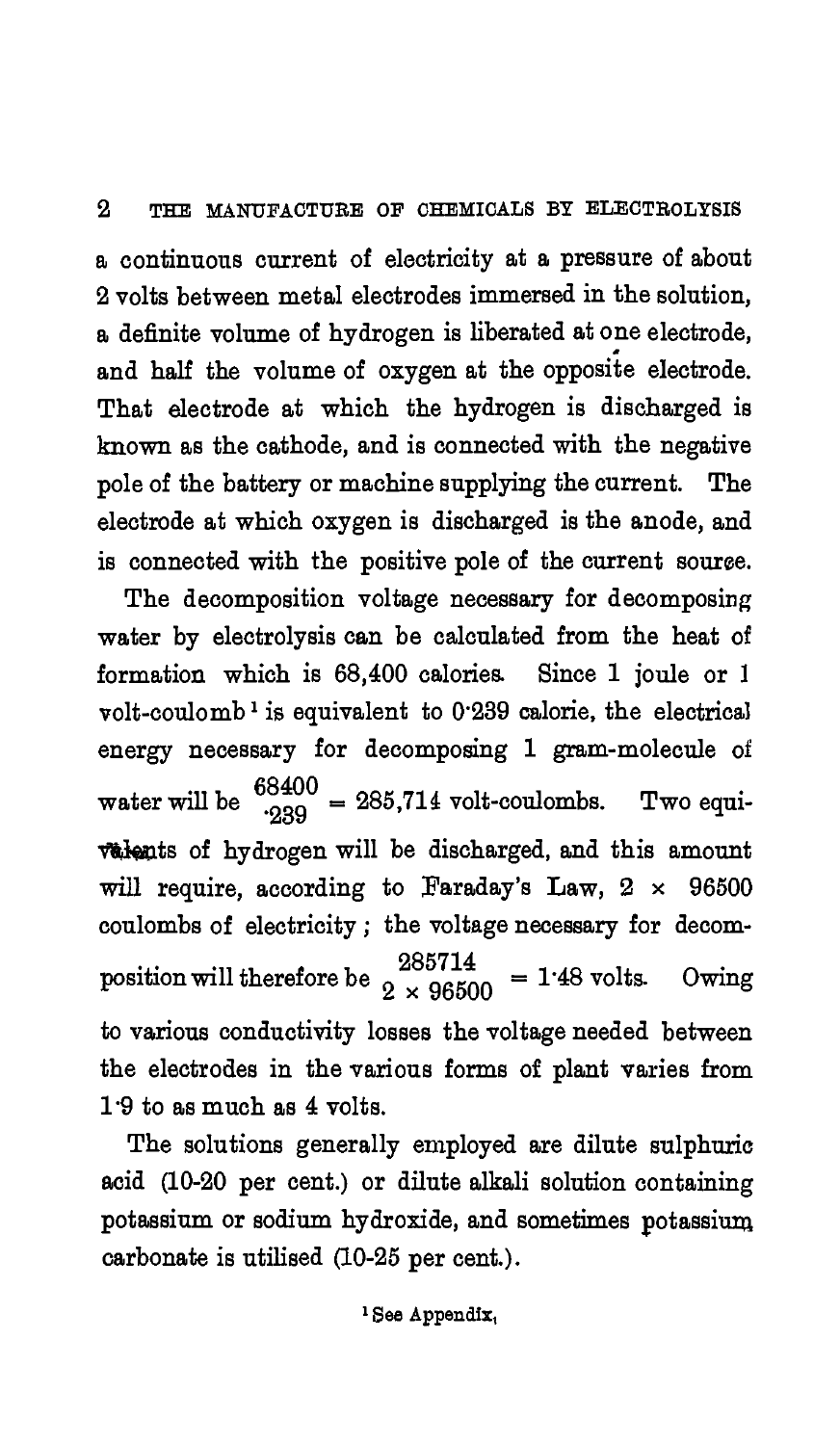Experimentally determined minimum voltages necessary for decomposing, continuously, such aqueous solutions between platinum electrodes approximate closely to  $1.67$  volts.

Since 1 gram of hydrogen is liberated by the passage of 96,500 coulombs of electricity, therefore 1 amp.-hour (3600 coulombs) will liberate 0"037 gram or 0'0147 cubic foot at normal temperature and normal atmospheric pressure  $(N.T.P.)$ .<sup>1</sup>

The amount of current generally passed through an industrial unit is about 400 amps., and this will discharge approximately  $400 \times 0147 = 5.88$  cubic feet of hydrogen per hour and simultaneously 2.94 cubic feet of oxygen. This amount of gas will be discharged by  $400 \times 1.67 = 668$ watt-hours or  $0.668$  K.W.H., hence one K.W.H. will discharge 8'8 cubic feet of hydrogen. In practice the volume of hydrogen obtained is  $4.5 - 8.25$  cubic feet per K.W.H.

The following statement will convey some indication of the energy utilised annually in a typical installation designed to give about 15,000 cubic feet of hydrogen per day: If the working day be 24 hours for 300 days per annum, the yearly output will be  $15,000 \times 300 = 4,500,000$ cubic feet. Each cell takes about 400 amps, at 2 volts, that is,  $0.8$  K.W.H. per hour, and if there be 100 units in the plant, the energy utilised each year will be  $100 \times 8 \times 24 \times 300$ , or 576,000 K.W.H. To this must be added approximately 25 per cent, to allow for loss

<sup>1</sup>That is a temperature of  $0^{\circ}$  C., and the pressure of a column of mercury 760 mm. high at latitude 45° and at sea level; the temperature of the, mercury being 0° C.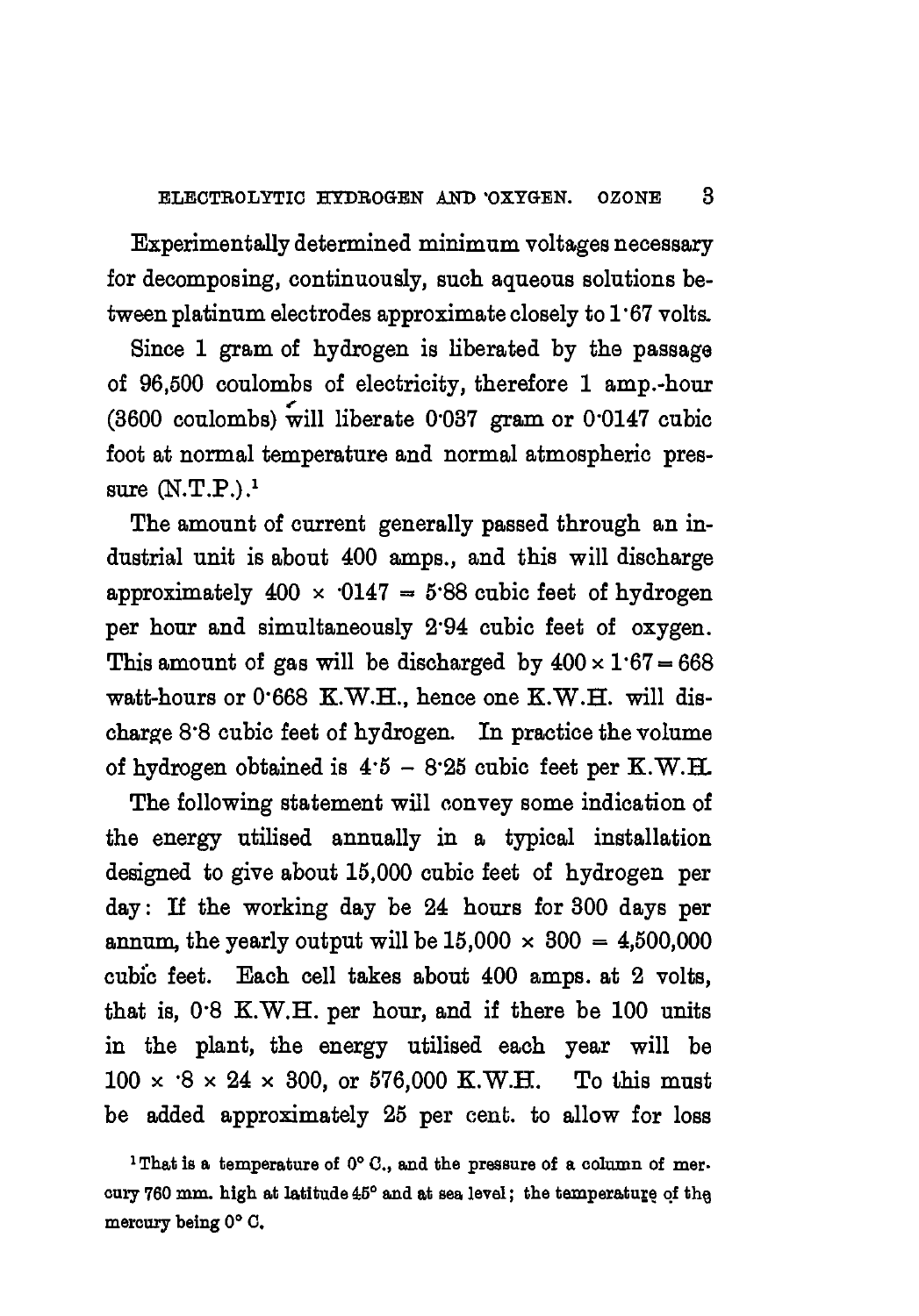through the motor generator employed, making a total of 720,000 K.W.EL per year. If the gases are to be compressed, 300 1b. per sq. inch for hydrogen will necessitate about 1.5 K.W.H. per hour, that is,  $1.5 \times 24 \times 300 = 10,800$ KW.H. per year. \*The oxygen is usually compressed to 1800 lb. per sq. inch, and this will require 4.5 K.W.H per hour, that is,  $4.5 \times 24 \times 300 = 32,400$  K.W.H. per year. The total energy required will be  $720,000 + 10,800$  $+32,400 = 763,200$  K.W.H. per year in the production of 4,500,000 cubic feet of hydrogen and 2,250,000 cubic feet of oxygen. At the rate of 0'5d. per B.O.T. unit the cost of energy per annum will be about £1600.

The first plant devised for supplying oxygen was that of D'Arsonval, of the Eoyal College of France (1885), who employed a 30 per cent, solution of potash as electrolyte.

A perforated iron cylinder enclosed in a sack of wool or cotton served as anode, whilst a similar iron cylinder was made the cathode. The apparatus gave about 150 litres of oxygen per day.

Latchinoff,<sup>1</sup> of Petrograd (1888), devised the first apparatus for collecting both gases under pressure, and he was also the first to utilise bipolar electrodes. In his earlier forms of apparatus, he employed an alkaline electrolyte and iron electrodes, or 15 per cent, sulphuric acid with carbon cathodes and lead anodes, but in improved large-scale plant he used only alkaline solutions in an iron tank which contained a number of bi-polar

*<sup>1</sup>EleJctrochem. Zeitsch.,* 1894,1,108; D.E.P. 51998 (1888).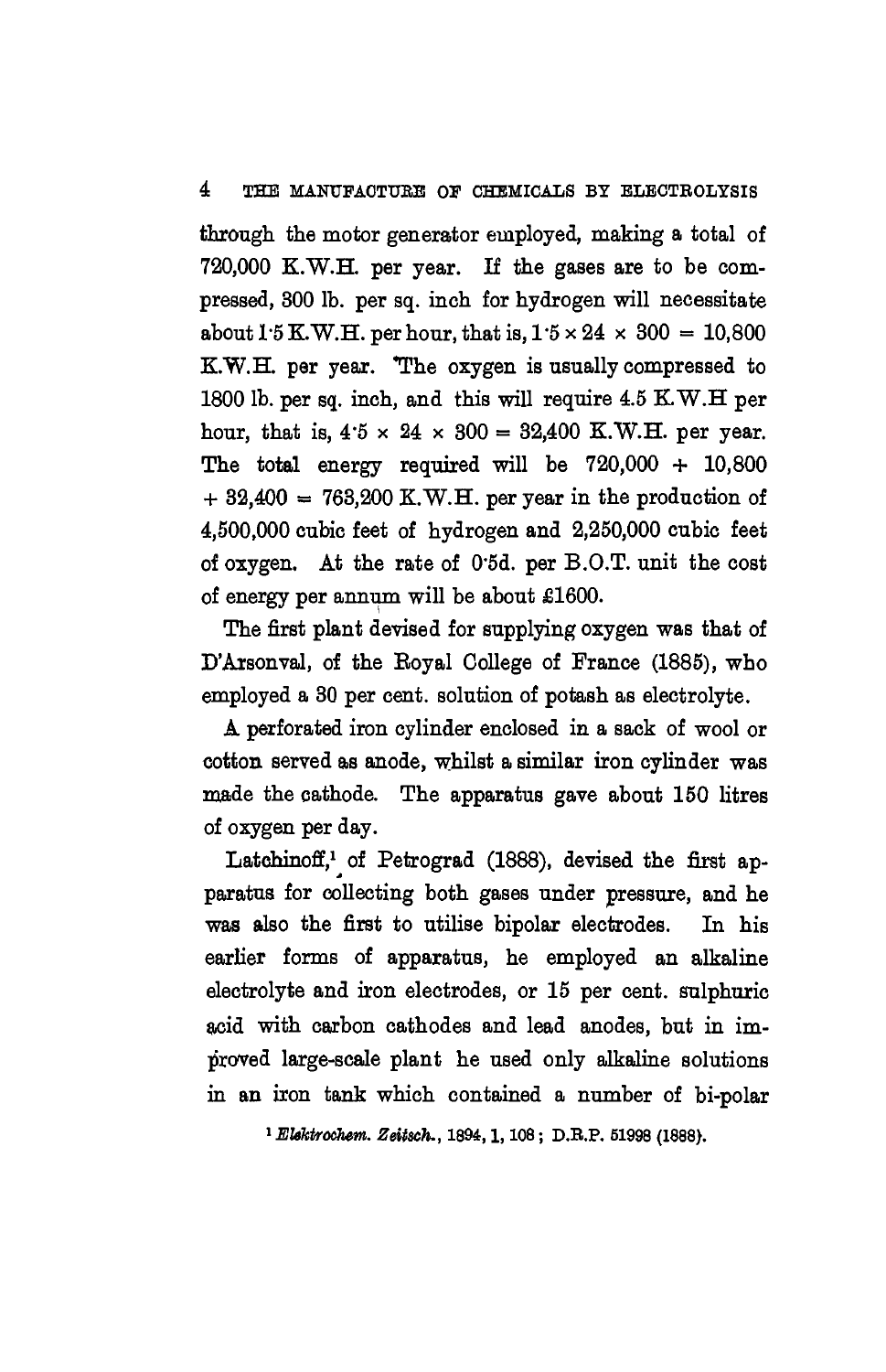ELECTROLYTIC HYDBOGEN AND OXYGEN. OZONE 5 iron electrodes separated from each other by parchment sheets.

Colonel Renard of Paris<sup>1</sup> (1890) prepared hydrogen, for balloon work, in a cylindrical iron cathode vessel in which was suspended a cylindrical iron anode surrounded by an asbestos diaphragm. The electrolyte was caustic soda, and 250 litres of hydrogen were obtained per hour.

The first modern plant was introduced by Dr. O. Schmidt<sup>2</sup> in 1899. It is constructed on the filter-press principle, and



is manufactured by the Machinenfabrik, Oerlikon, Zurich. Bi-polar iron electrodes *e* are fixed in a strong iron frame (Fig. 1) and are separated from each other by diaphragms of asbestos *d3* which are bound with rubber borders. The electrodes are bordered by thick rims, so that when close together there is a cavity between two adjacent plates which is divided into two equal portions by the diaphragm, the rubber edge of which serves to insulate the adjacent

1  *La Lvmiire Electrique,* 39, 39. <sup>2</sup>D.R.P. 111131 (1899); *Zeitsch. Elektrochew.,* 1900, 7, 296.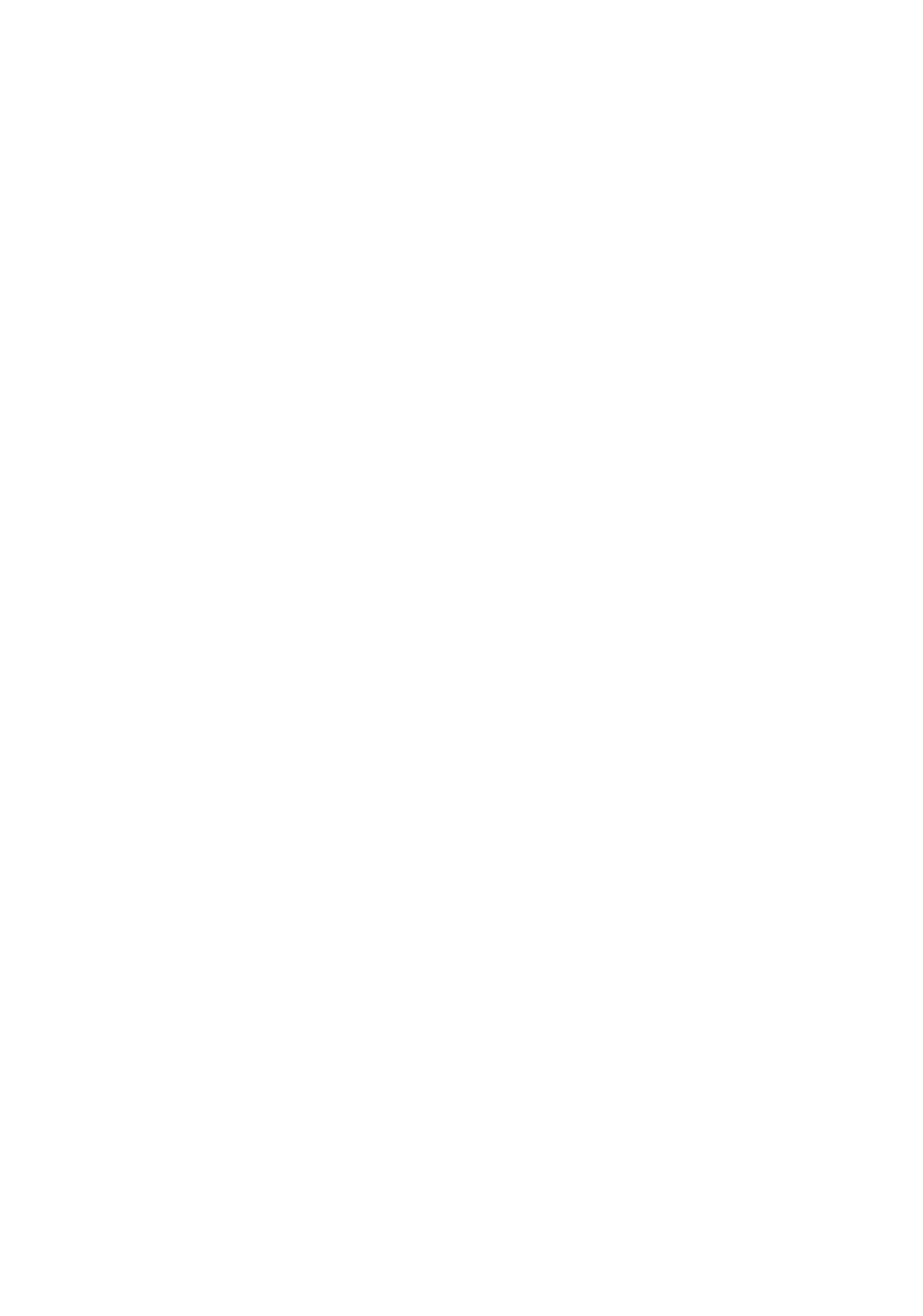6 THE MANUFACTURE OF CHEMICALS BY ELECTROLYSIS plates from each other. Two holes *ho* (Fig. 2) in the rim of each electrode communicate so as to form two channels when the unit is made up, and these serve to convey the hydrogen and oxygen from the cells, whilst the lower channels WW , formed in a similar manner, serve to supply the chambers with electrolyte.

The channels *h* and W communicate with the cathode spaces only, whilst  $o$  and W' connect anode spaces. The





channels WW' for supplying water are connected with a main pipe A, and at the other end of the unit the gas channels *ho* communicate with the washing chambers H and  $O$ . The stopcock  $a$ , shown in the diagram of a complete Schmidt apparatus (Fig. 3), is for emptying the apparatus. The electrolyte recommended is a 10 per cent, potassium carbonate solution, and is probably preferred to the corresponding sodium salt on account of its freedom from chloride, which exerts a corrosive action upon the iron-work of the apparatus.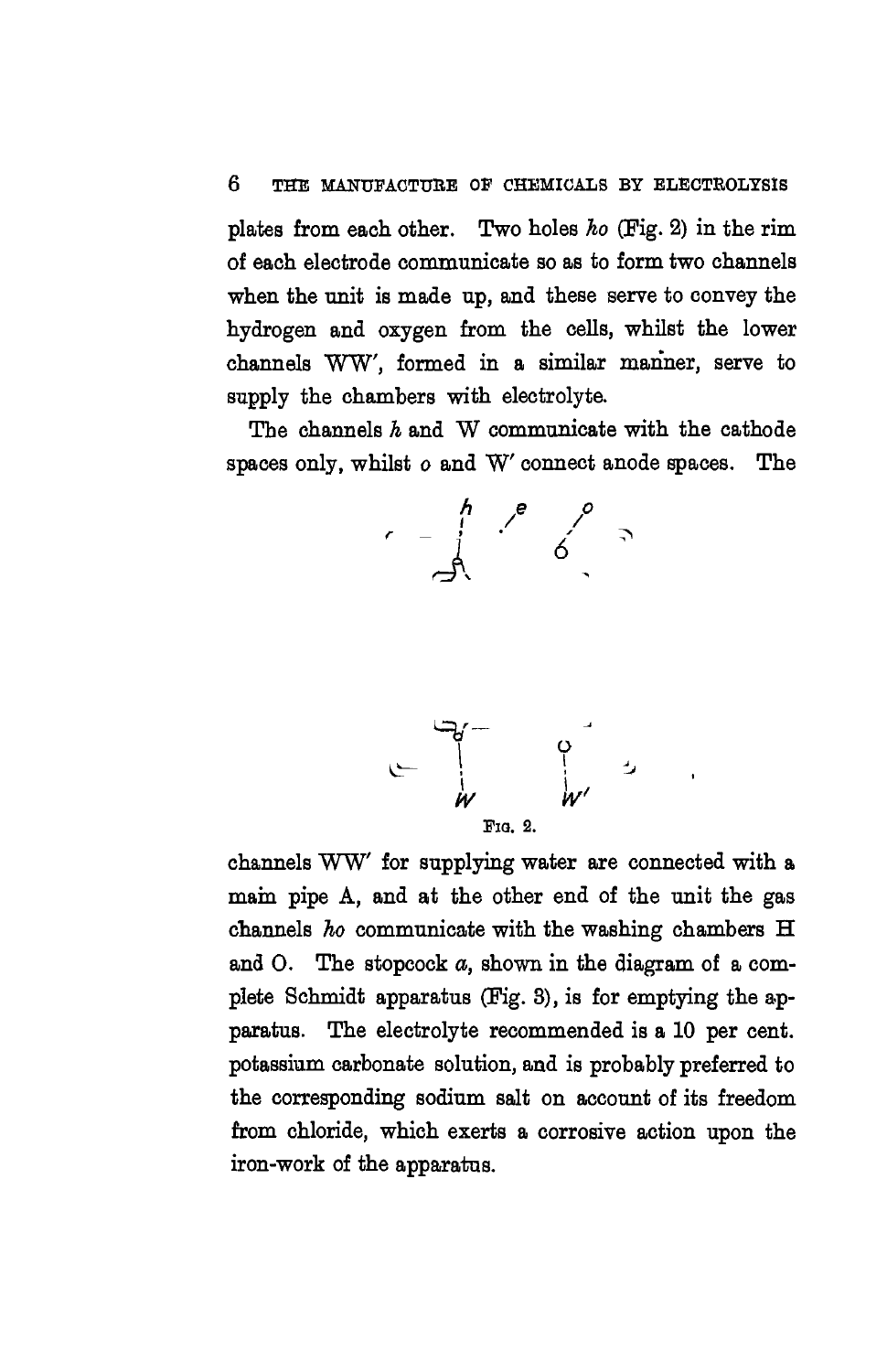A voltage of  $2.5$  volts is maintained between adjacent electrodes, and the energy efficiency is stated to be approximately 54 per cent. The hydrogen generated has a purity of 99 per cent, and the oxygen purity is 97 per cent., but this can be raised to over 99 per cent, by passing the gas over platinum at 100° 0.

Standard types of plant are manufactured for working



at a pressure of 65 or 110 volts. The quantity of water decomposed per K.W.H. is about 130 c.c , and this loss must be made good continuously to prevent the electrolytic gases from collecting in the cells. A Schmidt plant for generating 33 cubic metres of oxygen per twenty-four hours costs about £6000, and for immediate use without compression the cost of the electrolytic gas per cubic metre (35 cubic feet) is approximately 5d. to 6d.

The conductivity of an alkaline electrolyte is lower than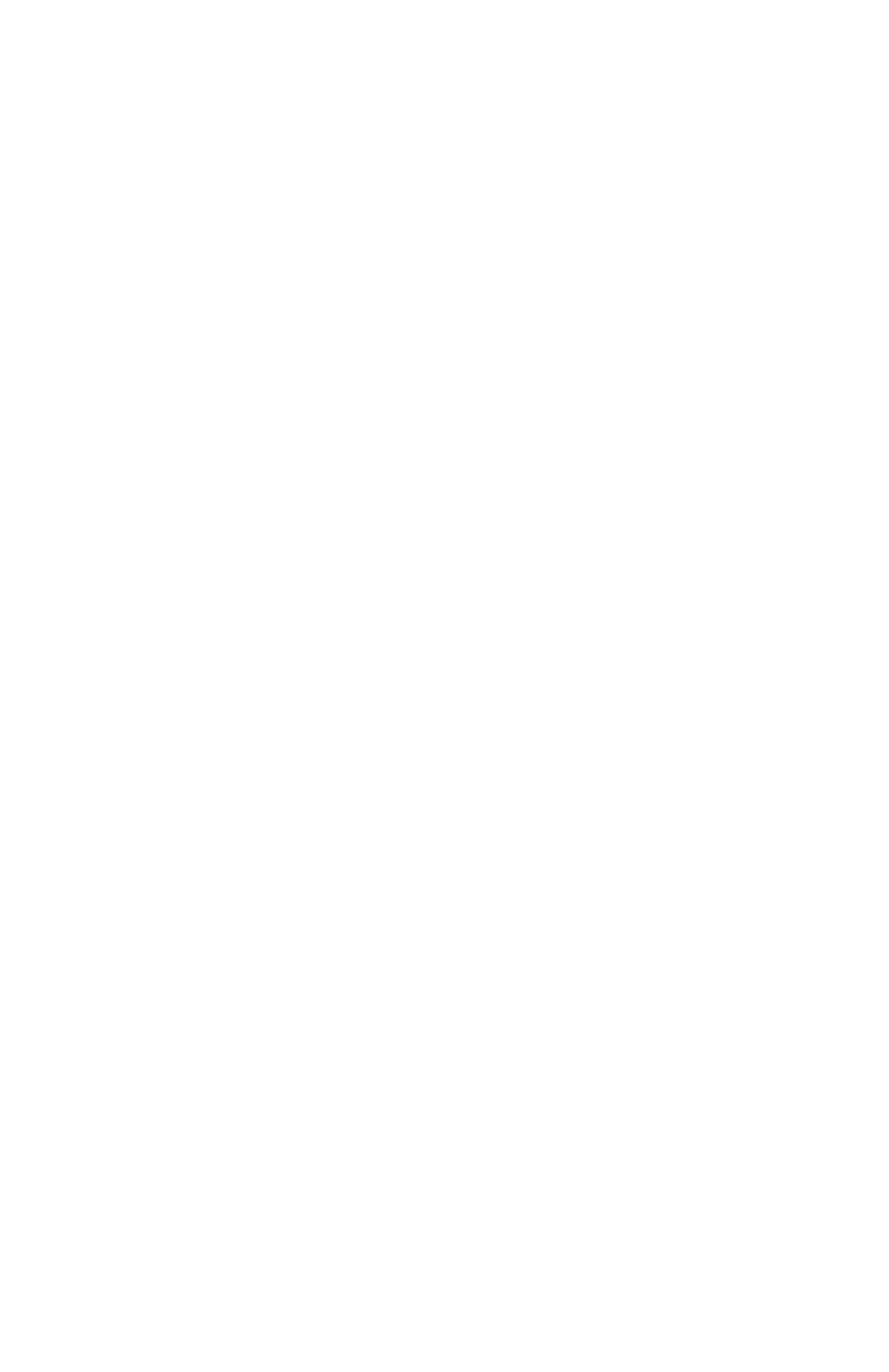that of 20-30 per cent, sulphuric acid, but it has the great advantage that it is without corrosive action on iron, and therefore plant can be constructed of iron or steel with electrodes of the same material when an alkaline liquid is employed.

Moreover, when lead is used for the electrodes, as it must be with a sulphuric acid electrolyte, considerable overvoltage occurs at the electrodes; hence, in spite of increased conductivity the economy in energy is negligibly small.

Great difficulty has been experienced by all inventors in constructing a cell which will effectually prevent any mixing of the gases evolved and the formation of a dangerously explosive mixture. This point, it will be observed, receives special attention in all the cells described.

### SCHOOP'S PLANT. <sup>1</sup>

In this cell dilute sulphuric acid is employed, and the electrodes, as well as the containing vessel, are constructed of lead. Bach electrode is encased in an earthenware tube which is perforated round its lower portion, and sealed at the top with insulating material. Each electrode is thus completely separated from the rest, and intermixture of the gases is rendered impossible. Dilute sulphuric acid (density 1\*235) is the electrolyte employed, and the voltage required for each unit is about 3'9 volts. The diagram (Fig. 4), which shows a section through two cells, will explain the construction.

Each unit consists of a lead-lined vat which contains

1  *J. Soc. Chem. Bid.,* 1901, 20, 258; D.B.P. 141049 (1901); *Electrochem. bid.,* 1902,1, 297.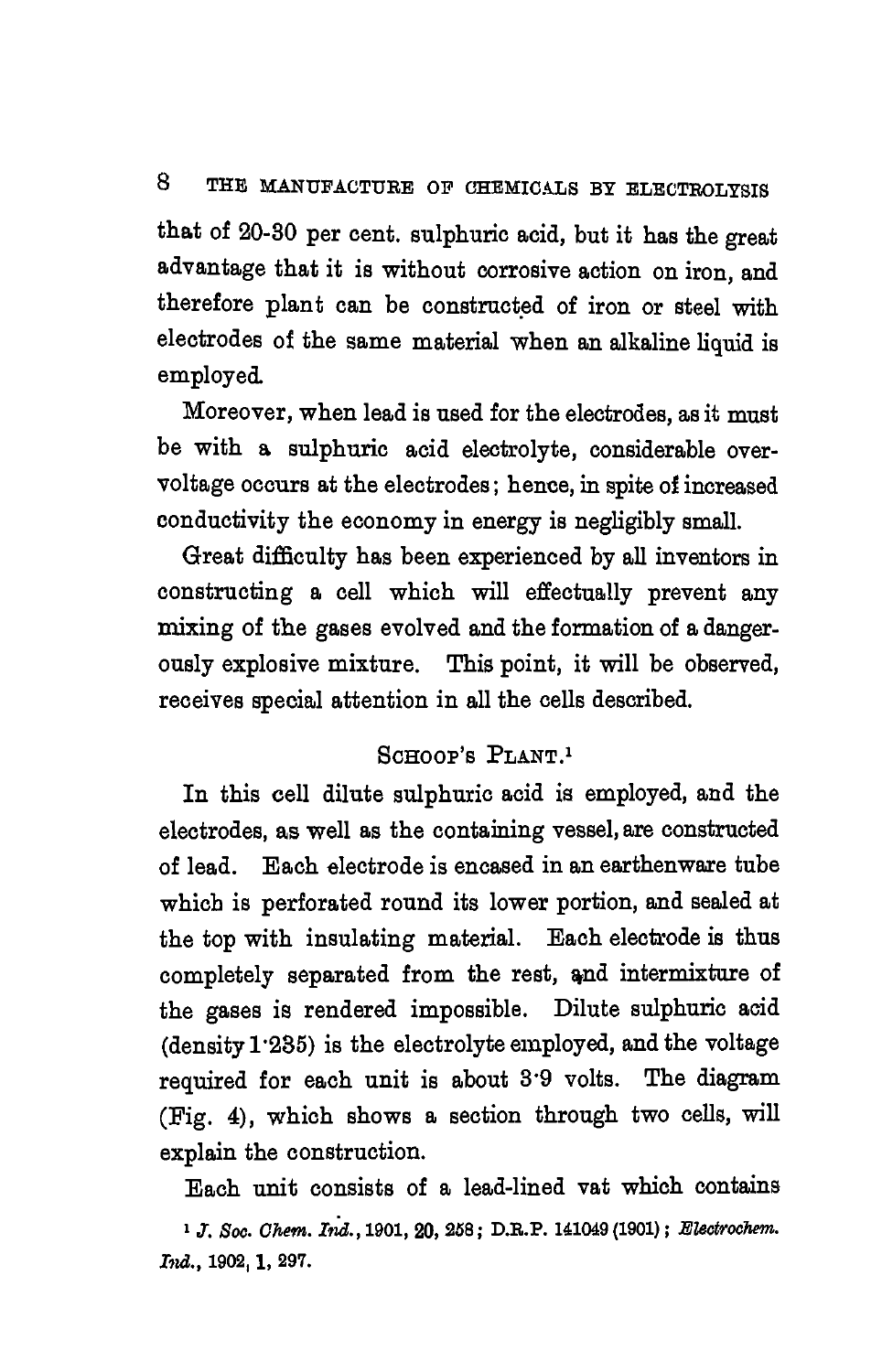#### ELECTROLYTIC HYDROGEN AND OXYGEN. OZONE 9

two cylindrical lead anodes and two corresponding cathodes. Each electrode contains a bundle of lead wires which give increased electrode surface, and the lower part of the electrode is perforated to give free access to the current and to the electrolyte. For the same reason each surrounding earthenware tube is perforated round its lower portion.



The apparatus can be constructed with iron electrodes **for use with an alkaline electrolyte, and the working** voltage is then about 2°25 volts as compared with 3°8 volts for sulphuric acid and electrodes of lead.

**for sulphuric acid and electrodes of lead. The folowing costs are quoted by the makers for plant with acid electrolyte: One H.P. hour gives 97'5 litres of hydrogen and half this amount of oxygen; or, stated in another way, 1 cubic metre of the mixed gases requires**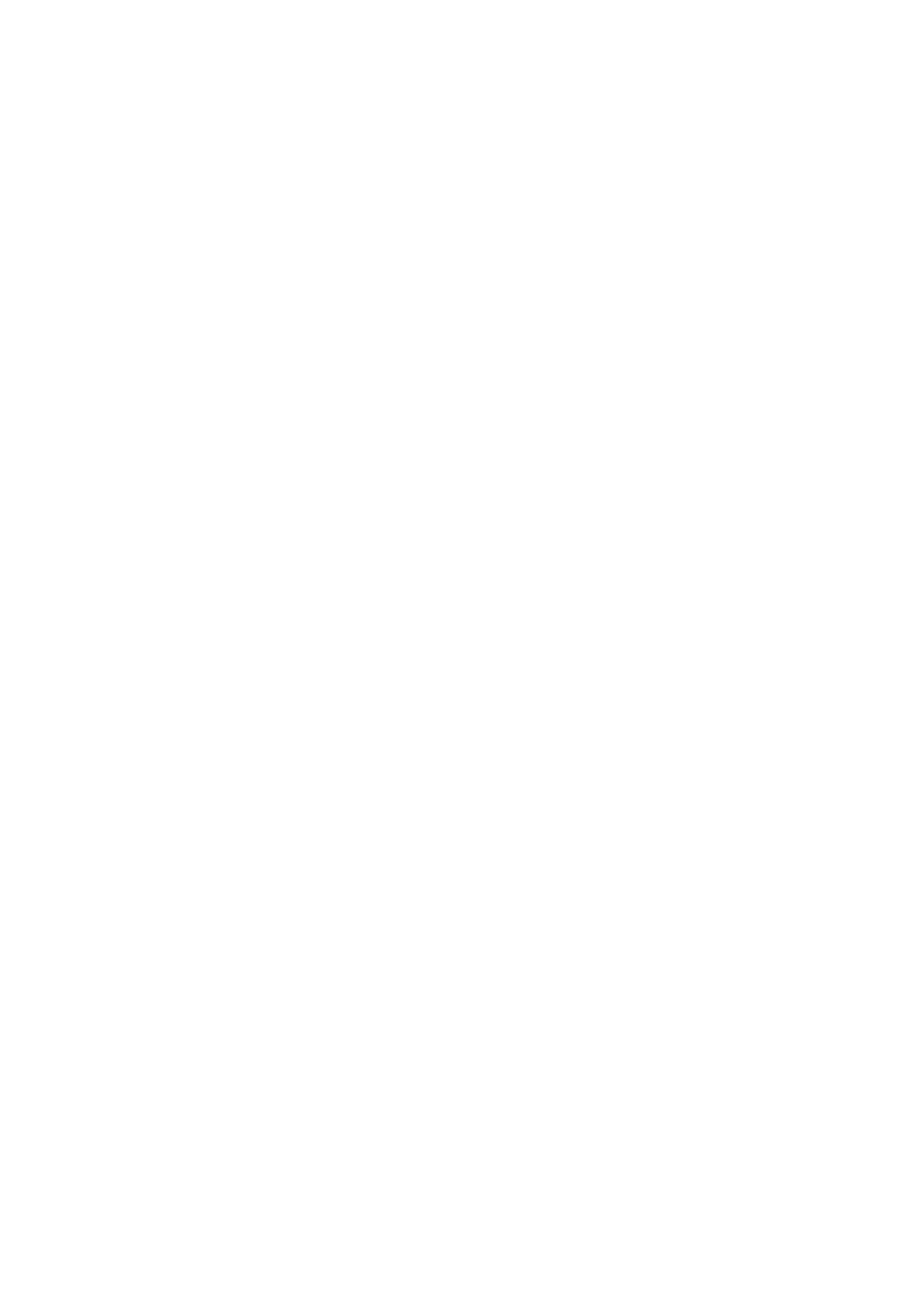10 THE MANUFACTUEE OP CHEMICALS BY ELECTROLYSIS  $6.2$  to  $6.8$  H.P. hours of energy costing 3-3.5d. With an alkaline electrolyte and iron electrodes the cost is even lower. The generated oxygen has a purity of 99 per cent. and the hydrogen 97.5-98 per cent.

### PROCESS OF GARUTI.

The plant invented by Garuti and Pompili in 1893 is a well-known type in which iron electrodes are employed with alkaline electrolyte.

Anodes and cathodes are connected in parallel, and the diaphragms separating the electrodes from each other are iron sheets perforated near the lower edge. The successful working of this arrangement depends on the fact, first ascertained by Del Proposto,<sup>1</sup> that if the voltage between the electrodes is not above 3 volts, the iron diaphragm between them does not become bipolar, and hence no gas is evolved on its surface.

In the cells constructed by Garuti<sup>2</sup> and Pompili prior to 1899 lead electrodes were employed, and the electrolyte was sulphuric acid solution which was contained in a leadlined wooden tank, but this was abandoned ultimately for iron construction and an alkaline electrolyte.

The outer case and electrode system are made of iron. In Fig. 5 a longitudinal vertical section is shown, in which B represents the iron casing holding the electrodes and diaphragms. The spaces H and 0 are bells in which the hydrogen and oxygen respectively collect before rising

1  *Bull, de VAssoc. ties Ingen. Electr.,* 1900,11, 305.

fl *L<sup>l</sup> Industrie Medrochimique,* 1899,11,113; Bng. Pats. 16588 (1892), 23668 (189G), 12950 (1900), 2820 (1902), 27249 (1903).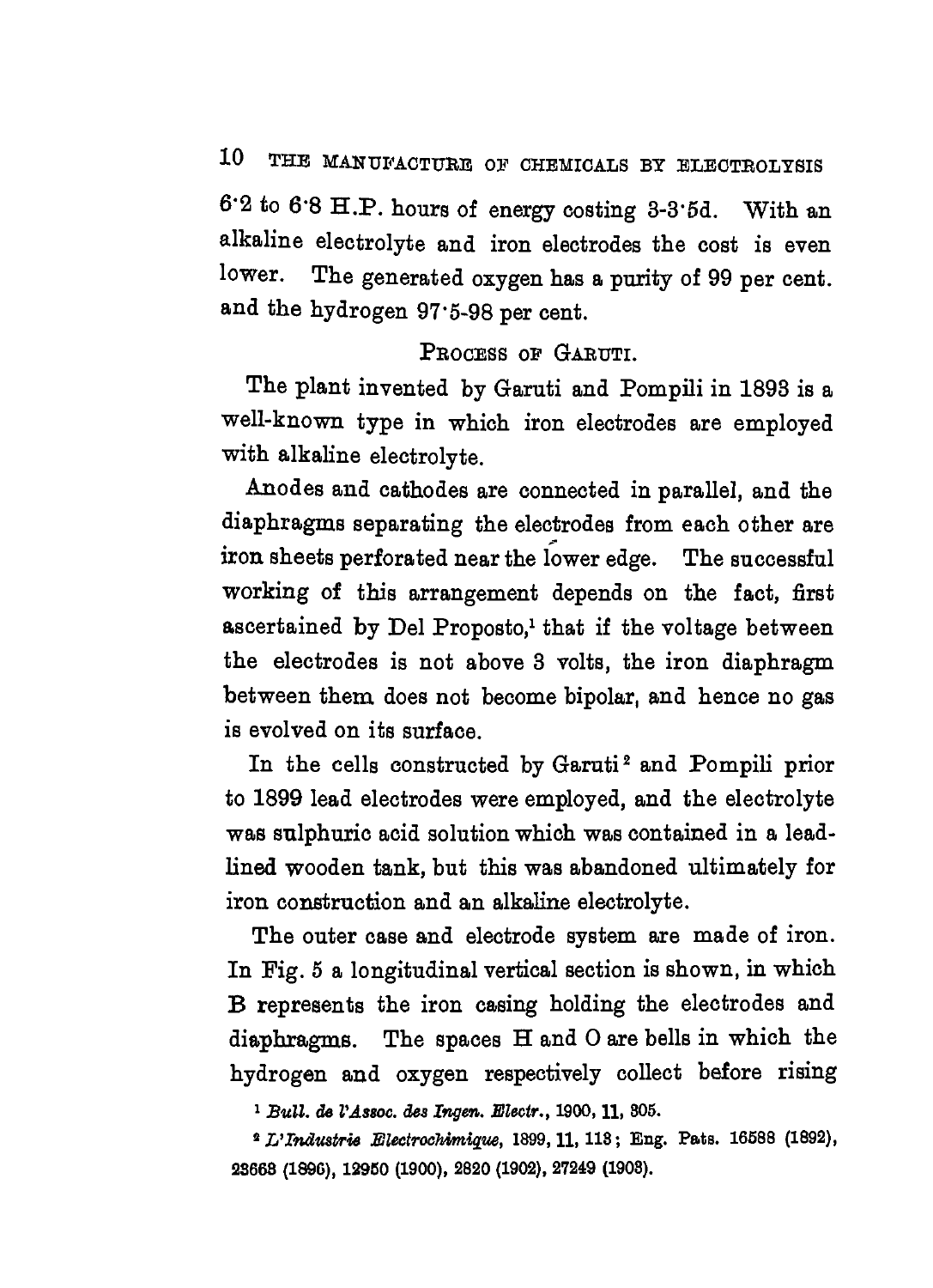through the exit tubes TT'. The electrodes and diaphragms traverse the entire length of B and are shown sectionally in Fig. 6, which is a transverse section. Electrodes *e* are



FIG. 5.

12 mm. apart, and the lower edge of each is 12 cms. from the bottom of the tank. Each diaphragm *d* has a zone of perforations 4 cms. wide running parallel with and about

*r*



FIG. 6.

7'5 cms. above the lower edge. Anode spaces open at the top, on one side, into the bell 0 which receives oxygen, and in a similar manner the cathode spaces open on the other side to the bell  $H$  which collects hydrogen (see Fig. 5).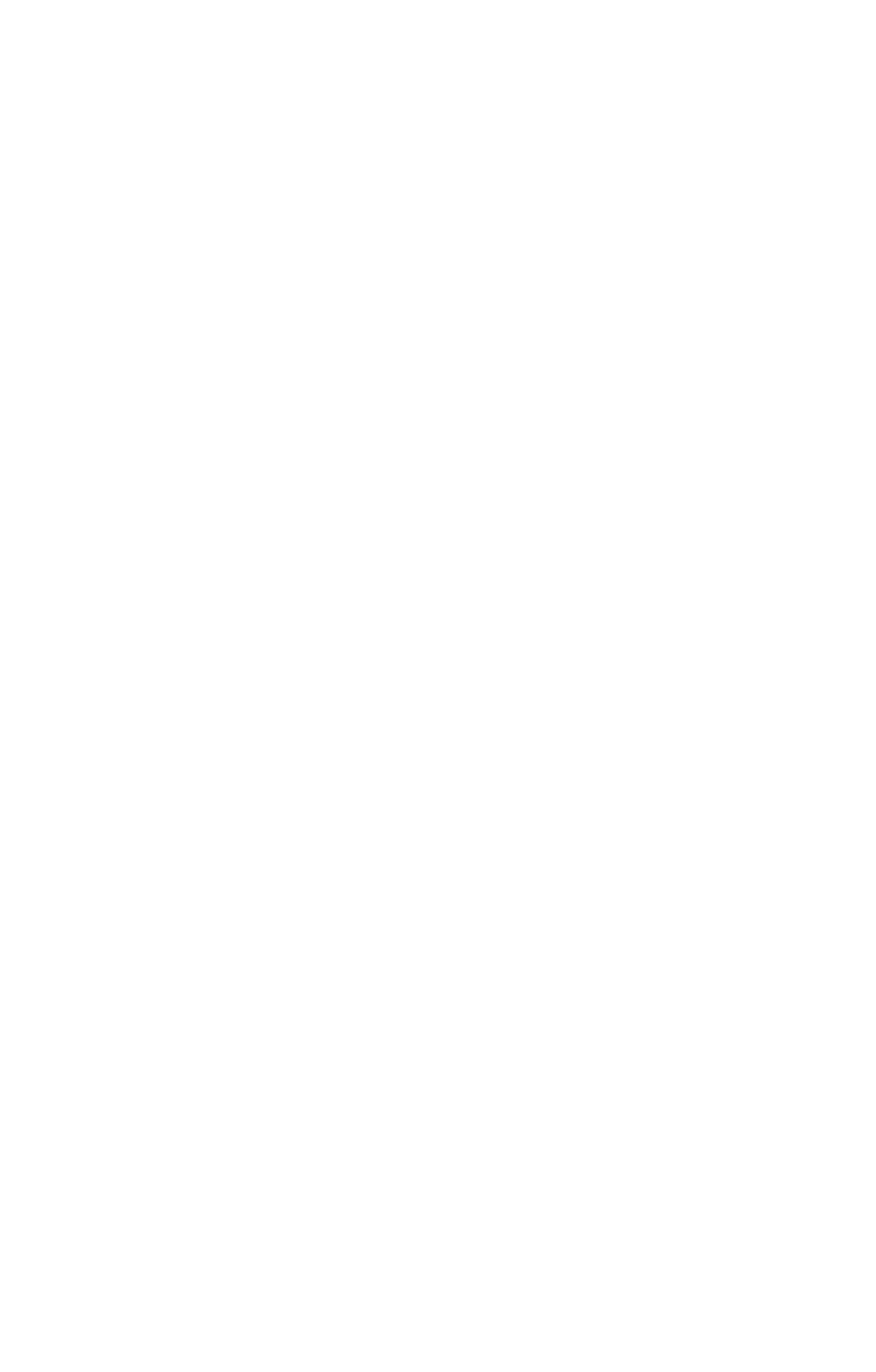Electrodes and diaphragms are kept in position by a wooden frame-work.

The purity of the generated hydrogen is 98.9 per cent. and that of the oxygen 97 per cent. On an average the consumption of energy is 417 KW. E per cubic metre of mixed gases, and a current output of 96 per cent, is attained with an energy efficiency of 57 per cent.

The energy expended in generating 3 cubic metres of the mixed gases in any ordinary plant is, on an average, 135 K.W.H.

The cost of a 100 H.P. Garuti plant comprising 50 cells, each using about 400 amps., together with two gasometers, is about £3000, and this price is increased to £4000 if plant is required for compressing the gases.

Following are particulars of a Garuti plant operated by the Société l'Oxyhydrique at Brussels, according to Winssinger:<sup>1</sup> Each amp.-hour gives 0<sup>.</sup>4 litre of hydrogen and 0.2 litre of oxygen. A plant taking 350 amps, at a pressure of 2\*5 volts gave 3'36 cubic metres of hydrogen and  $1.68$  cubic metres of oxygen per 24 hours, requiring a daily expenditure of 21,000 watt-hours or an average of 4166 watt-hours per cubic metre of mixed gases. This agrees with a current efficiency of 96 per cent, and an energy efficiency of 57 per cent.

An account of a Garuti plant used at Rome, by the airship branch of the Italian army, for generating hydrogen is given in the *Jahrbuch der Elektrochemie,* 1901, 7, 336.

In 1902 Garuti introduced an improvement in the dia-

<sup>1</sup> Chem. Zeit., 1898, 22, 609.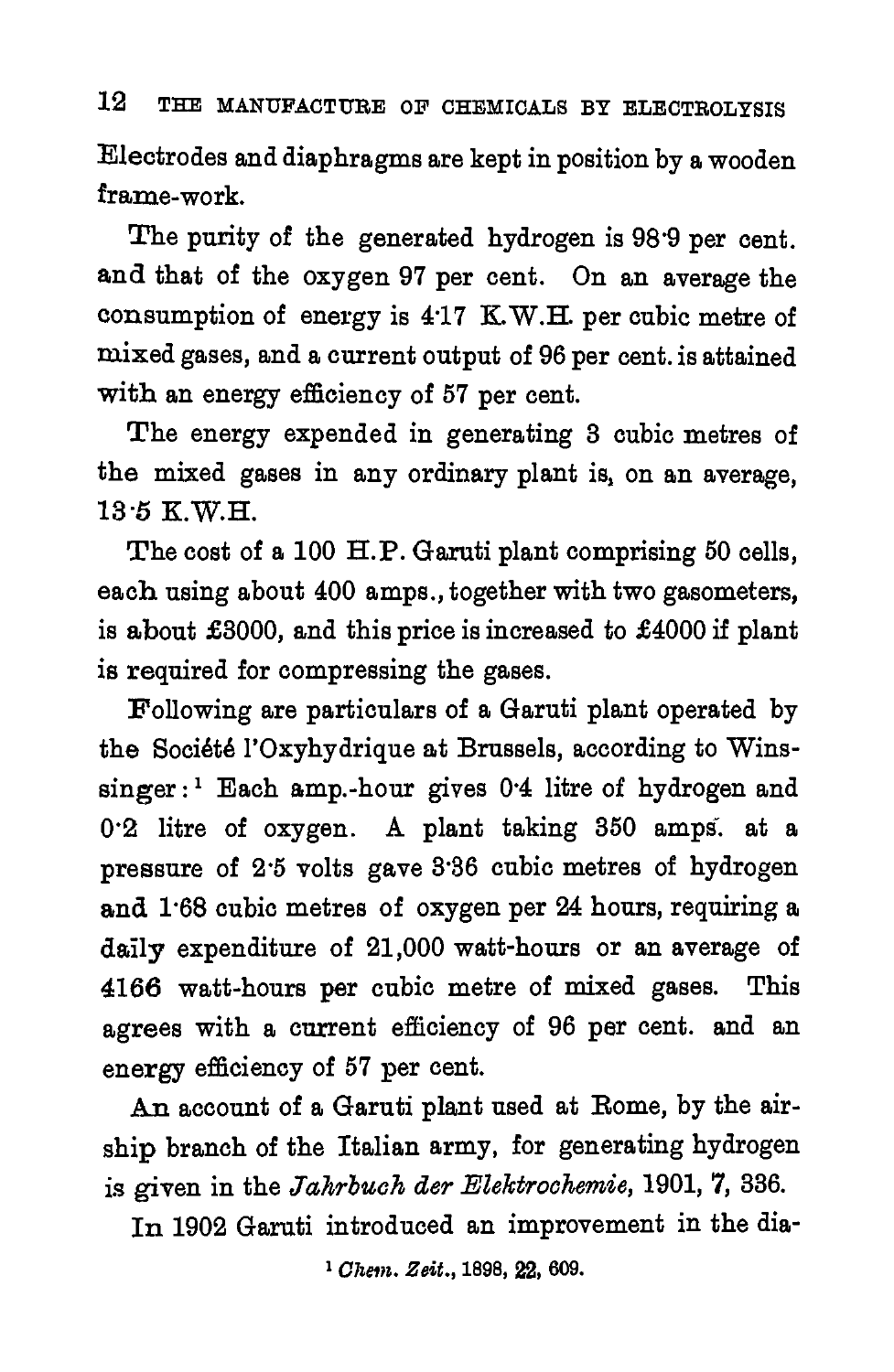phragm of the cell by enlarging the zone of perforations. This facilitated the conduction of the current, and the passage of the liberated gases through the enlarged zone was prevented by covering each side with fine-mesh metallic netting.

In 1903 an important addition was made in the form of a special arrangement for purifying the evolved gases by passing them over heated platinum; this also included testing lamps for continuous observation of the purity of the gases.

### THE SCHUCKERT PROCESS.<sup>1</sup>

The process was introduced in 1896. Iron tanks contain the electrolyte, which is 15 per cent, caustic soda solution, and the working temperature is 70° C. Sheet iron bells are employed to isolate the electrodes and collect the gas evolved.

Each tank takes about 600 amps, and has the dimensions  $26'' \times 18'' \times 14''$ , so that it holds about 50 litres. Each pair of unlike iron electrodes is separated by strips of good insulating material extending from the top downwards about three-quarters of the total depth. Between these separating plates and enclosing the electrodes are the iron bells which collect the evolved gas and lead it away.

The plant is manufactured by the Elektrizitats A. G. vorm. Schuckert & Co., Nurnberg, and standard types are supplied to take from 100 to 1000 amps.

1 D.E.P. 80504; *Electroohem. Ind.,* 1903,1, 579; *Electrochem. Zeitsch.<sup>t</sup>* 1908, 230, 248.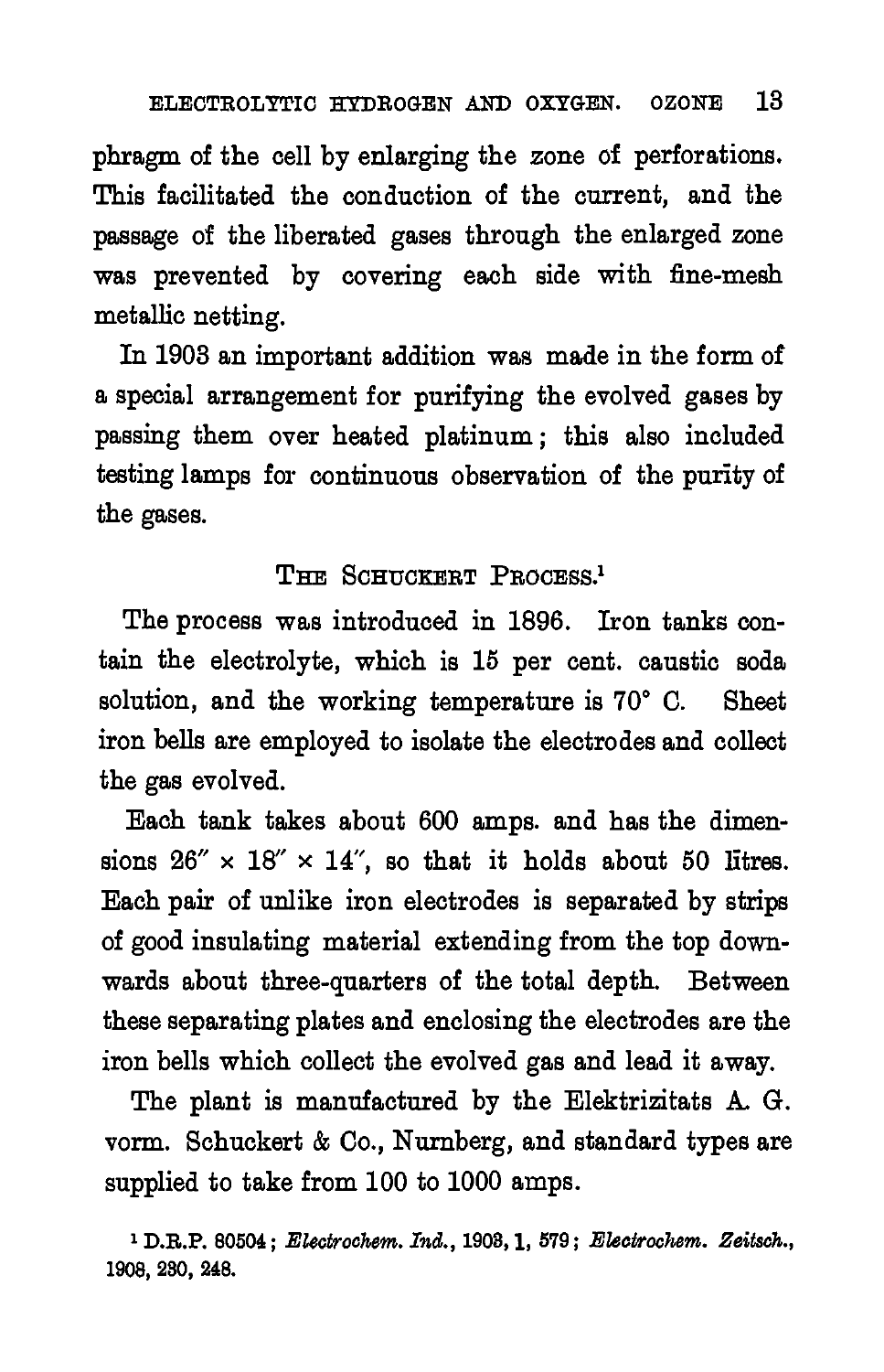The following prices are quoted for a plant giving 10 cubic metres of hydrogen per hour :—

| Electrolyser                           |  |               | $\bullet$            | £470        | Accessories-             |                          |           |       |
|----------------------------------------|--|---------------|----------------------|-------------|--------------------------|--------------------------|-----------|-------|
| Soda                                   |  |               | $\ddot{\phantom{0}}$ | 80          | $2$ gas holders          |                          | $\bullet$ | £400  |
| Insulating materials                   |  | $\sim$ $\sim$ |                      | 20          | Wooden stages for cells. |                          |           | 40    |
| Scrubbers, Dryers, etc.                |  |               |                      | 50          | Compressors.             | <b>Contract Contract</b> | $\bullet$ | 570   |
| 2 gas purifying stoves and packing 150 |  |               |                      |             | Water still              |                          | $\bullet$ | 40    |
|                                        |  |               |                      | £770<br>--- |                          |                          |           | £1050 |

### **HAZAED-FLAMAN D PEOCESS. <sup>1</sup>**

This process has been worked successfully for some years **by th e Soci6t 6 Anonym e l'Electrolys e Fran?aise . Glass or porcelain diaphragm s are employe d t o ensur e complet e separation of oxyge n an d hydrogen , and th e purit y of th e** generated oxygen is said to be 99 per cent.

**INTEENATIONA L OXYGE N CO., <sup>2</sup> NE W YOEK .**

This cell consists of an iron tank acting as cathode, and **from th e cove r is suspende d a perforated anod e bo x mad e of low-carbon stee l t o preven t th e formation of spong y rust.** The anode and cathode are separated by an asbestos **sack suspended from the cover.** 

Each cell takes about 390 amps, at a pressure of 2°61 **volts, and the working temperature is 30° C. The purity of the oxyge n is said t o b e 98\*3 .per cent , an d each cell give s ove r 3 cubi c fee t pe r hour .**

A cell somewhat similar to this in design is the Halter<sup>3</sup> cell. An iron tank forms the cathode, and in this an inverted funnel or box-shaped anode of iron is suspended,

**1**  *Electrochemist and Metallurgist,* **1903, 3, 887.**

**\* Jftfe.** *and Chem. Eng.,* **1911, 9, 471; 1916,14,108,**

**'U.S. Pats. 1172885,1172887 (1916).**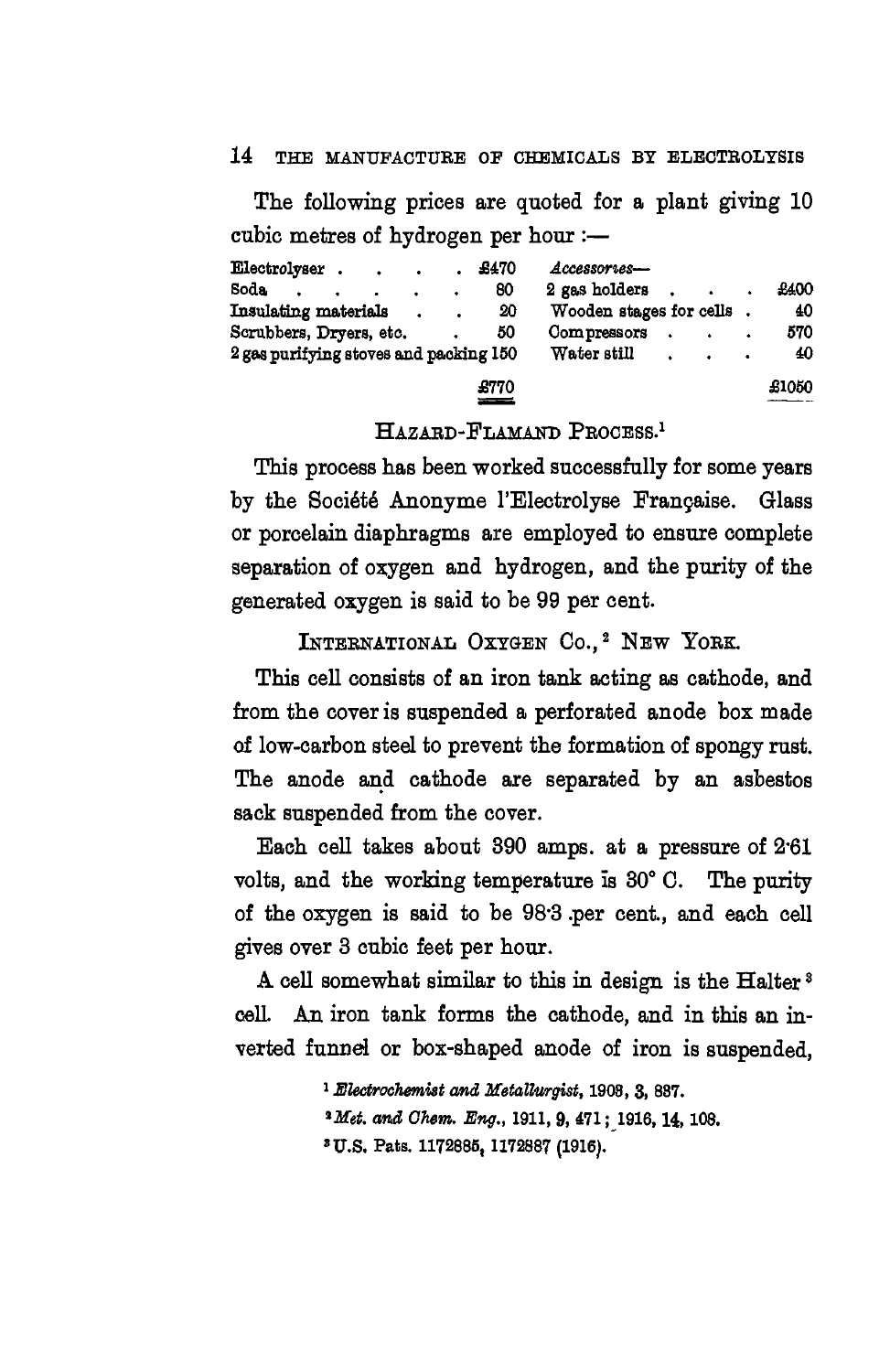ELECTEOLYTIC HYDROGEN AND OXYGEN. OZONE 15

from the edge of which an asbestos sack diaphragm hangs to prevent mixing of the gases. Cells of the filter-press type have been developed during recent years. The International Oxy-Hydric Company<sup>1</sup> of Chicago makes a cell of this pattern in which the electrodes, corrugated to increase their surface, are constructed of special alloy heavily nickel-plated. The electrolyte employed is 20 per cent, caustic potash, and asbestos diaphragms are used. Oxygen is generated, of 99'5 per cent, purity, at the rate of 4 cubic feet per K.W.H. Other plant of this type is made by L'Oxyhydrique Française<sup>2</sup> and by Messrs. Eycken, Leroy *&* Moritz.<sup>8</sup>

The following cells of various patterns for producing hydrogen and oxygen have been patented during the last few years, but many of them still await industrial development:—

Cell of Siemens Bros. & Obach, Eng. Pat. 11973 (1893).

A cell devised by K. J. Vareille<sup>4</sup> in which the gases are effectively separated by a system of V-shaped troughs which completely divide cathodes from anodes.

The cell of Fischer, Leuning & Collins described in U.S. Pat. 1004249 (1911).

The Tommasini System, U.S. Pat. 1035060 (1912).

The Burdett System, U.S. Pat. 1086804 (1914).

ELECTEOLYTIO PEODUCTION OF OZONE.

During the electrolysis of dilute sulphuric acid a considerable amount of ozone is mixed with the oxygen evolved

<sup>1</sup> Met. and Chem. Eng., 1916, 14, 288. <sup>2</sup> Fr. Pat. 459967 (1912). *tlbid.* 397319 (1908), U.S. Pat., 603058. *\*Ibid.* 355652 (1905).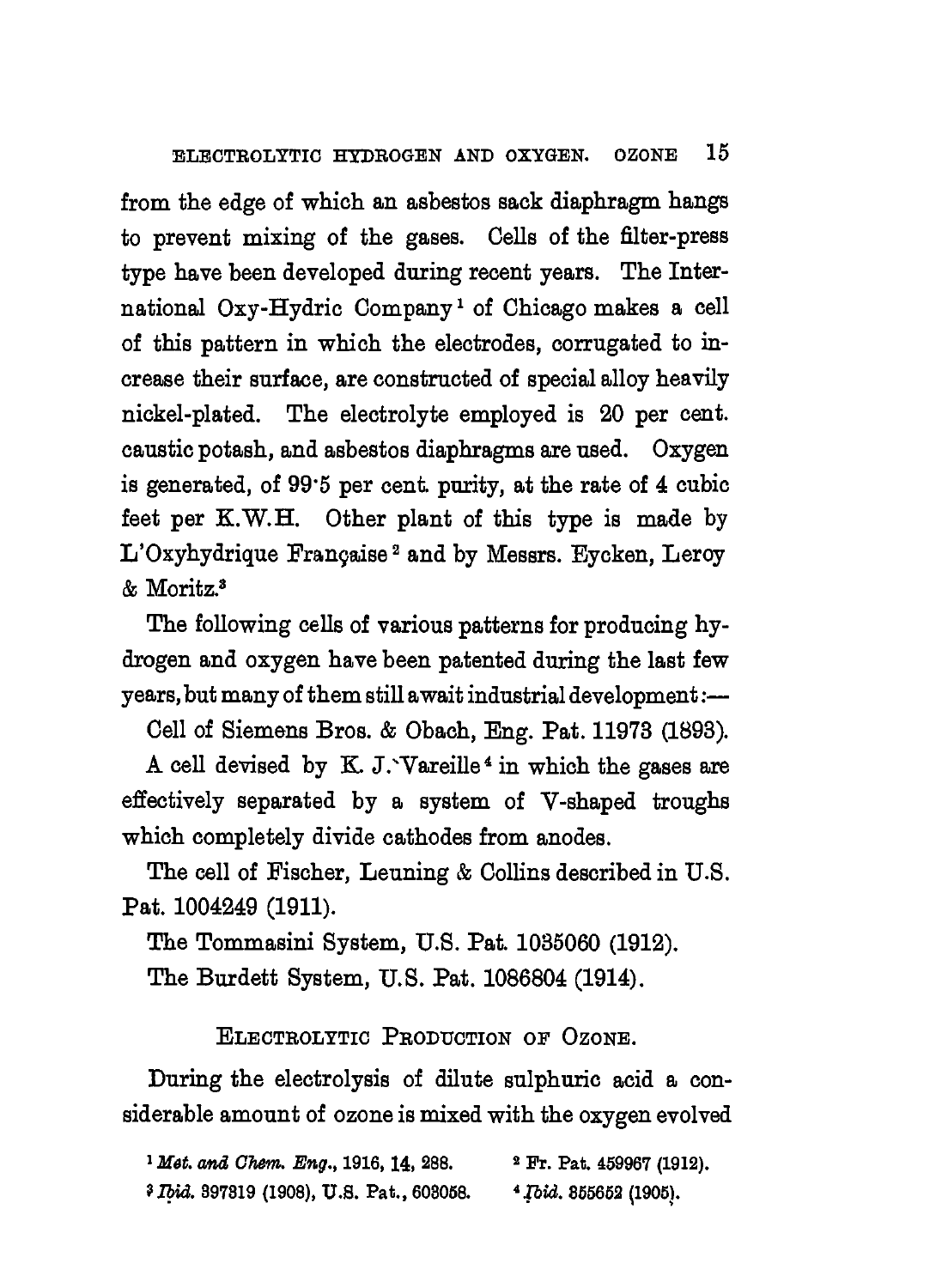at a platinum anode if a high current density be maintained.

The amount of ozone may be increased by employing a water-cooled anode so that the temperature in its neighbourhood is at 0\* C. or lower.

With a current density of 80 amps. per cm.<sup>2</sup> and a voltage of 7<sup>.5</sup> volts the oxygen evolved from 15 per cent. sulphuric acid contains 28 grams of ozone per cubic metre, equivalent to a yield of  $7.1$  grams per K.W.H.<sup>1</sup>

Alkaline solutions yield considerably less ozone, and are not suitable for the preparation of this gas.<sup>2</sup>

A method suitable for producing large quantities of ozone has been devised by Archibald and Wartenburg<sup>3</sup> in which alternating current is superimposed upon the direct current used for electrolysis. The amount of ozone obtained by this means is very much greater than that produced by direct current alone, and the improvement is no doubt due to the depolarising effect of the A.C. at the anode. This same beneficial effect is made use of in Wohlwill's improved process for gold refining, and this advantageous combination of D.C. and A.C. is referred to later<sup>4</sup> in connection with other electro-chemical processes.

In an experimental run, a maximum yield was obtained with an A.C. of 6 amps, and a D.C. of  $25-1$  amp. The sulphuric acid employed had a density of 1'48, and the most suitable current density was found to be 33 amps, per dm.<sup>2</sup>

| <sup>1</sup> Zeitsch. anorg. Chem., 1907, 52, 202.         | $^2$ <i>Ibid.</i> , 1903, 36, 408. |
|------------------------------------------------------------|------------------------------------|
| <sup>3</sup> Zeitsch. Elektrochem., 1911, <b>17</b> , 812. | $'$ Page 73.                       |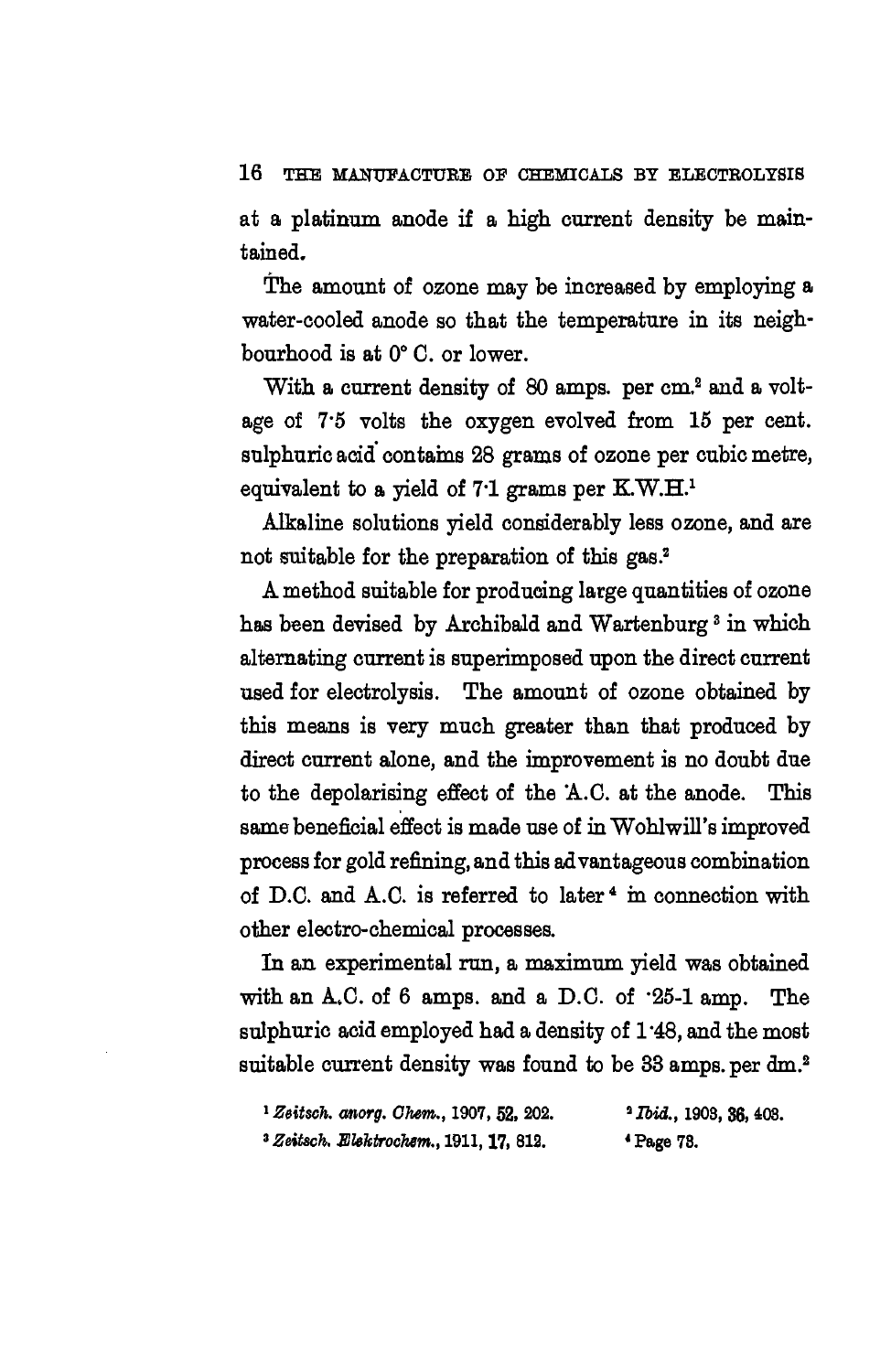### CHAPTER II.

### THE ELECTROLYTIC PRODUCTION OF PER-SALTS AND HYDROG-EN PEROXIDE.

PERSULPHATES AND PERSULPHURIC ACID.

THE existence of highly oxidised salts of sulphuric acid was first demonstrated by H. Marshall*<sup>l</sup>* when investigating the result of electrolysis of solutions of potassium sulphate in well-cooled sulphuric acid. He succeeded in preparing potassium and ammonium persulphates, and he ascribed the formula  $M_2S_2O_8$  to these compounds.

The preparation of the persulphates was further studied by K. Elbs<sup>2</sup> in 1893, when he prepared a good yield of the ammonium salt by electrolysing a saturated solution of the sulphate in 1 part of sulphuric acid and 8 parts of water, contained in a porous cell which was immersed in a vessel containing 50 per cent, sulphuric acid. A lead cylinder cathode is employed, and a spiral of platinum dips into the anode ammonium sulphate solution. If the entire cell be cooled by immersion in ice-water and an anode current density of 50 amps, be employed, the persulphate gradually separates in a crystalline form in the anode compartment. The cathodic sulphuric acid must be renewed

> 1  *Trans. Chem. Soc,* 1891, 59, 771. <sup>2</sup> Journ. prakt. Chem., 1898, 48, 185.  $(17)$  2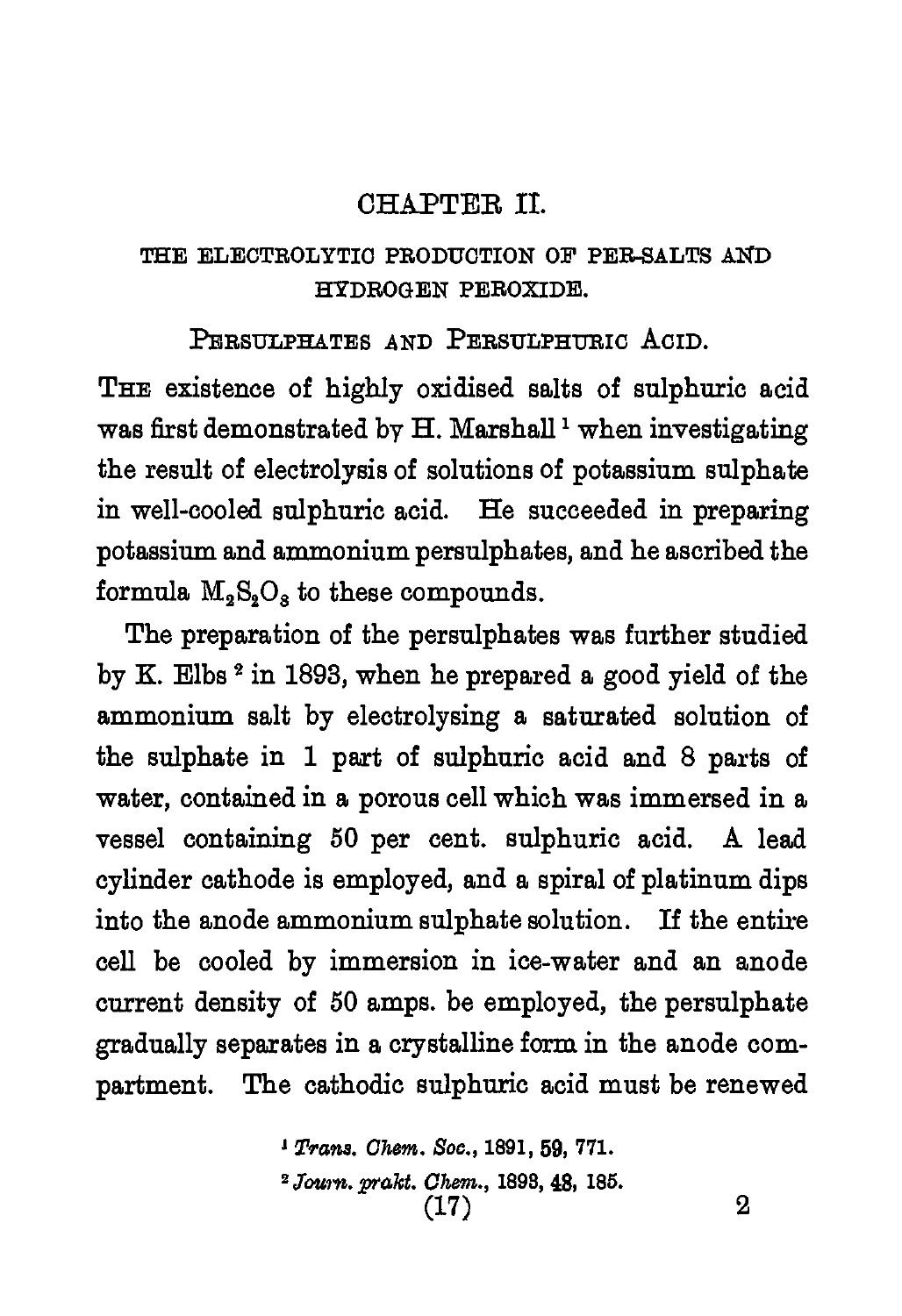occasionally because its acidity becomes steadily neutralised by the alkali formed at the cathode during electrolysis. It is also necessary to keep the ammonia content of the anode liquor constant by continual addition of ammonium hydroxide.

Later, in 1895, Elbs and Schönherr<sup>1</sup> studied the formation of persulphuric acid itself. They found that when the density of the acid employed is less than 1\*20 very little persulphuric acid is obtained by electrolysis. Increasing the acid content above this value leads to an increased yield of persulphuric acid, and the maximum quantity is obtained when acid of density  $1.35-1.50$  is used.

The harmful influence of acid above this strength is probably due to the following causes: Concentrated acid is a bad electrical conductor, and the heat developed by the current in passing through such an electrolyte causes partial destruction of the persulphuric acid; the persulphuric acid formed at the anode is not free to move rapidly from the anode and is partially decomposed there. Elbs emphasised the importance of maintaining a low temperature to avoid decomposition. Marshall<sup>2</sup> showed in 1897 the necessity for employing a high current density at the anode and keeping the solution cold. Presumably, the high current density increases the chances of two  $(HSO<sub>4</sub>)$  or  $(KSO<sub>4</sub>)$  ions uniting.

Müller and Friedberger<sup>3</sup> then prepared persulphates in

*l Zeitsch. Elektmehm.,* 1895,1, 417, 468. <sup>2</sup> J. Soc. Chem. Ind., 1897, **16**, 396. *\*Zeitsch. Elektrochem.,* 1902, 8, 230.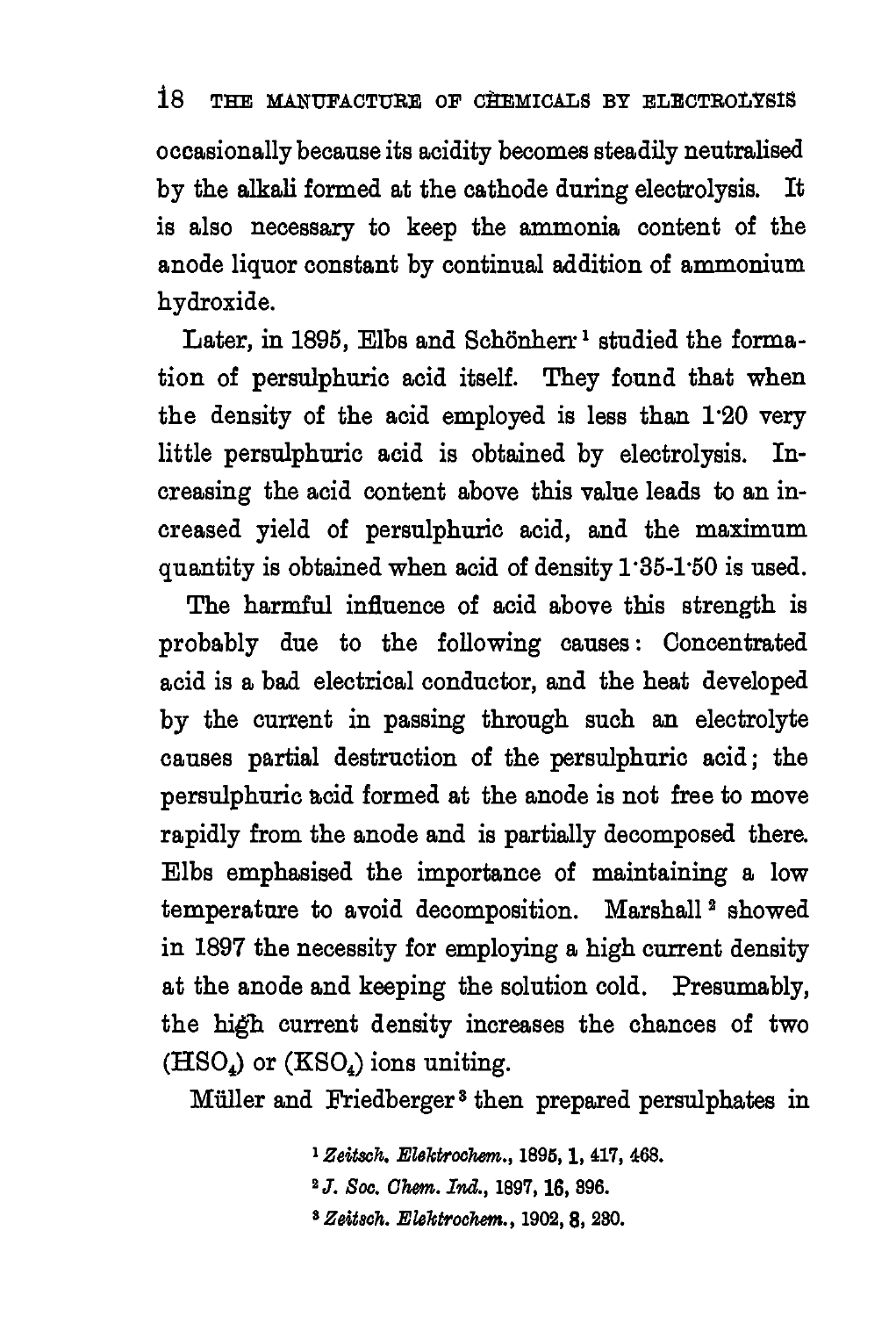### PRODUCTION OF PER-SALTS AND HYDROGEN PEROXIDE 19

an undivided cell, using chromate in the electrolyte in order to retard the cathodic reduction of the persulphate. A current density of 50 amps. per dm.<sup>2</sup> was employed. Only 30 per cent, of potassium salt was obtained, but as much as 80 per cent, of ammonium persulphate was formed, provided the ammonia liberated in the cathode compartment during the process was neutralised from time to time.

It was then shown by M. G. Levi<sup>1</sup> that the yield is not diminished by allowing the temperature to rise as high as 30° C, and is almost independent of the cathode material used, but he found that a new smooth platinum anode gives a better yield than an old one which has a somewhat rough surface. A patent process of 1904 claimed the use of an undivided cell with the addition of hydrofluoric acid, under which circumstances E. Müller<sup>2</sup> had shown that the yield of potassium persulphate was equal to that of the ammonium salt. This rendered possible the direct production of the potassium salt without relying on the intermediate formation of ammonium persulphate and subsequent decomposition with potassium chloride.

Platinum electrodes are used, and the increased yield is related in some way to the increased anode potential caused by the presence of fluoride.

Further work by E. Müller<sup>3</sup> on the production of persulphuric acid indicated that permonosulphuric acid or

> *1 Zeitsch. Elektrochem.,* 1903, 9, 427. <sup>2</sup> *Ibid.* 1904, 10, 776; D.R.P. 155805. *-'Ibid.* 1907,13, 257; 1912,18, 752.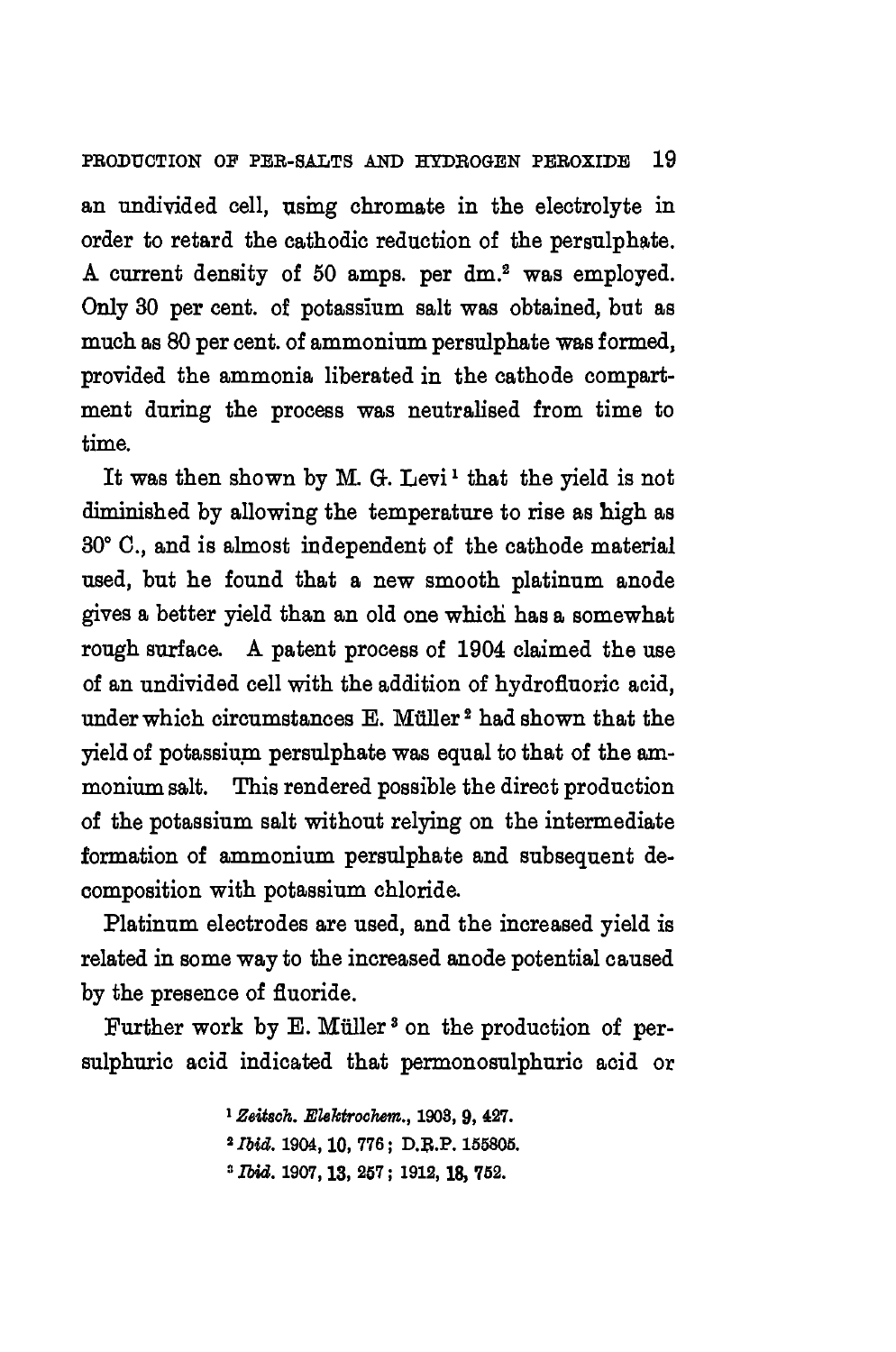Caro's acid  $(H_2SO_5)$  is formed by the action of water on the persulphuric acid first formed thus :—

 $H_2S_2O_8 + H_2O = H_2SO_6 + H_2SO_4$ 

and Caro's acid is then destroyed by interaction with hydroxyl at the anode, and oxygen is evolved:—

 $H_2SO_5 + 2OH = H_2SO_4 + O_2 + H_2O.$ 

Current efficiency may be increased by adding a substance such as hydrofluoric acid which raises the anode potential, and also by adding sulphurous acid or hydrogen sulphide which destroys Caro's acid but does not affect persulphuric acid. The addition of sulphurous acid to the point of saturation in sulphuric acid of density 1.38 raises the current efficiency to 92 per cent. The addition of hydrochloric acid to the bath has a beneficial effect because it raises the anode potential and also destroys Caro's acid, and so removes the harmful depolarising effect of this substance. It has been shown that the concentration of persulphuric acid increases with rise in current density, but the final concentration of Caro's acid is independent of the current density.

According to a patent claim of the Consortium fiir Elektrochemie an undivided cell may be used, and even without the addition of chromate or fluoride a high yield of ammonium persulphate may be obtained, provided the solution is cooled and a high current density employed (50 amps, per dm.<sup>2</sup>). ). Under favourable conditions a 40 per cent, solution of persulphuric acid can be obtained by direct electrolysis of sulphuric acid.

HYDEOGEN PEEOXIDE is produced either by decomposing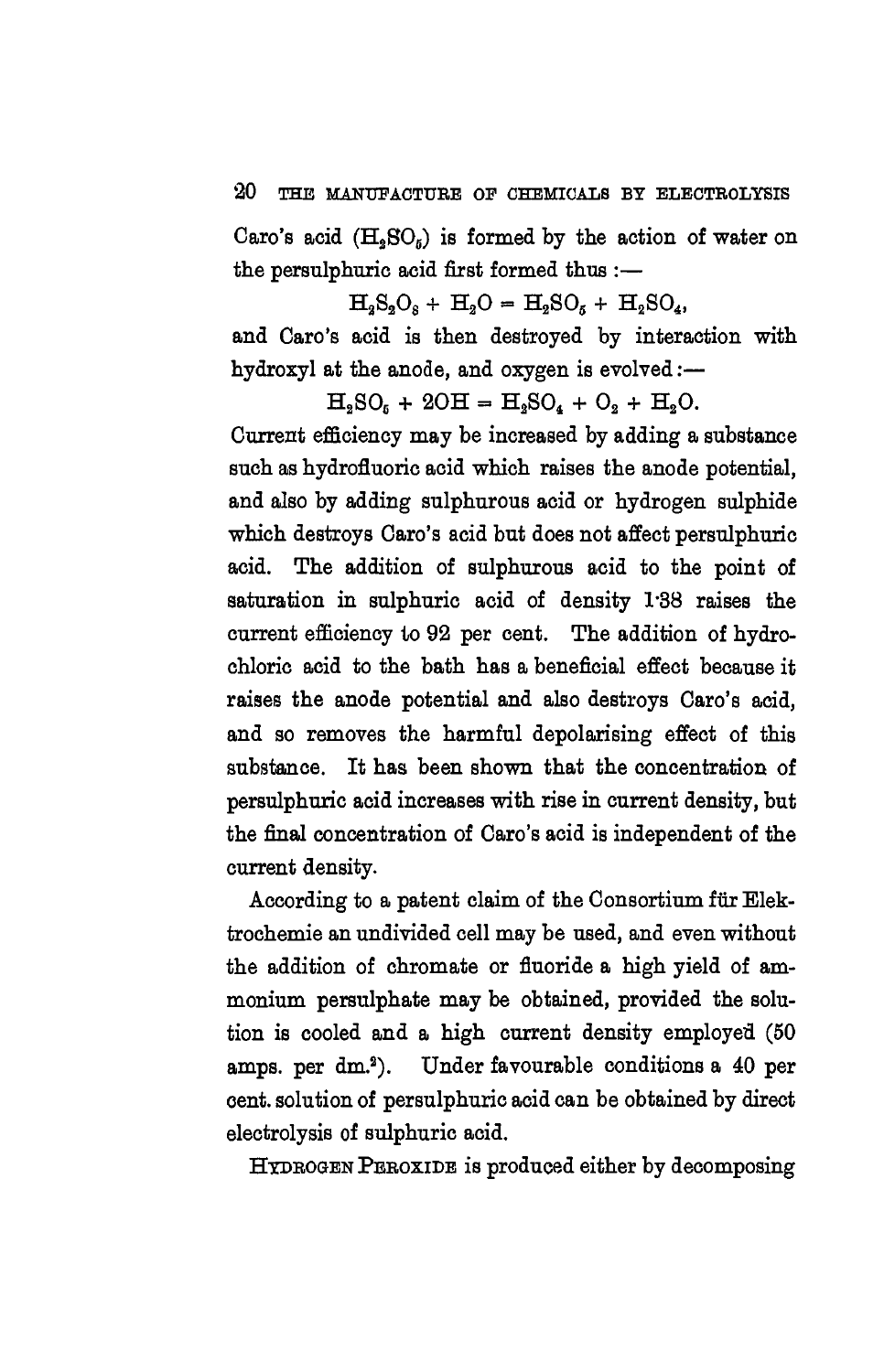#### **PRODUCTION OF PER-SALTS AND HYDROGEN PEROXIDE 21**

**electrolytic persulphuric acid by distillation under reduced pressure,<sup>1</sup> or an alkaline persulphate solution is treated with sulphuric acid, and the solution distilled under reduced pressure.<sup>2</sup> A solution containing 10-30 per cent, of hydrogen peroxide can be produced by this means.**

**A recent patent <sup>3</sup> specifies the following conditions: Ammonium hydrogen sulphate solution is electrolysed at a temperature of 7° 0 . with a platinum anode and a lead cathode. If the temperature is allowed to rise above 15°, evolution of oxygen takes place and the yield of persulphate is diminished; on the other hand, a temperature below 7° C. causes increased resistance in the electrolyte without any compensating advantage as regards yield. The persulphate solution is then heated in an autoclave at 130-140° C. under a pressure of 100 lb. per sq. inch, and decomposition ensues according to the equation :—**

 $(\text{NH}_4)_2\text{S}_2\text{O}_8 + 2\text{H}_2\text{O} = (\text{NH}_4)_2\text{SO}_4 + \text{H}_2\text{SO}_4 + \text{H}_2\text{O}_2.$ **The temperature is then lowered to 65° 0., and by sufficiently lowering the pressure a solution of hydrogen peroxide distils. It is necessary to conduct the distillation in an atmosphere of nitrogen.**

**Another process for preparing hydrogen peroxide directly from dilute sulphuric acid is the subject of two patents.<sup>4</sup> Electrolysis is conducted under high pressure inside steel cylinders, each of which is lined with a suitable cathode material, e.g. silver amalgam or copper amalgam.**

**P. 199958, 217538, 217539 (1908).**

**<sup>3</sup> Eng. Pats. 23158, 23660 (1910). » U.S. Pat. 1195560 (1916).**

**<sup>4</sup>Eng. Pats. 10476 (1913); 22714: (1914).**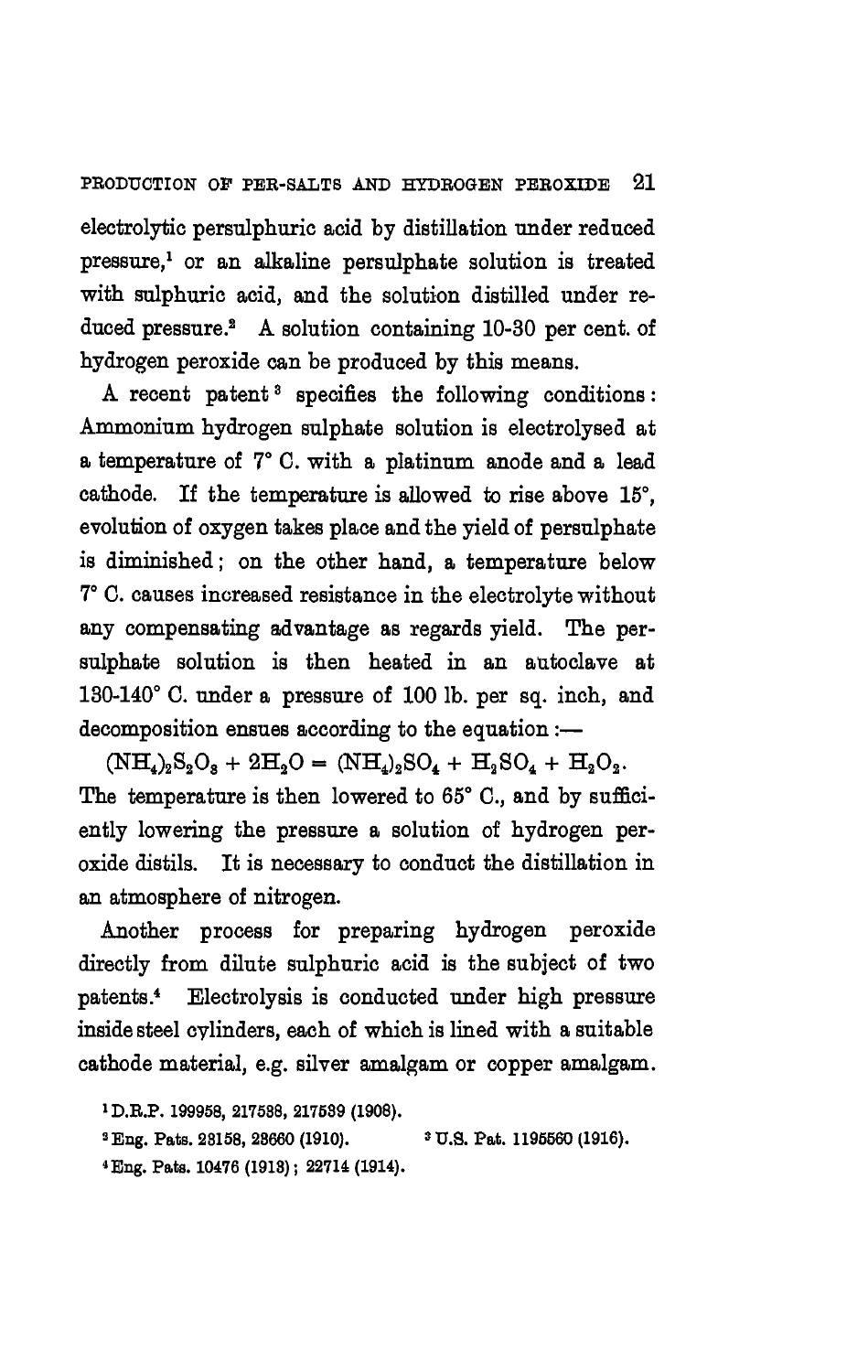22 THE MANUFACTURE OF CHEMICALS BY ELECTEOLYSIS The anode is fixed axially in the cylinder, and is surrounded by a diaphragm of asbestos.

A certain amount of oxygen is discharged during electrolysis, and separated from the solution of hydrogen peroxide.

According to another recent patent<sup>1</sup> a good yield of ammonium persulphate can be obtained in a special cell with a platinum anode and a cathode of zinc-aluminium alloy.

PERCARBONATE of potassium was first prepared by E. J. Constam and A. V. Hansen<sup>2</sup> in 1896 by employing a divided cell, similar to that used for preparing ammonium persulphate, fitted with platinum electrodes.

The electrolyte was a concentrated solution of potassium carbonate which occupied anode and cathode compartments. At first oxygen was evolved plentifully at the anode, but as the temperature was lowered this evolution diminished and at  $-10^{\circ}$  C. ceased, whilst a pale blue amorphous solid separated out. This solid proved to be percarbonate of potassium  $K_2C_2O_6$ , and was apparently formed in a similar manner to the persulphates by combination of the anions  $KCO'_{3}$  discharged under the influence of high anodic current density at a low temperature,  $2KCO<sub>3</sub> = K<sub>3</sub>C<sub>3</sub>O<sub>6</sub>$ .

It was further shown by Hansen<sup>3</sup> that the temperature may rise to  $0^{\circ}$  C. without diminishing the yield, provided the density of the carbonate solution, in the neighbourhood of the anode, does not fall below  $1.52$ . If the current

<sup>1</sup> D.R.P. 276985 (1914). <sup>2</sup> *Zeitsch. Elektrochem.<sup>t</sup>* 1896, 3,137. *.,* 1897,3,445.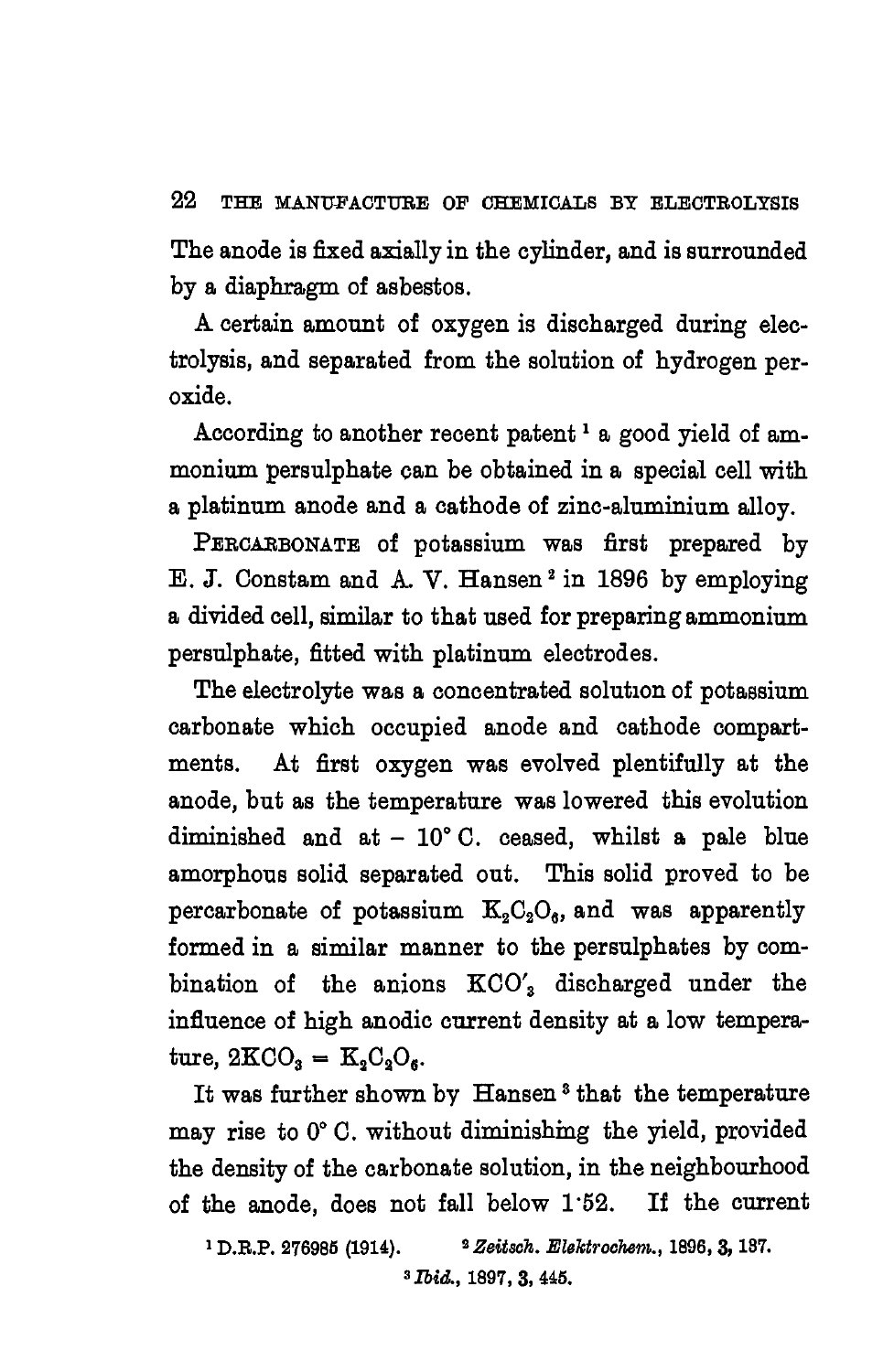#### PRODUCTION OF PER-SALTS AND HYDROGEN PEROXIDE 23

density is 1-2 amps. per dm.<sup>2</sup> the product contains only 30-50 per cent of percarbonate, but with 30-60 amps, per dm.<sup>2</sup> the amount rises to 85-95 per cent.  $K_2C_2O_6$ . The best result is obtained by running slowly a saturated solution of carbonate into the bottom of the anode compartment, and allowing the less dense solution in which the percarbonate is suspended to flow out at the top of the cell. A yield of  $2.2-2.4$  grams per amp.-hour is obtained of 87-93 per cent, percarbonate. As the solubility of ammonium and sodium carbonates is very small at low temperatures it is not possible to work successfully with these salts, but rubidium carbonate 'gives satisfactory results.

Potassium percarbonate should be dried by draining on porous earthenware, and then exposing to warm dry air. The crude salt can be purified from carbonate by digestion with potassium hydroxide solution at about  $-5^{\circ}$  C., and if it be washed subsequently with alcohol to remove adherent potash, the purity reaches 95-99 per cent.

SODIUM PERBORATE has been for some time in use mixed with soap, borax, alkali, etc., and is sold for laundry work under such names as *Persil, Clarax,* and *Ozonite.* It possesses detergent and bleaching properties. Since 1914 the salt  $NaBO<sub>3</sub>$ ,  $4H<sub>3</sub>O$  has been produced by electrolysis, and many recent patents deal with this process. Formerly, the only means available for preparation was that of mixing borax with hydrogen peroxide.

A suitable solution for preparing the salt is made up of 45 grams of borax and 120 grams of sodium carbonate per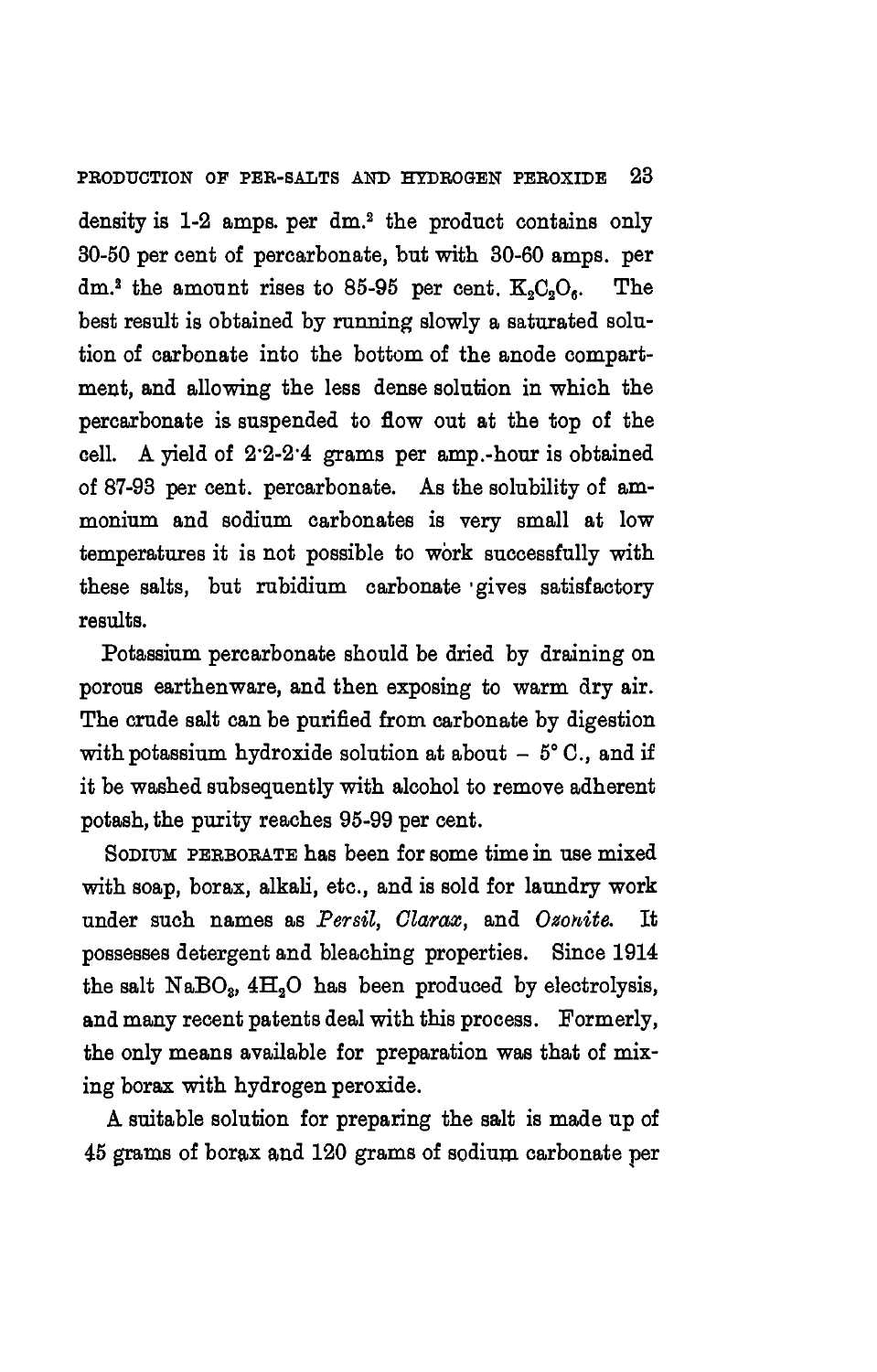litre. With a platinum gauze anode and a water-cooled cathode at 18° 0. a good yield of crystalline perborate can be obtained, and the loss due to cathodic reduction is small.<sup>1</sup>

If an alkali chromate and turkey red oil be added to the electrolyte, the cathode reduction amounts only to that due to 3 per cent, of the hydrogen discharged. A patent was granted in 1913 for producing alkali perborate by electrolysis, and others have followed.

The deleterious effects of iron salts can be removed, it is stated, by addition of stannic acid or sodium bicarbonate to the electrolyte.<sup>2</sup>

It is claimed that increased yields are obtained by the addition of alkali chromate, calcium chloride, and colloids such as gelatin and gum arabic; further, a high current density at the anode is desirable.<sup>8</sup>

According to another patent<sup>4</sup> a solution of borax containing 13-15 per cent, of carbonate is electrolysed. Presumably, percarbonate is first formed, and this oxidises the borate to perborate. It is necessary to saturate the solution with borax, and solid perborate must also be present. Metallic catalysts which act negatively must be excluded, but stannic acid, bicarbonate of soda and magnesium silicate act as accelerators.

Another patent of the same year<sup>5</sup> follows similar lines, but stipulates that the bicarbonate produced during electrolysis must not be allowed to exceed 70-75 grams

> *tJZeitsch. Elektrochem.,* 1915, 39, 806. 2 Eng. Pat. 14292 (1915). *\*Ibia.* 100778 (1916). *4 Ibid.* 100153 (1916). *\* Ibid.* 102359 (1916).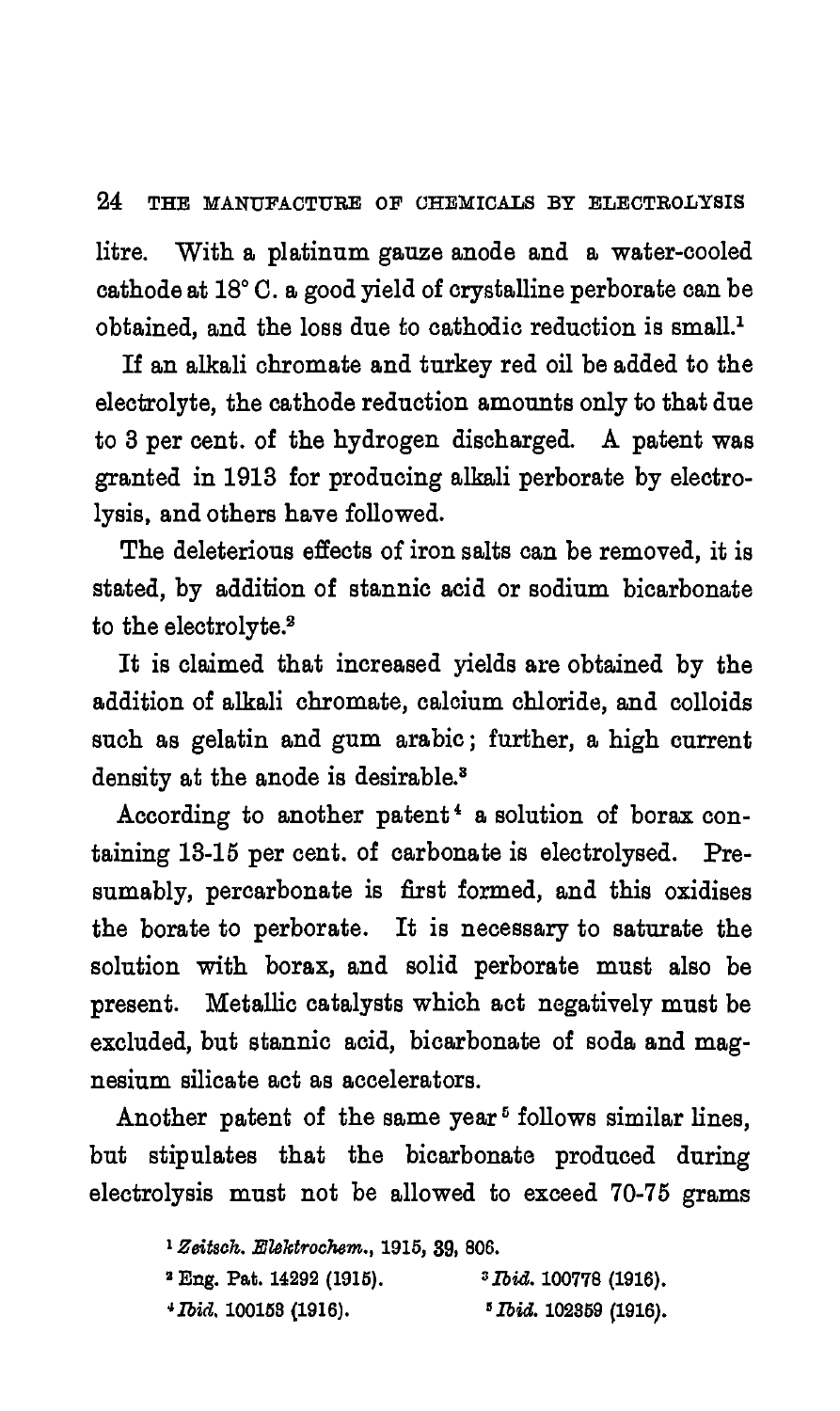PRODUCTION OF PER-SALTS AND HYDROGEN PEROXIDE 25

per litre, or the stability of the perborate will be affected. Free alkali is added, therefore, to the lye used, before or during electrolysis, or the free alkali may be replaced by carbonate of soda and borax, or by metaborate.

POTASSIUM PERMANGANATE is now manufactured by oxidising the manganate solution in the anode compartment of a divided cell. The first patents were taken out in 1884. One by Theodor Kemp<sup>1</sup> describes the use of a negative electrode in water at which alkali is formed, the manganate solution in the anode compartment being converted into permanganate. The anode and cathode are separated by a porous diaphragm.

The other patent by E. Schering<sup>2</sup> describes the use of a cement diaphragm to separate anode from cathode. Several advantages are evident over the older process in which chlorine or carbon dioxide is used to decompose the manganate which results from the fusion of manganese dioxide with chlorate. These can be shown by comparing the equations representing the reactions:—

 $2K_2MnO_4 + Cl_2 = 2KMnO_4 + 2KCl$ ,

 $3K_2MnO_4 + 2CO_2 = 2KMnO_4 + MnO_2 + 2K_2CO_3$ .

In the electrolytic oxidation the change is as follows :—

 $2K_2MnO_4 + O + H_2O = 2KMnO_4 + 2KOH.$ It will be observed that the last oxidation is effected by electrolytic oxygen liberated at the anode, no manganese dioxide is formed, and the potash which is produced may be used again in the fusion process for preparing more manganate.

> <sup>J</sup>Eng. Pat, 8218 (1884). <sup>2</sup>D.R.P. 28782 (1884).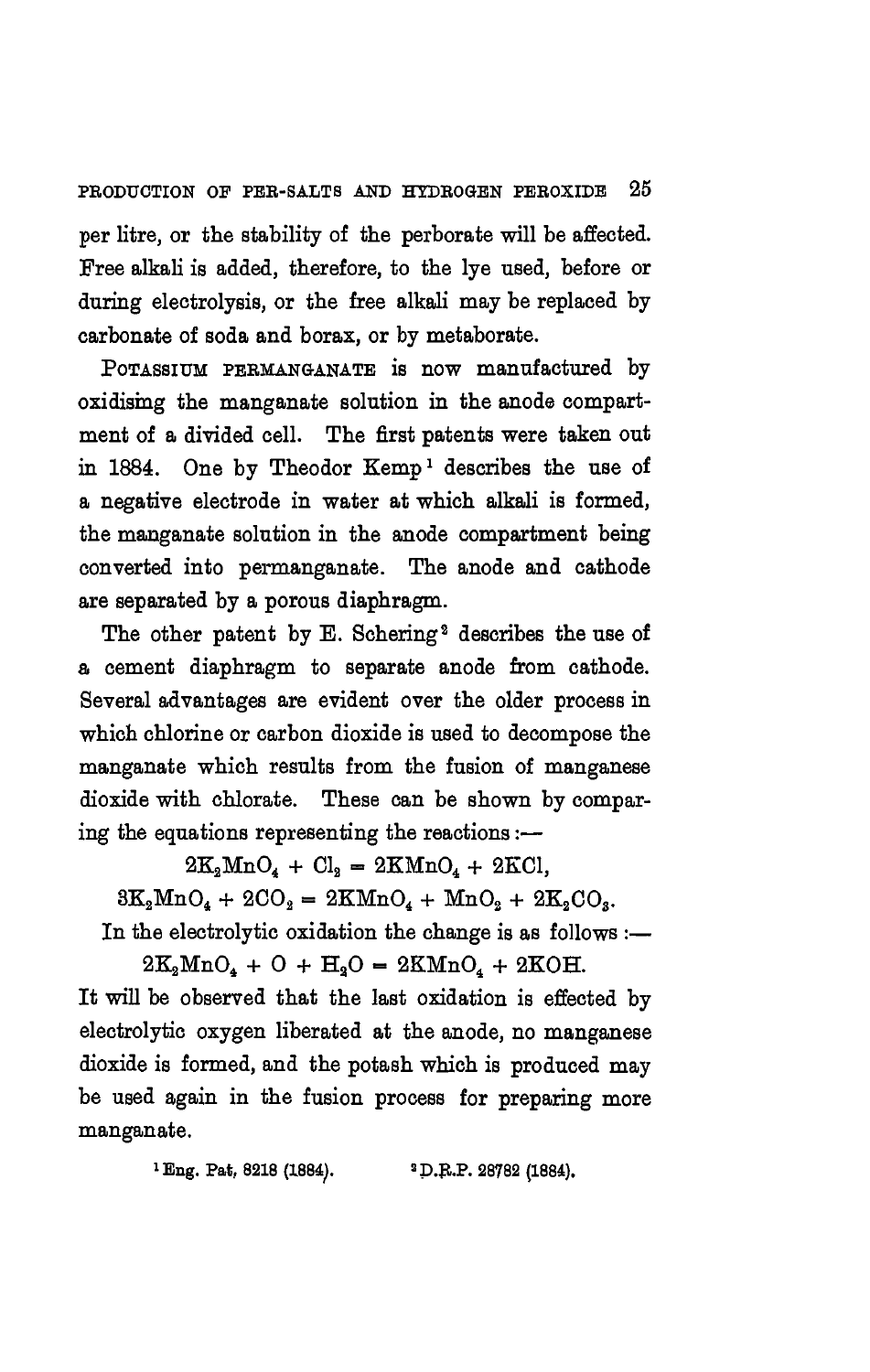A cell used by the Salzbergwerke,<sup>1</sup> Stassfürt, is shown in section in Fig. 7. It is of iron, and contains the solution of manganate, which is replenished by gradual solution of the fused product contained in the metal baskets B. The cathodes are immersed in cement boxes C which serve as diaphragms, and sheet iron anodes A dip into the liquor between the metal baskets and the cement cathode



FIG. 7.

compartments; 1 kilogram of permanganate requires about 0.7 K.W.H. and the voltage is about 28 volts.

The Griesheim Elektron Company<sup>2</sup> use a closed diaphragm cell for preparing metallic permanganates, which is fitted with tubes for the escape of electrolytic gas. Their method for preparing the calcium salt is as follows : The cathode compartment contains caustic potash solution, and the anode compartment is filled with saturated manganate

> \*D.R.P. 101710 (1898), <sup>2</sup> Ibid. 145368 (1904).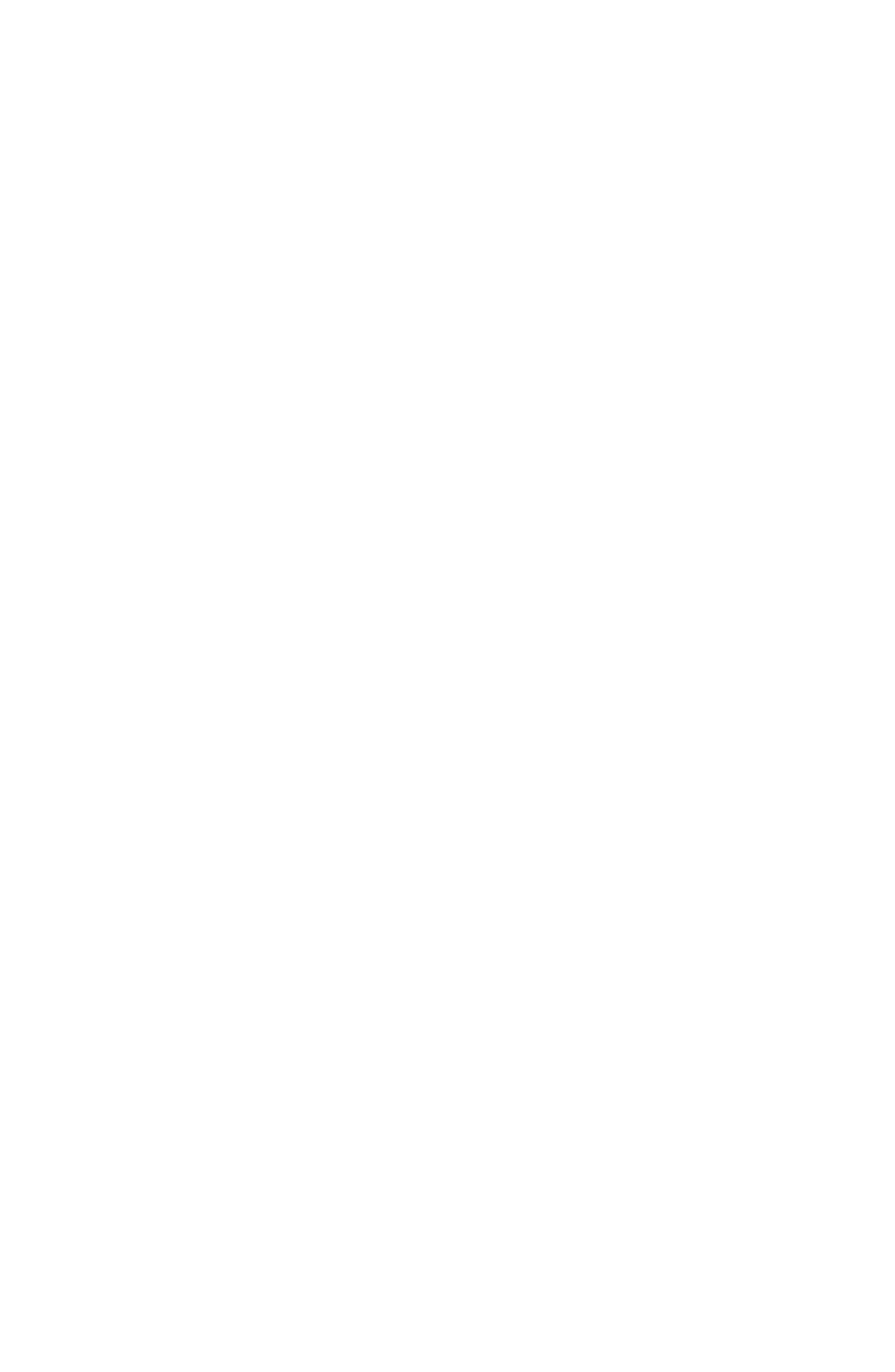PRODUCTION OF PER-SALTS AND HYDROGEN PEROXIDE 27

solution. During electrolysis, lime is added in the form of a cream to the anode compartment, and the permanganic acid produced combines to form the calcium salt. Hydrogen and oxygen are evolved from the cathode and anode respectively. After some time the calcium and potassium permanganates may be separated by fractional crystallisation. It is possible to use calcium chloride instead of lime, but in that case potassium chloride is used in the cathode compartment in place of caustic potash.

P. Askenasy and S. Klonowski<sup>1</sup> have shown that the diaphragm may be dispensed with. In their experiments a solution of potassium manganate containing 80-90 grams per litre was electrolysed at 60° between iron electrodes ; the current density at the cathode was 0\*8 amp. per cm.<sup>2</sup> and at the anode about O'l amp. Under these conditions the cathodic reducing action was small, and permanganate crystallised from the solution. "When the calculated amount of current had passed, 60 per cent, of the manganate had been oxidised, but it was found possible to continue electrolysis until 75 per cent, had been changed.

R. Lorenz<sup>2</sup> has shown that it is possible to produce permanganate by electrolysing a solution of caustic potash, if a manganese or ferro-manganese anode be used and a cathode of copper oxide (the positive plate of a cupron cell for example).

The same method can be used for preparing potassium bichromate if the anode be of ferro-chromium. In both

> *1 Zeitsch. EUktrochem.,* 1910,16, 170. *^Zeitsch. anorg. Chem.,* 1896,12, 393, 396.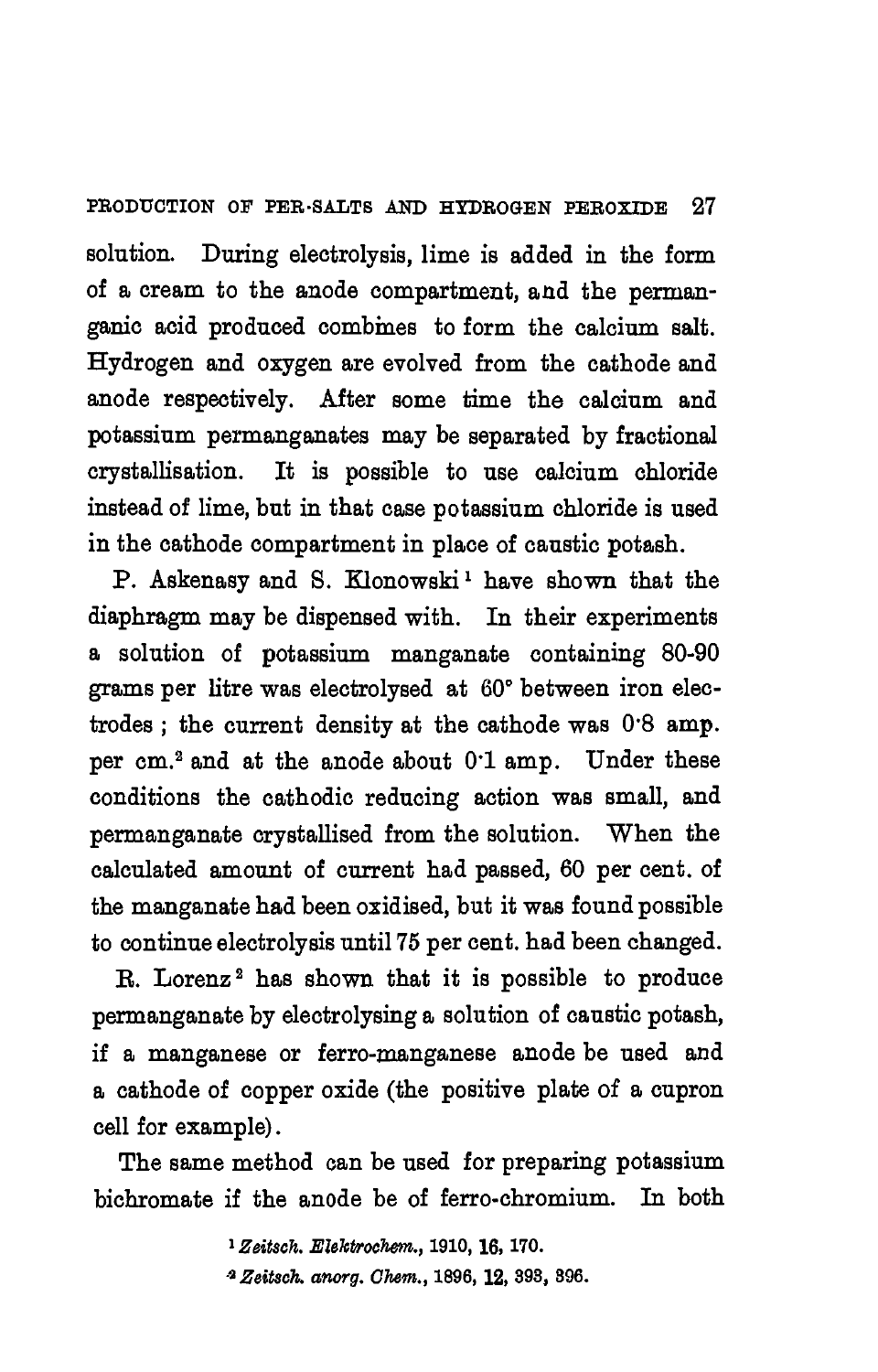cases the iron in the anode is converted to ferric hydroxide which collects at the bottom of the cell.

POTASSIUM FEBBICYANIDE*<sup>l</sup>* can be produced by the electrolytic oxidation of ferrocyanide.

 $2K_4FeCy_6 + 0 + H_3O = 2K_3FeCy_6 + 2KOH.$ A saturated solution of ferrocyanide is used at a temperature of 20° C. The Deutsche Gold und Silber Scheideanstalt modify the process by addition of calcium ferrocyanide which prevents the contamination of the end-product with alkali. H. von Hayek<sup>2</sup> has examined the process, and shown that a 100 per cent, yield may be obtained if a high current density be used and the anode rotated, whilst the electrolyte is kept alkaline to prevent the formation of free ferrocyanic acid.

The surface of the anode should be greater than that of the cathode, and high concentration of salt is necessary to prevent the high current density from producing secondary reactions and thus reducing the yield.

ELECTROLYTIC SULPHURIC ACID<sup>3</sup> is produced and a concentration as high as 95 per cent, obtained by oxidising sulphurous acid in a diaphragm cell with a cylindrical nickel cathode and an anode of platinum gauze. A porous cup or cell which acts as cathode is filled with sulphuric acid or sodium sulphite, and the outer anode compartment contains a solution of sulphur dioxide which is kept saturated during the process by passing in the gas con-

> ing . Pat. 7426 (1886); *Electrical Review,* 1893, 32, 216. *\*Zeitsch. anorg. Chem.,* 1904, 39, 240.

<sup>3</sup>M> de K. Thompson, *Met. and Chem. Eng.,* 1916,15, 677.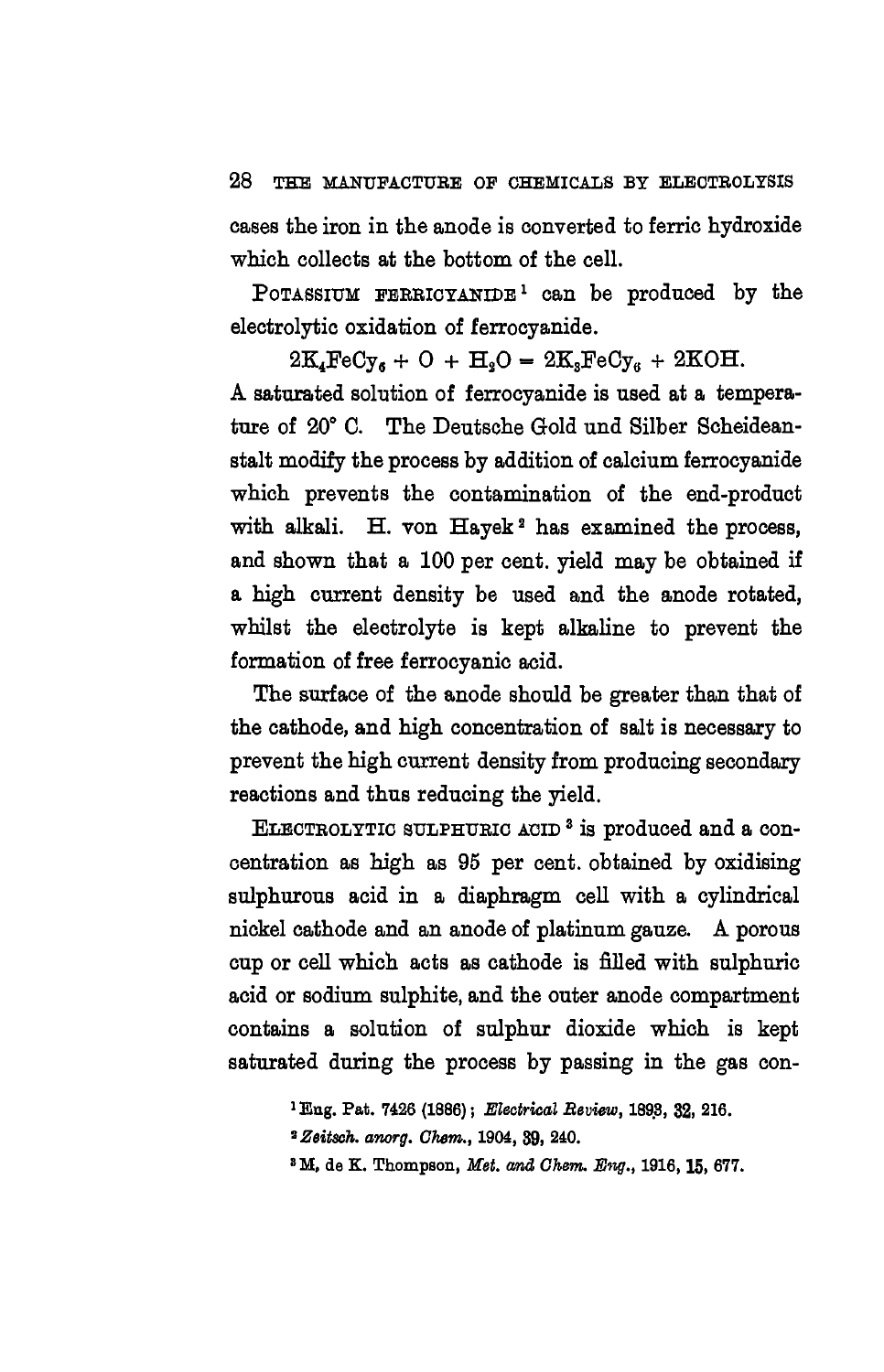PRODUCTION OF PER-SALTS AND HYDROGEN PEROXIDE 29 tinuously. The current density used is about 1 amp. per  $dm<sup>2</sup>$ 

SODIUM SELENATE can be produced by electrolytic oxidation of neutral selenite solution.<sup>1</sup> On evaporation of the solution, crystals of selenate can be obtained together with a small amount of selenium. The addition of a small quantity of chromate to the bath prevents the cathodic deposition of selenium. F. Foerster<sup>2</sup> had previously shown that neutral sulphites give, by electrolytic oxidation, both sulphate and dithionate. No dithionate analogue was found by Müller when oxidising the selenites, and in attempting to oxidise sodium tellurite a considerable amount of free tellurium was obtained.

It may be remarked that descriptions in patent specifications do not necessarily represent the process as carried out in practice, and in some cases are drawn with that intention. They should therefore be accepted with caution.

<sup>1</sup>E. Muller, *Ber.,* 1903, 36, 42S2. <sup>2</sup> *Ber.9*1902, 35, 2815.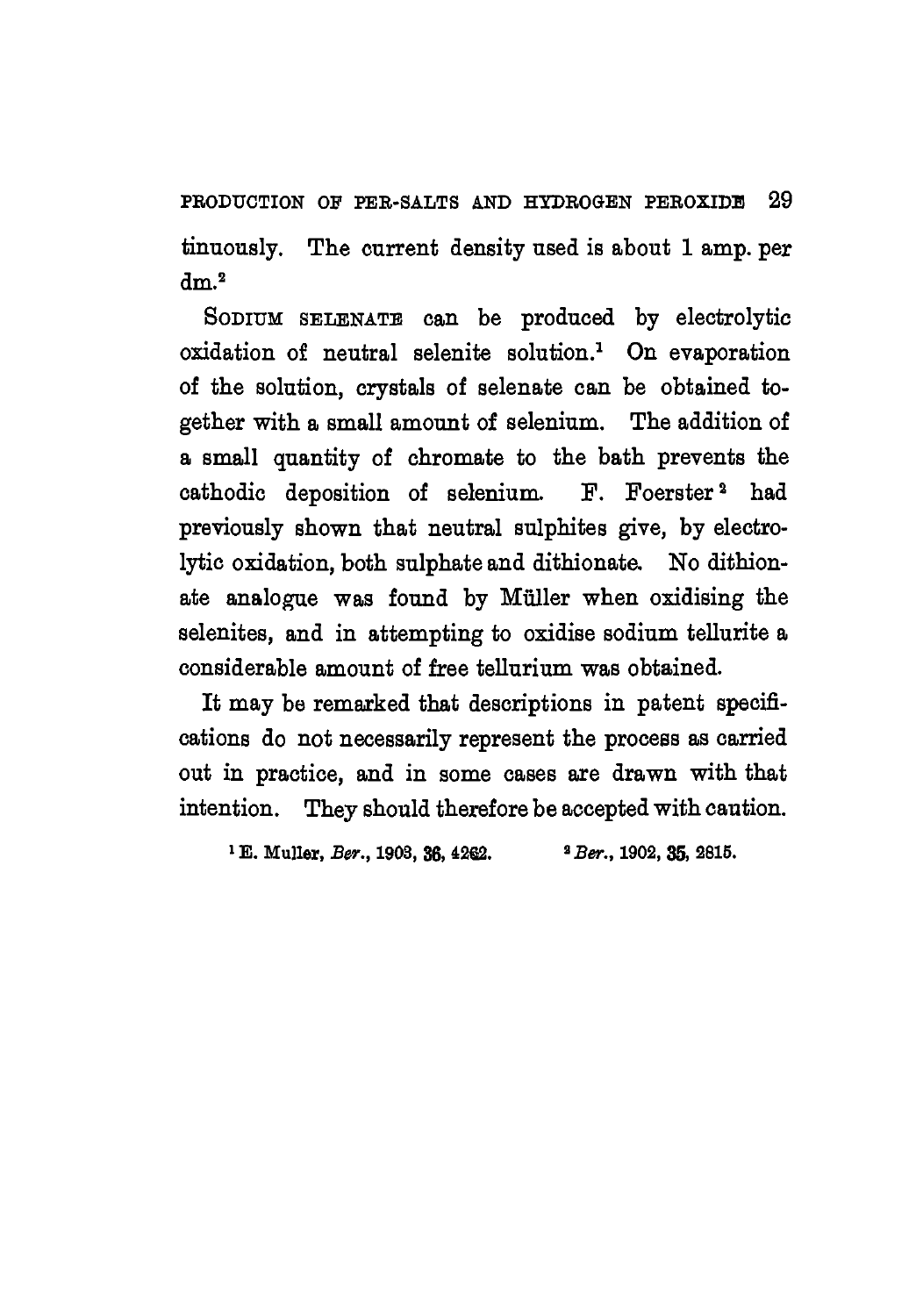# OHAPTEE III.

#### NITBIO ACID. HYDEOXYLAMINE. HYDROSULPHITE FLUORINE.

NITRIC ACID can be separated from the alkali nitrate present in peat by a process devised by M. A. Nodon,<sup>1</sup> a French engineer. The peat deposits are treated *in situ* by electrolysis, and the nitric acid which is discharged at the anodes is drained away to a collecting tank. Earthenware pots, having a depth of approximately 8 feet and a diameter of 16 inches, are sunk in the peat deposit and serve as anode compartments. Each pot is packed with coke in the centre of which is embedded a central graphite anode, and it also contains two earthenware tubes, one for drawing off the nitric acid solution as formed *d* (Fig. 8), and the other *e* to supply water in order to make good that which is carried off to the nitric acid tank.

Corresponding to each anode cell are four cast iron cathodes KK, about 8 feet long, which are connected as shown in Fig. 9. A continuous production of acid takes place during electrolysis, and no harmful effect is exerted upon the nitrifying bacteria, which continue their work of converting nitrogenous matter into calcium nitrate without interruption. Stakes of tarred wood *g*

<sup>1</sup>Q. Dary, *London Electrical Beview,* 1913, 73, 1020; *Met and Chem.* Eng., 1914, 12, 107.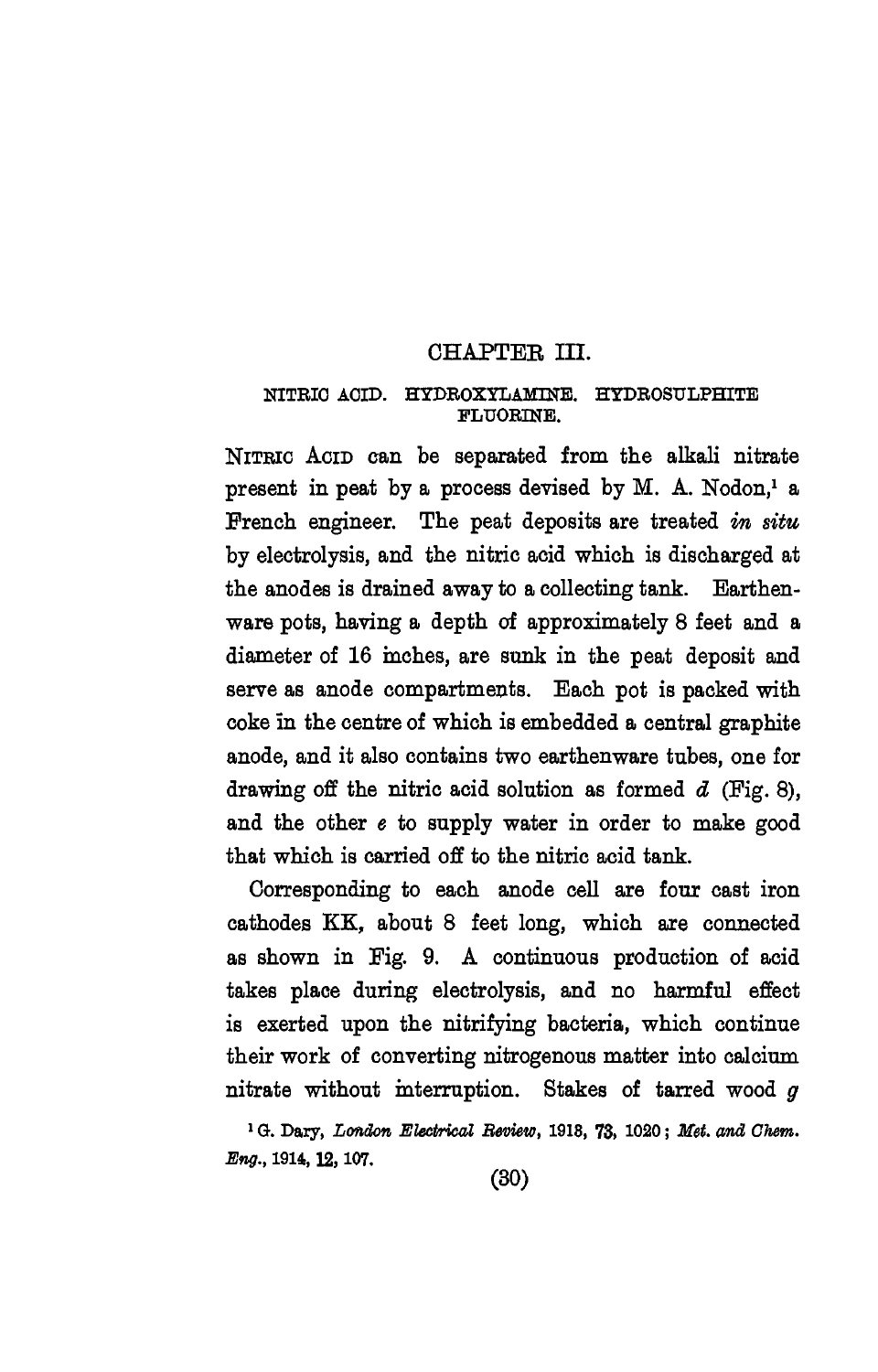

FIG. 8.

encase a packing of limestone *c* which surrounds each earthenware anode cell.

The resistance of the peat electrolyte is approximately

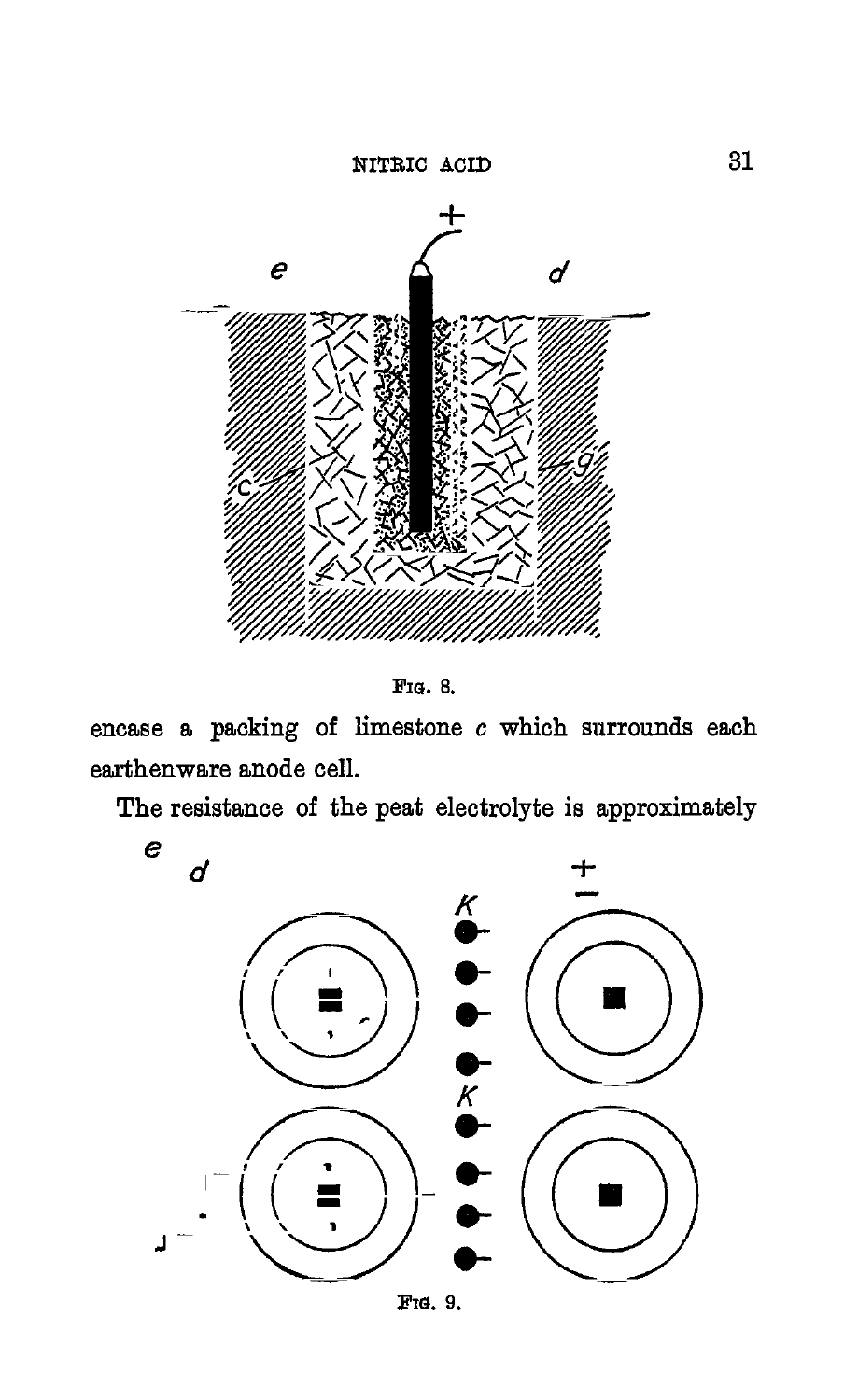3 ohms per cubic metre, and the pressure required per cell is 10 volts. The optimum temperature at which the bacteria convert the maximum amount of nitrogenous matter into nitrate is 25° C, and at this temperature 2 per cent, of the available nitrogen is converted into nitric acid. The limestone filling which encircles each earthenware pot serves to prevent the peat itself from becoming acid.

On one deposit, which had an average depth of 6 feet, a yearly output of 800 tons of nitrate was obtained at an approximate cost of one penny per 1b.

#### HYDROXYLAMINE.

In 1902 it was shown by J. Tafel that nitric acid can be reduced in a divided cell, in the presence of sulphuric acid, in such a manner as to give a good yield of hydroxylamine sulphate, and the process was covered by patents issued about that time.

Tafel<sup>1</sup> showed that a mercury cathode or one of amalgamated lead gives the best results. At a platinum cathode very little reduction takes place, and the products are ammonia and hydroxylamine. According to Tafel, a lead cathode gives a 40 per cent, conversion of nitric acid to hydroxylamine, but with a copper electrode only 15 per cent. reduction to this substance takes place, whilst much ammonia is formed.

Since hydroxylamine is not reduced to ammonia by a copper cathode, it follows that the reduction of nitric acid

<sup>&</sup>lt;sup>1</sup> Zeitsch. anorg. Chem., 1902, **31**, 289.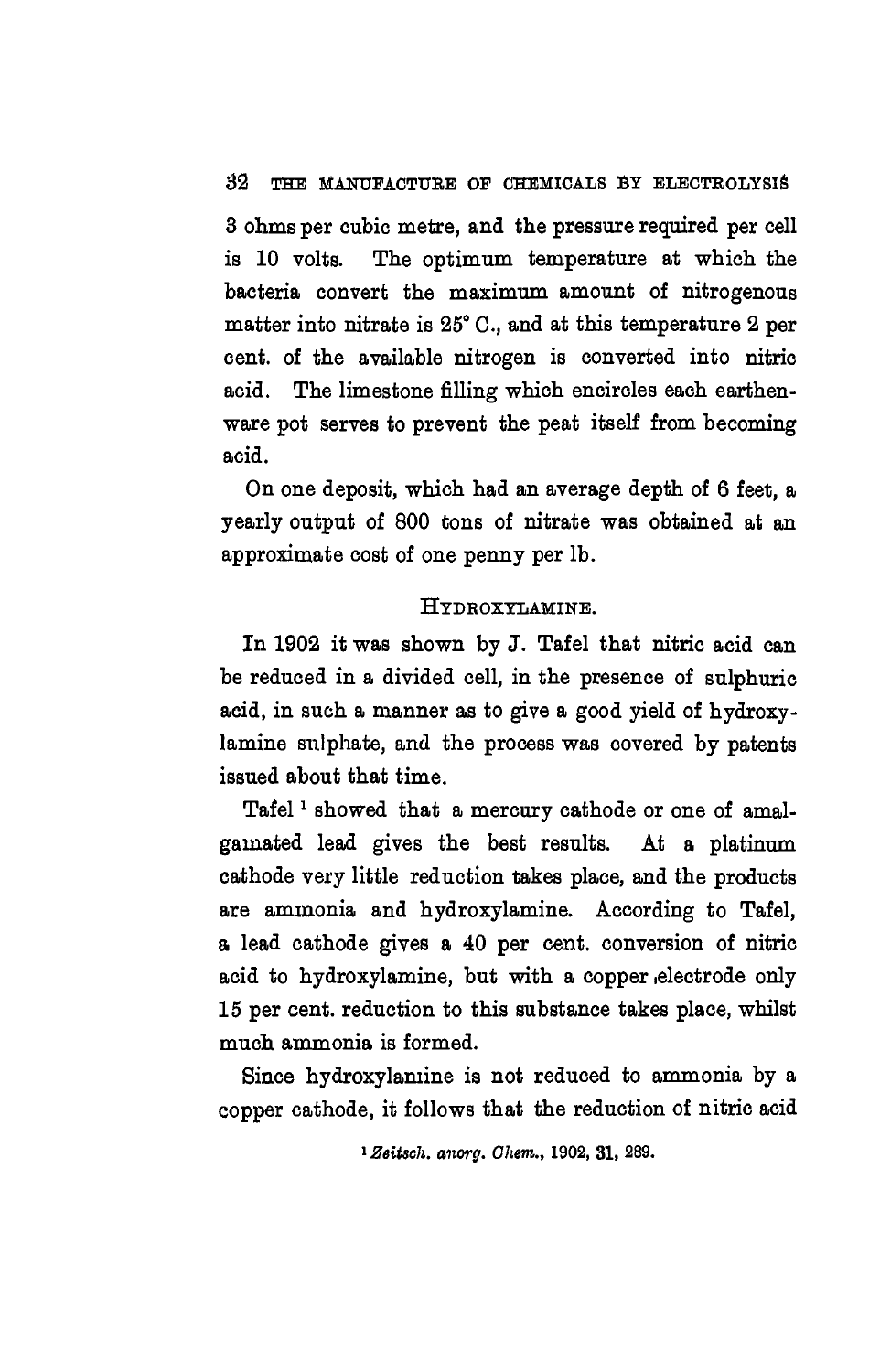to this gas is direct, and depends upon the specific action of the metal. For the preparation of hydroxylamine, dilute nitric acid may be used, but the strength of the sulphuric acid into which the nitric acid is dropped or slowly run, should not be less than 40 per cent.

Tafel showed that the sulphate is comparatively stable in the presence of sulphuric acid even at a temperature of 40° C. He obtained the hydrochloride by using hydrochloric acid in place of sulphuric acid, and a cathode of spongy tin gave satisfactory results. The reduction may be represented by the equation :—

 $HNO<sub>3</sub> + 3H<sub>2</sub> = NH<sub>2</sub>OH + 2H<sub>2</sub>O.$ 

According to the patents of Boehringer and Söhne,<sup>1</sup> a two-compartment cell is employed containing 50 per cent, sulphuric acid in each compartment. The cathode is of amalgamated lead, whilst the anode is lead. A 50 per cent, nitric acid solution is dropped into the cathode compartment during the passage of the current, and the temperature kept below 20° by cooling coils. The current density employed is 60-120 amps, per dm.<sup>2</sup>

According to a French patent,<sup>2</sup> an anode of platinum is used with a tin cathode. Sodium nitrate solution is dropped into the cathode compartment, and the anolyte is sodium chloride solution. The yield of hydroxylamine is said to be 60-80 per cent, and chlorine is a by-product.

A suitable arrangement for producing hydrochloride on a large scale is described by E. H. Pritchett.<sup>3</sup> The

1 D.B.P. 133457,137697 (1902). <sup>2</sup>Fr. Pat. 318978, 322943 (1903).

3  *J. Atner. Chem. Soc,* 1916, 38, 2042.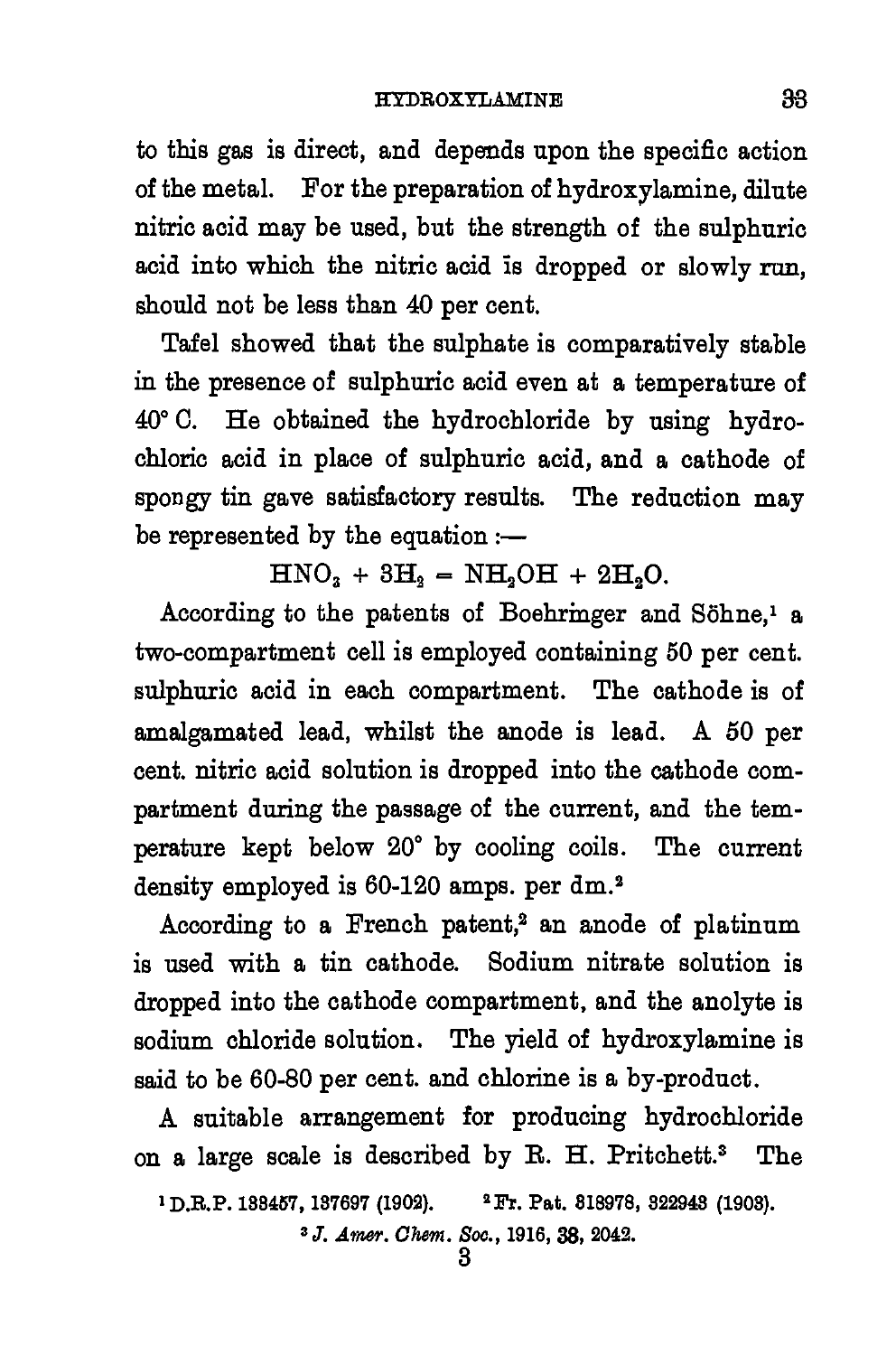cathode compartment is filled with three volumes of water and one volume of hydrochloric acid (density  $= 1.20$ ). The anode liquid is cooled by causing it to circulate through a lead pipe immersed in a freezing mixture, which latter is used to cool the cathode liquor.

The current density used is 50 amps. per dm.<sup>2</sup> at 25 volts, and the nitric acid (density 1.4) mixed with one volume of water is run into the cathode compartment at the rate of 30 c.c. per hour. The reduced liquor on being evaporated *in vacuo* gives 80 per cent, of the calculated amount of hydroxylamine hydrochloride.

THE PRODUCTION OF NITRITE FROM NITRATE.

The reduction of nitrate to nitrite can be accomplished satisfactorily, and the process is the subject of a recent patent.<sup>1</sup> It has been shown (Müller and Weber)<sup>2</sup> that in a divided cell, smooth platinum or copper cathodes reduce nitrate to nitrite and ammonia, but platinised platinum gives much ammonia and little nitrite. A spongy copper or silver cathode was found to give the best results. With a current density of  $0.25$  amps. per dm.<sup>2</sup> and a concentration of 2\*3 grams of sodium nitrate per litre, a current efficiency of 90 per cent, was obtained. The current efficiency with an amalgamated copper cathode was found to diminish when 50 per cent, of the nitrate had been changed. Considerable care is evidently needed to prevent the formation of ammonia, since it has been shown by W. H. Easton<sup>3</sup>

<sup>1</sup>Eng. Pat. 16643 (1915); 25415 (1913).

*\*Zeitsch. Elektrochem.,* 1903, 9, 955, 978 ; 1905,11, 509.

<sup>3</sup> J. Amer. Chem. Soc., 1903, 25, 1042.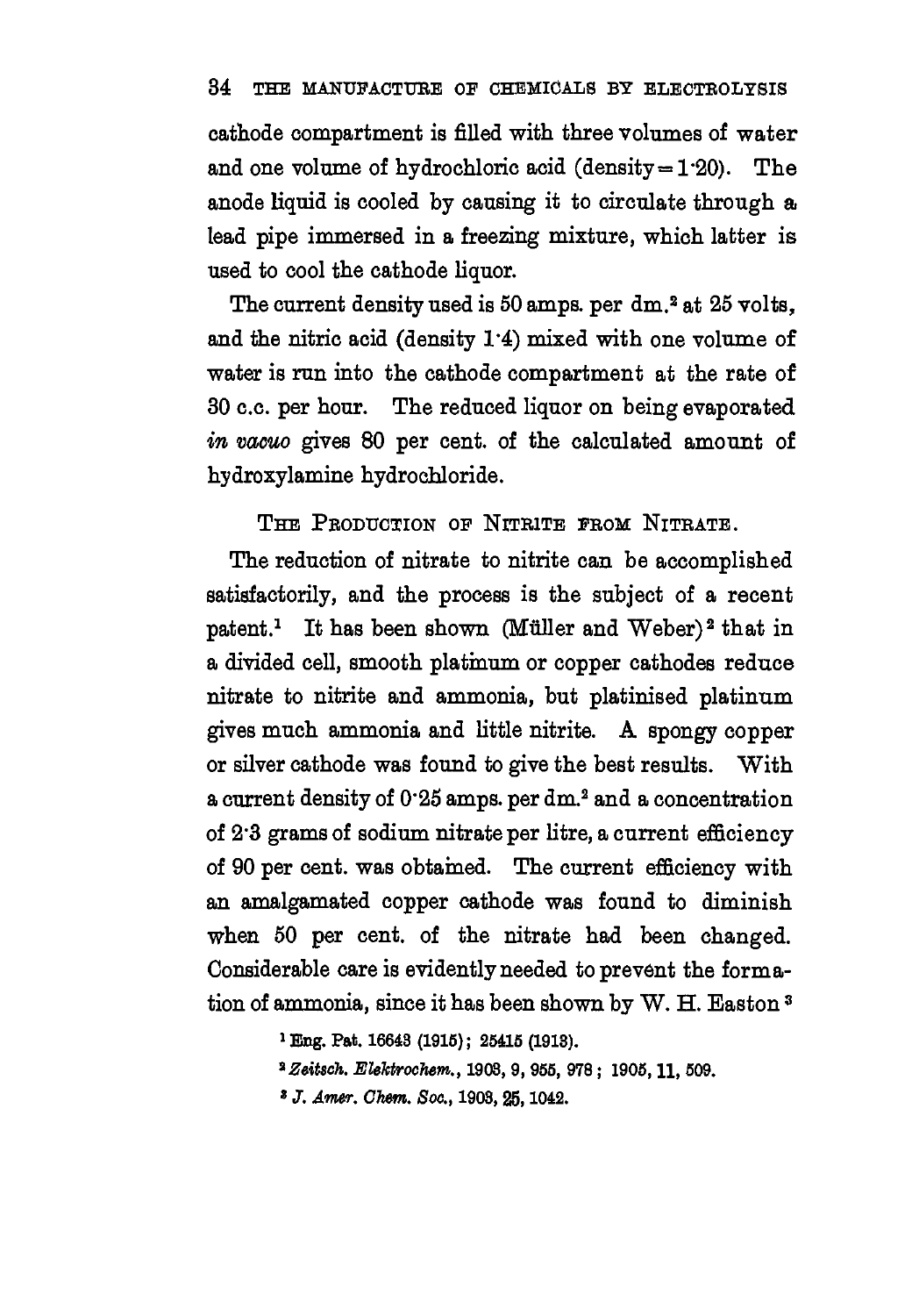ETDBOSULPHITE 35

that nitrates may be quantitatively reduced to ammonia by electrolysis.

In the patent referred to above, the cell described is suitable for the electrolysis of alkali chloride and is of the bell type, but it is particularly suitable for electrolysing alkali nitrate. Pure nitric acid is formed at the anode inside the bell and is removed by distillation, which is effected by working under reduced pressure and by heating the bells with superheated steam. The nitrite which is formed at the cathode is drawn off continuously and separated outside the cell. The cell itself acts as cathode, and the anode is of such size as to almost fill the bell and thus reduce the working space of the electrolyte. High current density (16 amps. per dm.<sup>2</sup>), reduced pressure and high temperature, are favourable to the distillation of a large amount of concentrated nitric acid.

# SODIUM HYDROSULPHITE (HYPOSULPHITE).

Many patents have been granted for processes to prepare sodium hydrosulphite by the electrolytic reduction of sodium sulphite.

The first process was that of P. Spence and Sons<sup>1</sup> in 1903, in which the sulphite was reduced by mixing it with titanium trichloride. The mixture was subsequently poured into caustic soda solution and stable sodium hydrosulphite formed, whilst the titanium was precipitated as titanic hydroxide  $Ti(OH)_4$ . This hydroxide was afterwards dissolved in hydrochloric acid and reduced by electrolysis

<sup>1</sup> D.R.P. 141452 (1903).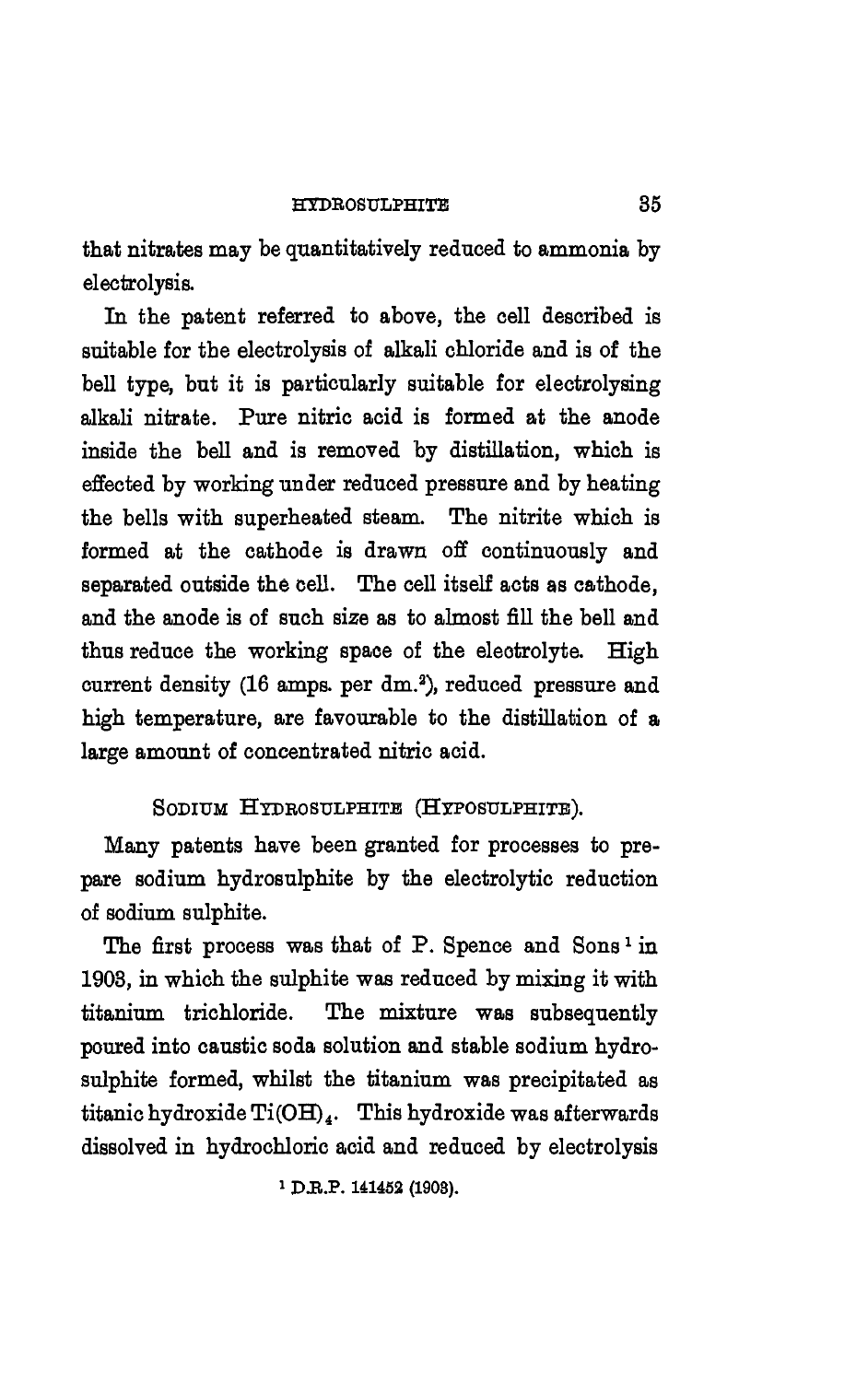36 THE MANtTFACTUBE OF CHEMICALS BY ELBOTEOLYSIS to the trichloride (TiCl<sub>a</sub>), which was employed to reduce a fresh quantity of sulphite.

Subsequent investigation by Elbs<sup>1</sup> and his co-workers showed that it is possible to prepare hydrosulphite by the direct electrolytic reduction of sulphite, but it was not until Jellinek, in 1910, had demonstrated the importance of current concentration,<sup>2</sup> that good yields were obtained. Jellinek showed that the decomposition of hydrosulphite is not due to cathodic reduction but to spontaneous decomposition, which takes place according to the following equation:  $2Na<sub>3</sub>S<sub>2</sub>O<sub>4</sub> + H<sub>2</sub>O = Na<sub>2</sub>S<sub>2</sub>O<sub>3</sub> + 2NaHSO<sub>3</sub>$ , and results in the formation of sodium thiosulphate and bisulphite. He succeeded in retarding this decomposition by increasing the current concentration; that is, the ratio of current employed to volume of electrolyte.

Jellinek also devised methods for purifying the salt and preparing it in a stable anhydrous condition.<sup>3</sup> By saturating the solution with common salt, hydrated hydrosulphite having the composition  $\text{Na}_2\text{S}_2\text{O}_4$ ,  $2\text{H}_2\text{O}$  is salted out, and can be dehydrated by heating to 60° C. under reduced pressure.

With a 5N solution of sodium bisulphite, Jellinek obtained a 10 per cent, solution of hydrosulphite, with a current efficiency of 80 per cent. The current concentration he employed was 5 amps, per 100 c.c. of cathode

» *Zeitsch, anorg. Chem.<sup>t</sup>* 1911,70, 93 ; 71,96.

<sup>\*</sup> Elbs and Becker, *Zeitsch. EUkbrochem.,* 1904, 10, 361; A. E. Frank, *Zeitsch. EleJctrochem.,* 1904,10, 450.

a *Ibid.,* 1911,17,157, 245.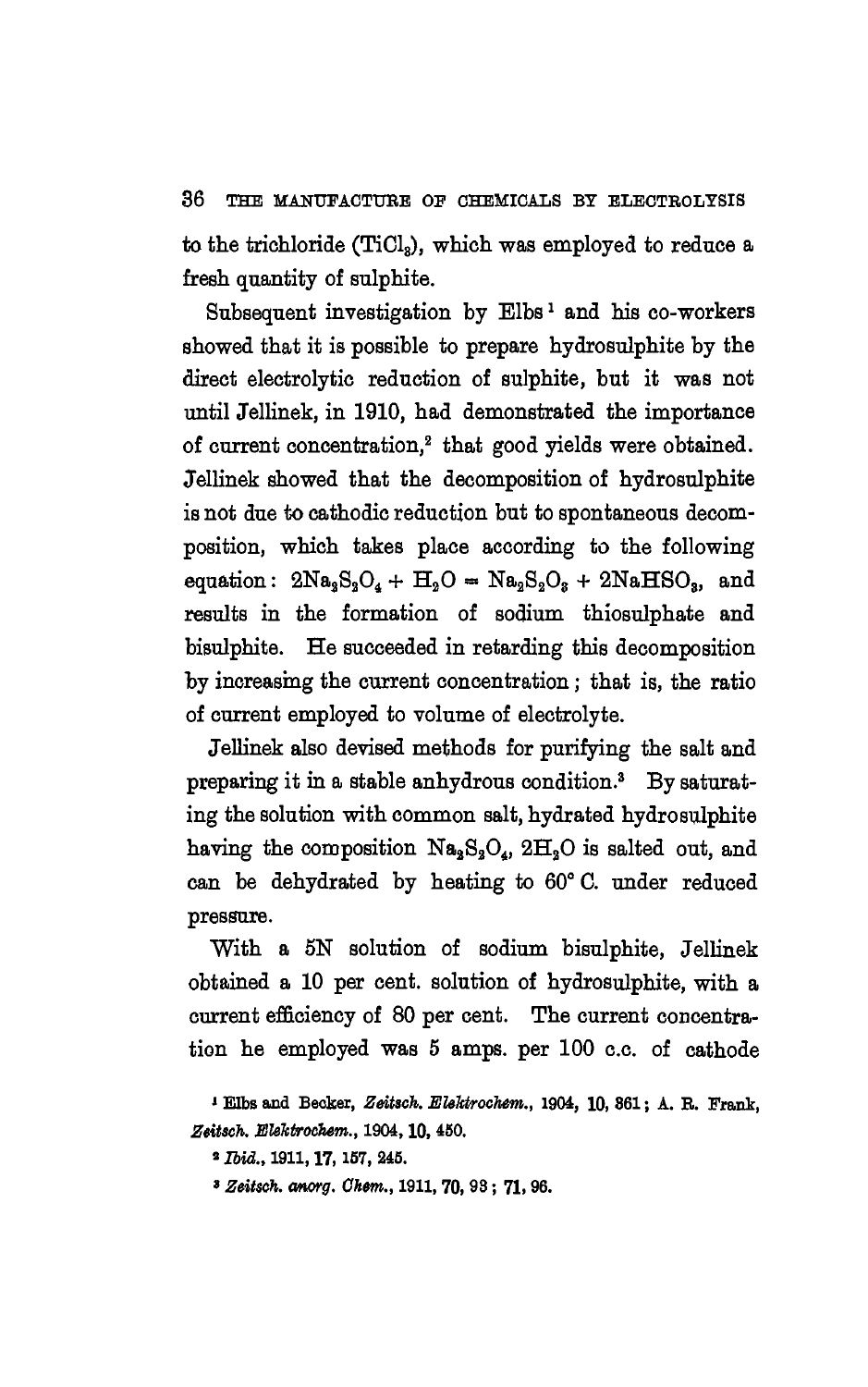solution, and he proved that current density was of small moment compared with the importance of current concentration .

For large-scale production two-compartment cells are employed, and it is advisable to use freshly-prepared bisulphite in the process.

According to one patent,<sup>1</sup> dilute sodium bisulphite is electrolysed in the cathode compartment, and the addition of neutral chloride or sulphate is recommended in order to increase the yield. During electrolysis the temperature should be kept at 0-5° 0. and sulphurous acid added to the electrolyte continuously.

According to another patent,<sup>2</sup> the process may be made continuous by circulating the bisulphite solution through the cells from a reservoir, and when the liquor becomes sufficiently concentrated the hydrosulphite separates in a solid form.

A French patent<sup>3</sup> claims the utilisation of zinc sponge prepared electrolytically for reducing sulphite to hydrosulphite.

#### FLUORINE.

This gas was isolated by H. Moissan in 1887, by the electrolysis of anhydrous hydrofluoric acid containing potassium fluoride. This salt rendered the anhydrous acid a conductor, and the electrolysis was effected in apparatus

> **<sup>1</sup> D.B.P. 276058, 276059 (1912); 241991 (1910). <sup>2</sup> Ibid. 278588 (1912); Eng. Pat. 13901 (1913). <sup>s</sup> Pr. Pat. 467443 (1914).**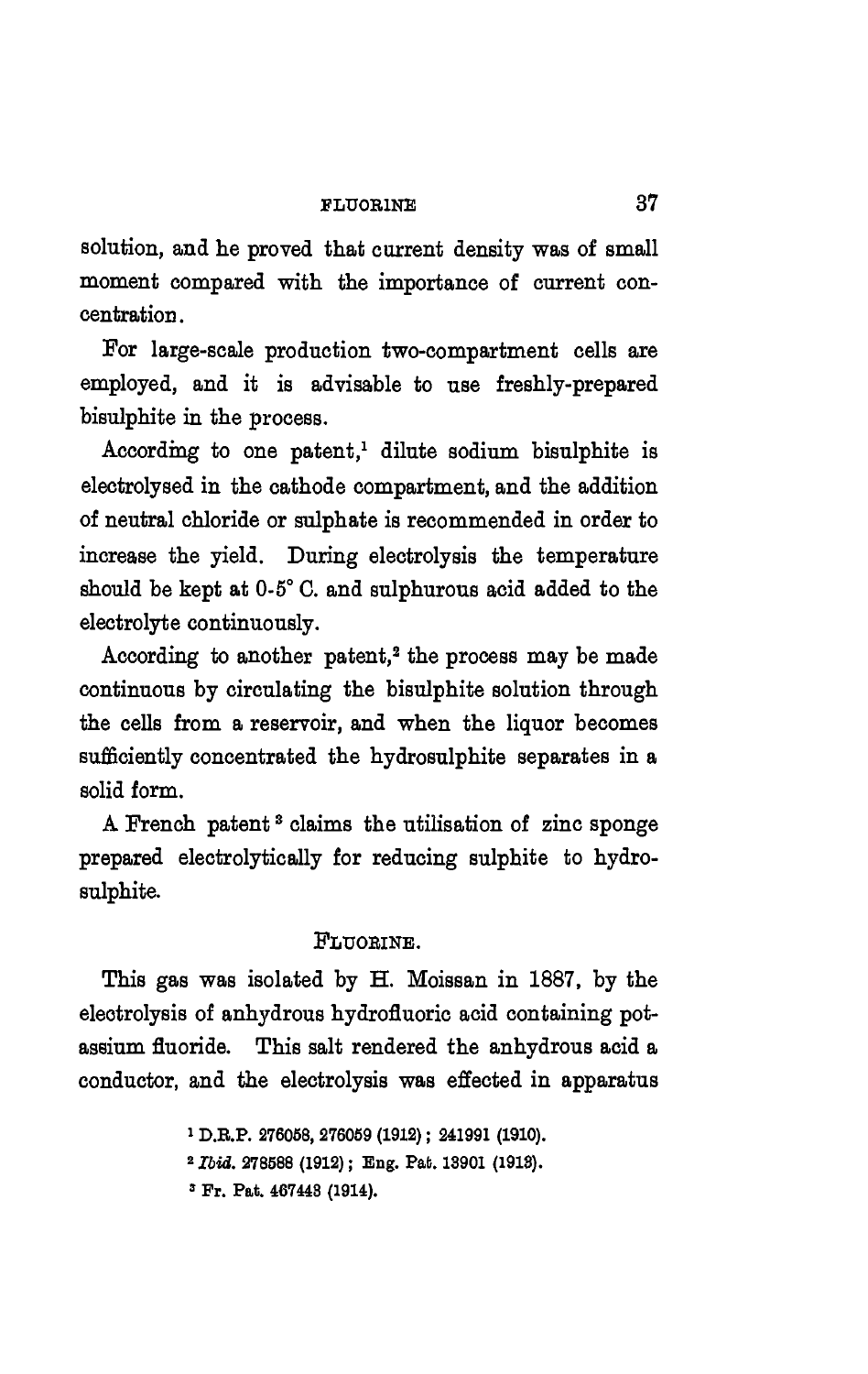38 THE MANUFACTURE OF CHEMICALS BY ELECTROLYSIS constructed throughout of platinum. Moissan subsequently showed that copper may be employed instead of platinum, since it becomes coated with copper fluoride,





**whic h protect s th e meta l fro m furthe r corrosion . Apparatu s w a s designe d b y Moissa n fo r producin g fluorine o n a larg e scale , an d a diagra m of th e plant , a s constructe d b y MM . Poulenc Freres**  $\cdot$  of **Paris**, is shown in Fig. 10.

*1 Zeitsch. EUktrochem.,* **1900, 7,150.**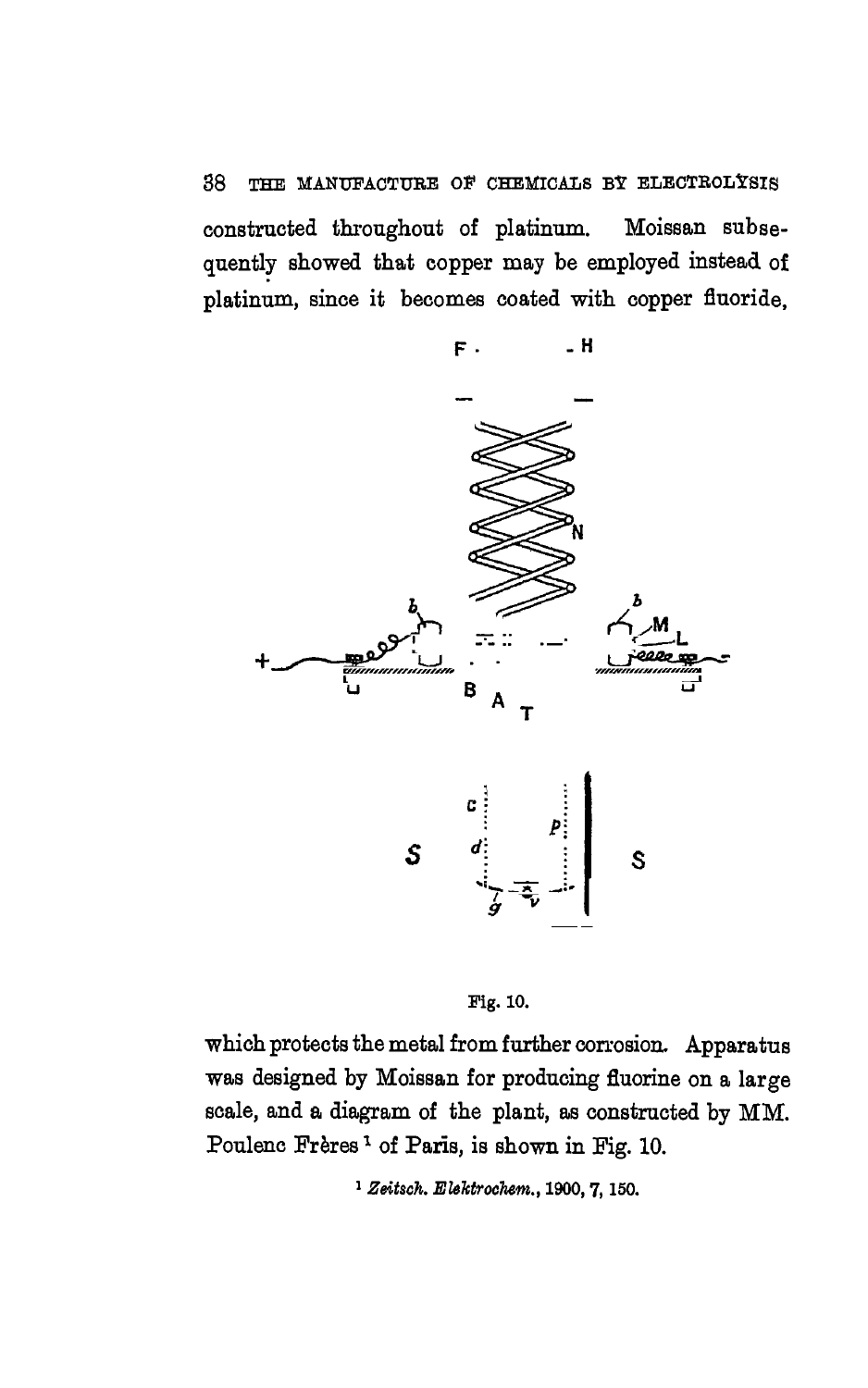The hydrofluoric acid is contained in a copper vessel B, the inner surface of which C acts as cathode and the top of which is closed by a copper lid M, from which it is insulated by a rubber ring L and also by rubber insulation round the bolts, *b.* The large outer vessel S contains a freezing mixture.

A. copper tube A, perforated round the lower part by a number of small holes *d,* serves as a diaphragm to separate the cathode from the anode *p,* which is of platinum attached to the inner copper tube T.

The tube T communicates with the upper vessel N, which also contains a cooling mixture, and the lower end of this anode vessel T is closed by a copper plate *g,* which is fastened on by screws *v.*

The diaphragm is in electrical connection with the anode *p* and at first, when electrolysis has commenced, it becomes coated with a deposit of copper fluoride, but then, being insulated by this deposit, it acts as a true diaphragm, and fluorine is discharged only from the anode.

Copper tubes H and E serve to carry away the evolved hydrogen and fluorine.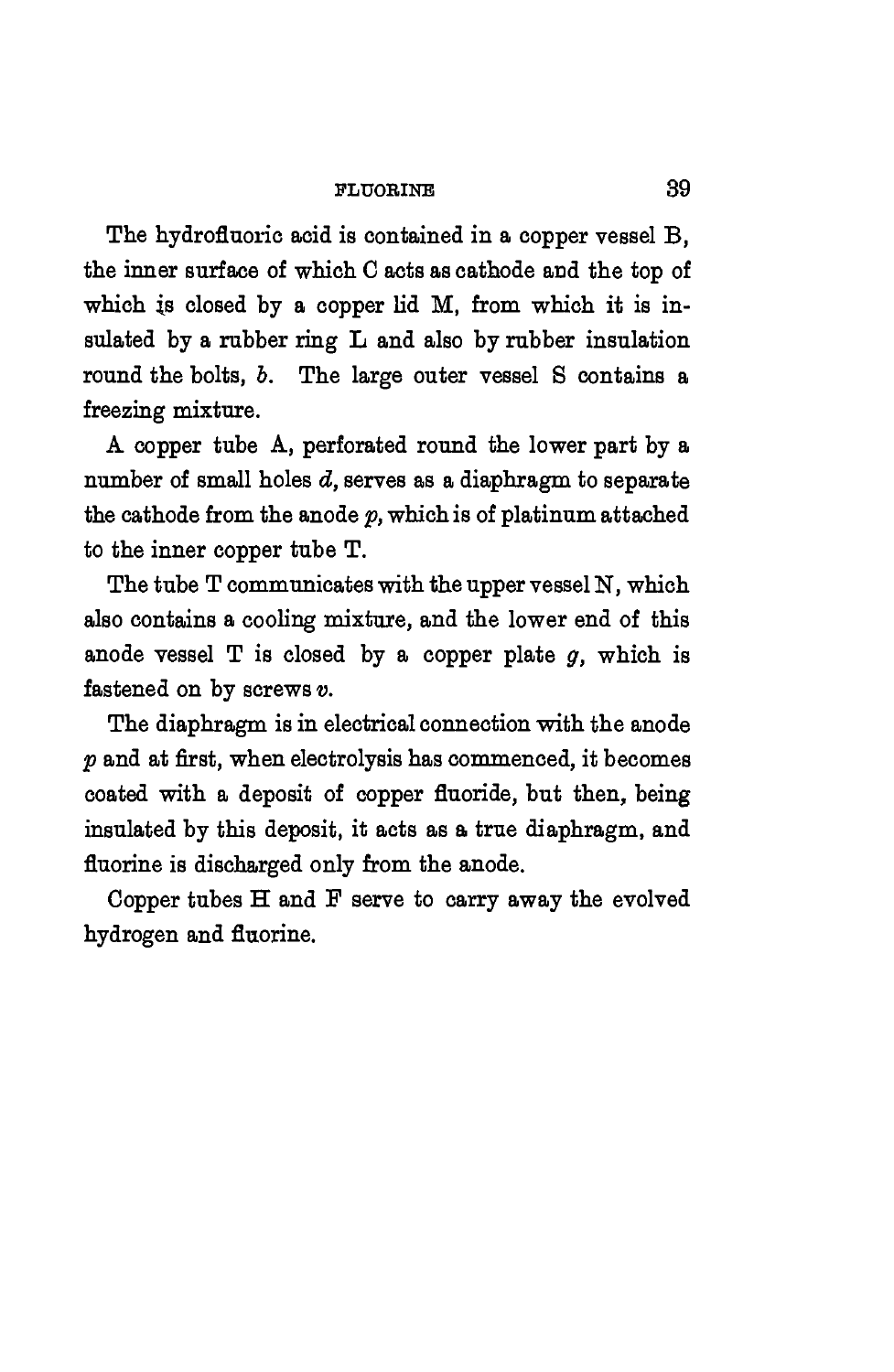# CHAPTEE IV.

# THE ELECTROLYTIC PREPARATION OF PIGMENTS AND INSOLUBLE SUBSTANCES.

THE production of such substances as white lead, lead sulphate, oxides, hydroxides, and sulphides of the heavy metals, can be effected by the electrolysis of a suitable solution, such as sodium (or potassium) nitrate, chloride, or sulphate, with an attackable anode and a cathode of platinum or some metal not attacked by the electrolyte.

For example, a solution of sodium sulphate, when electrolysed between a copper anode and a platinum cathode, furnishes SO4 ions at the anode which attack the copper and produce copper sulphate; simultaneously, sodium hydroxide is formed at the cathode by the interaction of the water with the discharged sodium. The two substances react, and copper hydroxide is precipitated.

The general utility of this process was outlined by E. Lorenz<sup>1</sup> in 1896. He employed a bath of alkali chloride, nitrate or sulphate, with a platinum cathode and an anode of that metal, the hydroxide of which was to be precipitated. This investigation established the following facts: In potassium chloride solution, a copper anode gives yellowish cuprous hydroxide, whilst in a potassium nitrate solution

*x £eitsch. anorg. Chem.,* 1896,12, 436. (40)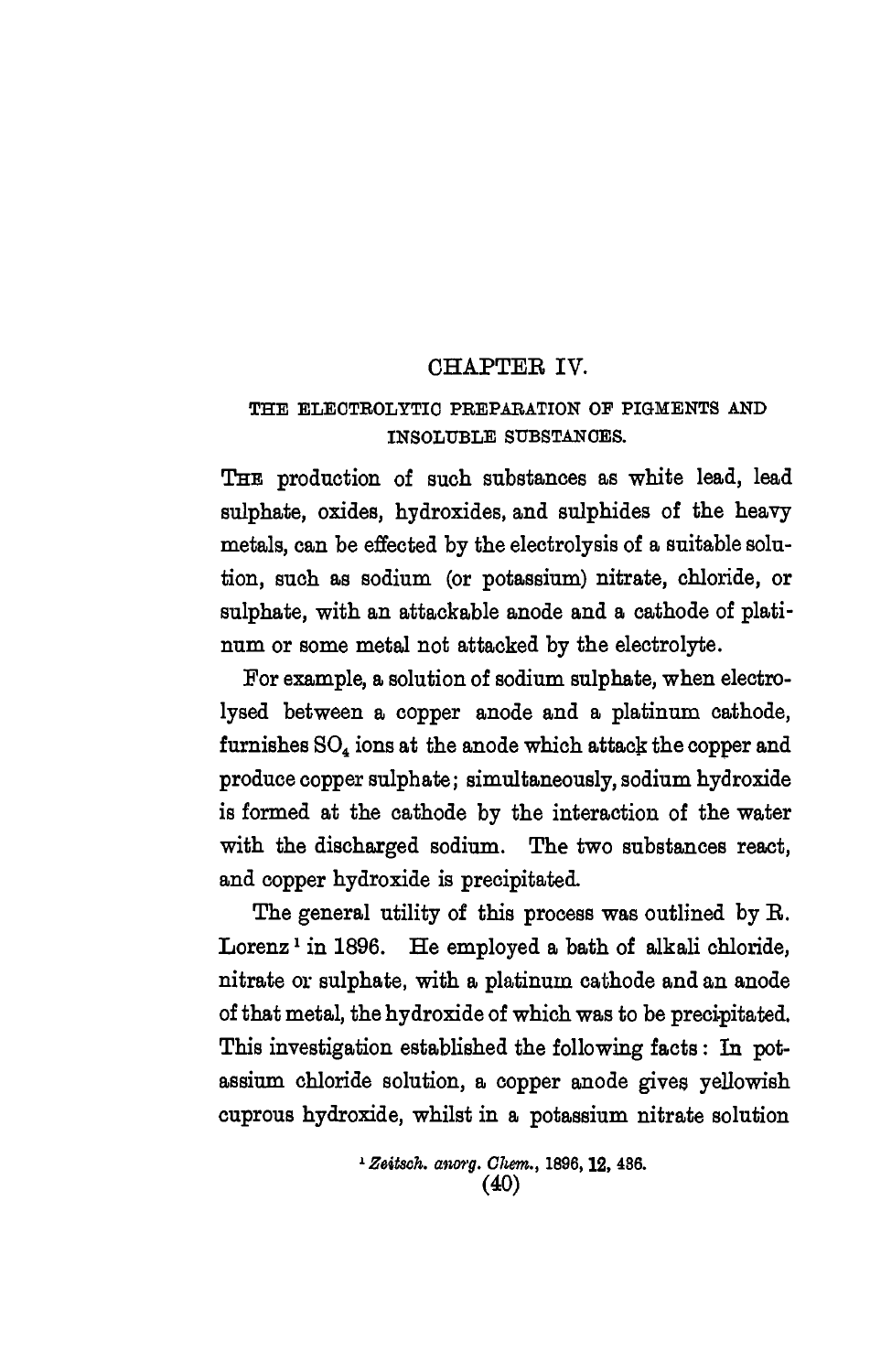ELECTROLYTIC PREPARATION OF PIGMENTS 41

blue cupric hydroxide is precipitated. The following metallic anodes furnish corresponding hydroxides: Silver, magnesium, zinc, cadmium, aluminium, lead, manganese, and iron. A mercury anode gives no hydroxide in potassium chloride solution, but calomel  $(Hg_2Cl_2)$  is formed; however, in a potassium nitrate solution a black mercury compound is precipitated. Thallium becomes coated with suboxide, and a brown precipitate of thallium hydroxide is gradually formed. A tin anode in a chloride, sulphate or nitrate solution, gives a precipitate of ortho-stannic acid. Nickel in sodium chloride solution gives green nickel hydroxide, whilst antimony and bismuth anodes are merely coated with a grey skin.

One advantage of this method of preparation of hydroxides is that formation in a neutral solution renders unnecessary careful washing to free from excess of alkali, which is generally needed in ordinary precipitation processes. Further, there is no risk that excess of alkali will redissolve the hydroxide or oxide of metals such as zinc or aluminium, and the electrolyte is re-formed continuously so that it lasts indefinitely, and hence the cost of alkali is avoided. The reaction in the case of copper is represented by the equation:  $CuCl<sub>2</sub> + 2NaOH = Cu(OH)<sub>2</sub> + 2NaCl.$ 

Lorenz<sup>1</sup> has shown that sulphides can be formed in a similar manner by employing a cathode of copper sulphide and an anode of metal, the sulphide of which is required, in an aqueous solution of alkali chloride, nitrate, or sulphate.

*l Zeitich<sup>t</sup> anorg. Chem.,* 1896, 12, 442.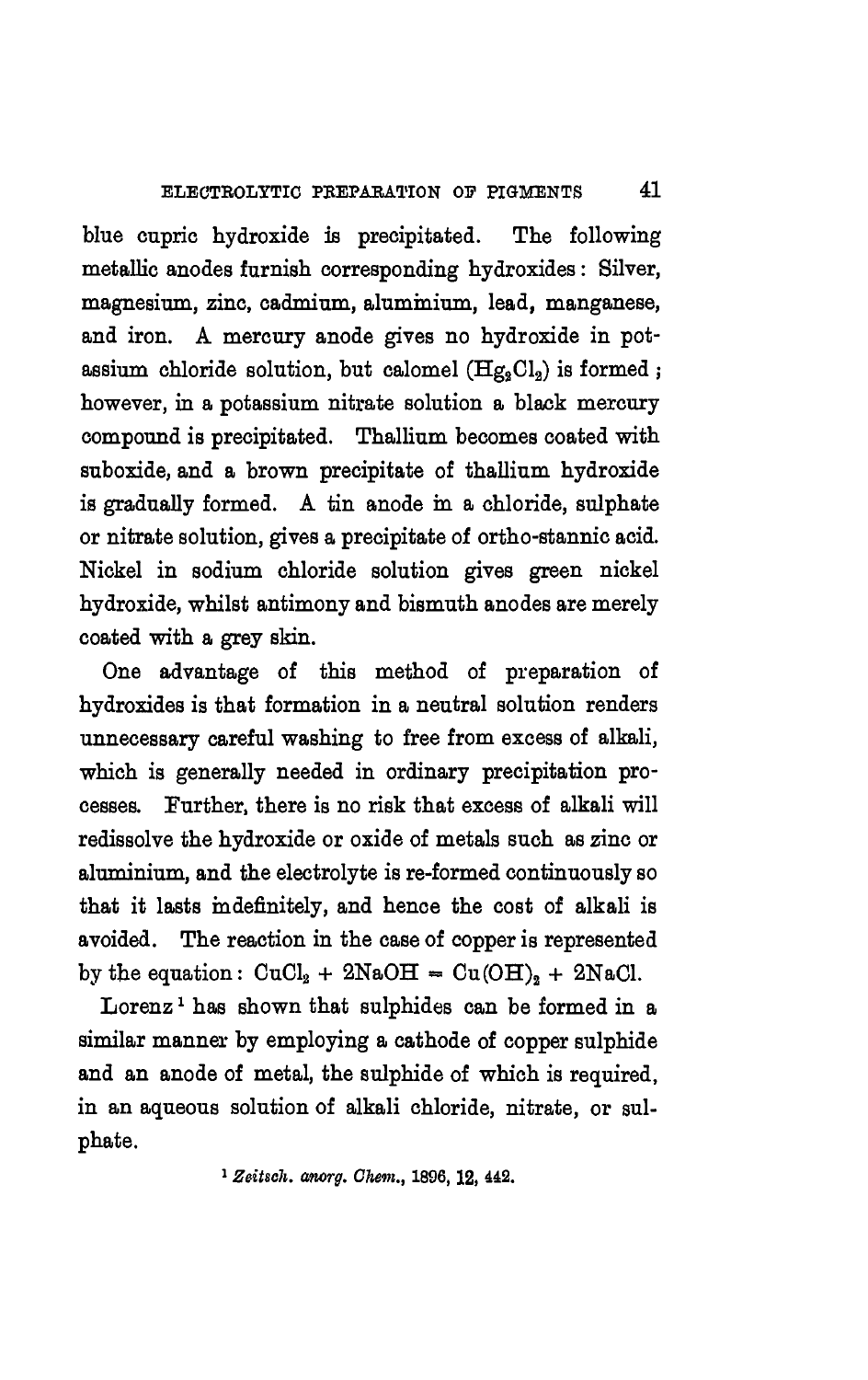For example, a cadmium anode in sodium chloride solution yields cadmium chloride by the reaction of the discharged chlorine with the metal, whilst the hydrogen liberated at the cathode reacts with the copper sulphide to form hydrogen sulphide,  $H_2 + Cu_2S = 2Cu + H_2S$ , and the gas precipitates cadmium sulphide.

In this manner the sulphides of copper, silver, cadmium, tin, lead, iron, and nickel can be formed without employing either hydrogen sulphide or alkali sulphide, and there is no necessity to wash the product till free from alkali or hydrogen sulphide, because it is formed in a neutral solution.

In those cases where the anodic compound formed by the action of the discharged anions upon the anode metal is insoluble, i.e. lead sulphate formed by the action of sulphate ions upon a lead anode, the anode is speedily covered with the insoluble product, and further action is prevented. Luckow<sup>1</sup> showed that this difficulty can be obviated by using a considerable quantity of a secondary salt (sodium chlorate), the anions of which attack the anode and " crowd out " the anions of the primary salt, so that precipitation takes place a short distance from the anode, and the product falls continuously to the bottom of the vat instead of clinging to the anode surface.

The use of a secondary salt has been applied in the manufacture of white lead.<sup>2</sup> Luckow recommends as electrolyte a 1.5 per cent, solution of a mixture consist-

*. Elektrochem.,* 1903, 9, 797; D.R.P. 91707(1897); 105143  $(1899).$ 

2  *Trans. Amer. Electrochem.,* 1904, 5, 230; U.S. Pat. 644779 (1900).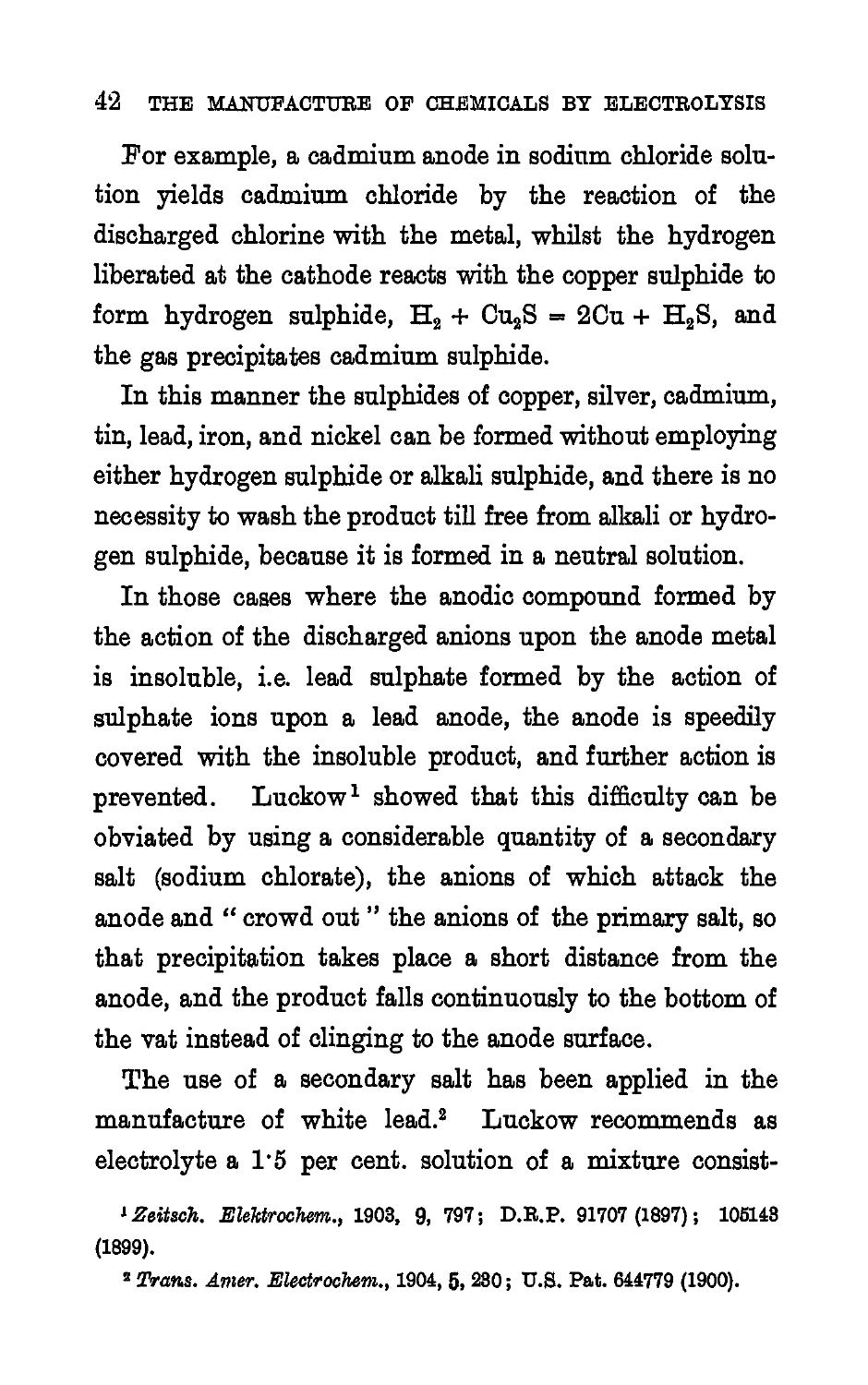ing of 9 parts of sodium chlorate and 1 part of sodium carbonate. Carbon dioxide is passed in near the cathode during electrolysis, and the anode of lead remains clean. Luckow employed a current density of  $0.25$  amp. per dm.<sup>2</sup>, and obtained 3\*5-4 kgs. of white lead per K.W.H.

Lead chromate<sup>1</sup> and lead sulphate can be produced in a similar manner, but instead of carbon dioxide it is necessary to add chromic acid in the first case, and sulphuric acid in the second case, to maintain the concentration of sodium chromate or sodium sulphate.

Cuprous oxide<sup>2</sup> may be formed by electrolysing a common salt solution which contains a small quantity of alkali, if a copper anode be employed. It has been found that the formation of large particles of dark colour is favoured by low current density and high temperature, whilst the addition of a small quantity of gelatin diminishes the size of the particles and lightens their colour. The colour and regularity of the product are improved by the addition of a small quantity of sodium nitrate to the electrolyte.<sup>3</sup> The nitrate must be replenished at intervals since it is converted into nitrite during the process.

LEAD PEROXIDE<sup>4</sup> is formed if between lead electrodes a 1\*5 per cent, solution of sodium sulphate (99'5 parts) and sodium chlorate (0.5 part) be electrolysed with a current density of 5 amp. per dm.<sup>2</sup> Air should be blown through this solution, and it should be acidified with sulphuric acid.

2  *J. Phys. Ohm.,* 1909,13, 256, 332.

<sup>3</sup>Eng, Pat. 14310 (1915). <sup>4</sup>U.S. Pat. 626330 (1899).

<sup>&</sup>lt;sup>1</sup> Le Blanc and Bindsohedler, *Zeitsch. Elektrochem*., 1902, 8, 255.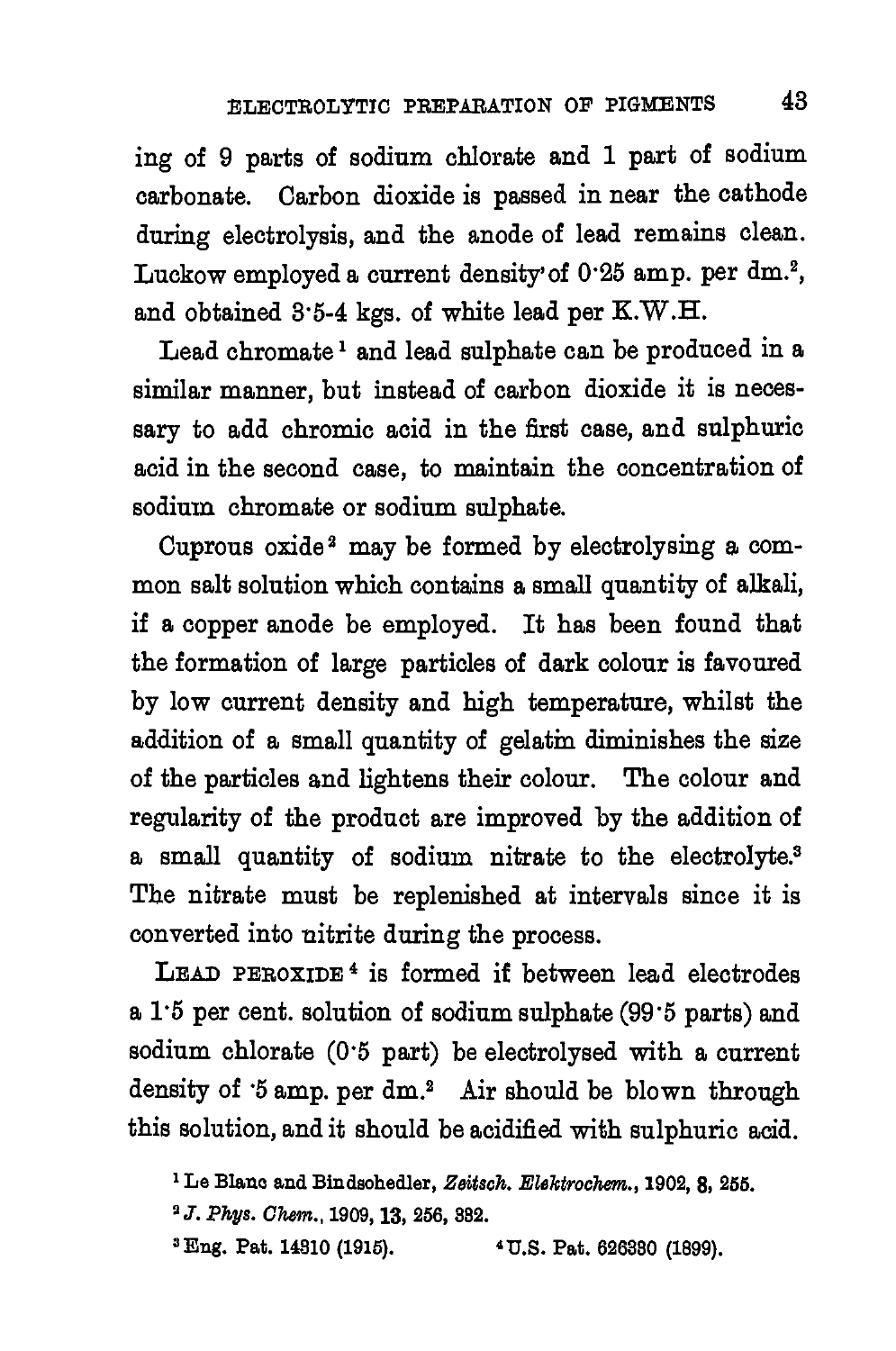WHITE LEAD processes which have been employed on an industrial scale are as follows: In the Gardner<sup>1</sup> process, worked at Millwall, lead sheet anodes are packed between graphite cathodes. The lead and graphite are connected by strips of tin so that when the acetic acid vapours reach the metal, electrical action takes place and the conversion into white lead is greatly accelerated. The process is similar to the ordinary chemical one, but the time required for the formation of a batch of white lead is reduced from fourteen weeks to about five weeks.

In the process of A. P. Browne<sup>2</sup> a 10 per cent. solution of sodium nitrate is electrolysed in a wooden cell which is divided into two compartments. At the lead anode  $NO<sub>3</sub>$ ions attack the metal forming lead nitrate, and at the copper cathode caustic soda is produced. These electrolytically prepared solutions are drawn off when a suitable concentration is reached, and by mixing them, hydrated lead oxide is precipitated, which by subsequent treatment with sodium bicarbonate is converted into white lead.

The process of C. Woltereck depends upon the electrolysis of an alkaline solution of an ammonium salt of any acid which will form a soluble lead salt. For example, ammonium nitrate solution containing bicarbonate may be employed with a lead anode and cathode of carbon or lead. Nitrate of lead is formed at the anode, and converted into white lead by the bicarbonate present in the electrolyte:—

 $3Pb(NO_3)_2 + 6NH_4OH + 2NH_4HCO_3 = Pb(OH)_2, 2PbOO_3 + 2H_2O$  $+ 6NH<sub>4</sub>NO<sub>3</sub> + 2NH<sub>4</sub>OH.$ 

1  *Electrochermst and Metallurgist,* 1901,1, 145.

<sup>2</sup> J. Amer. Chem. Soc., 1895, 17, 835; U.S. Pat. 496109, 563555.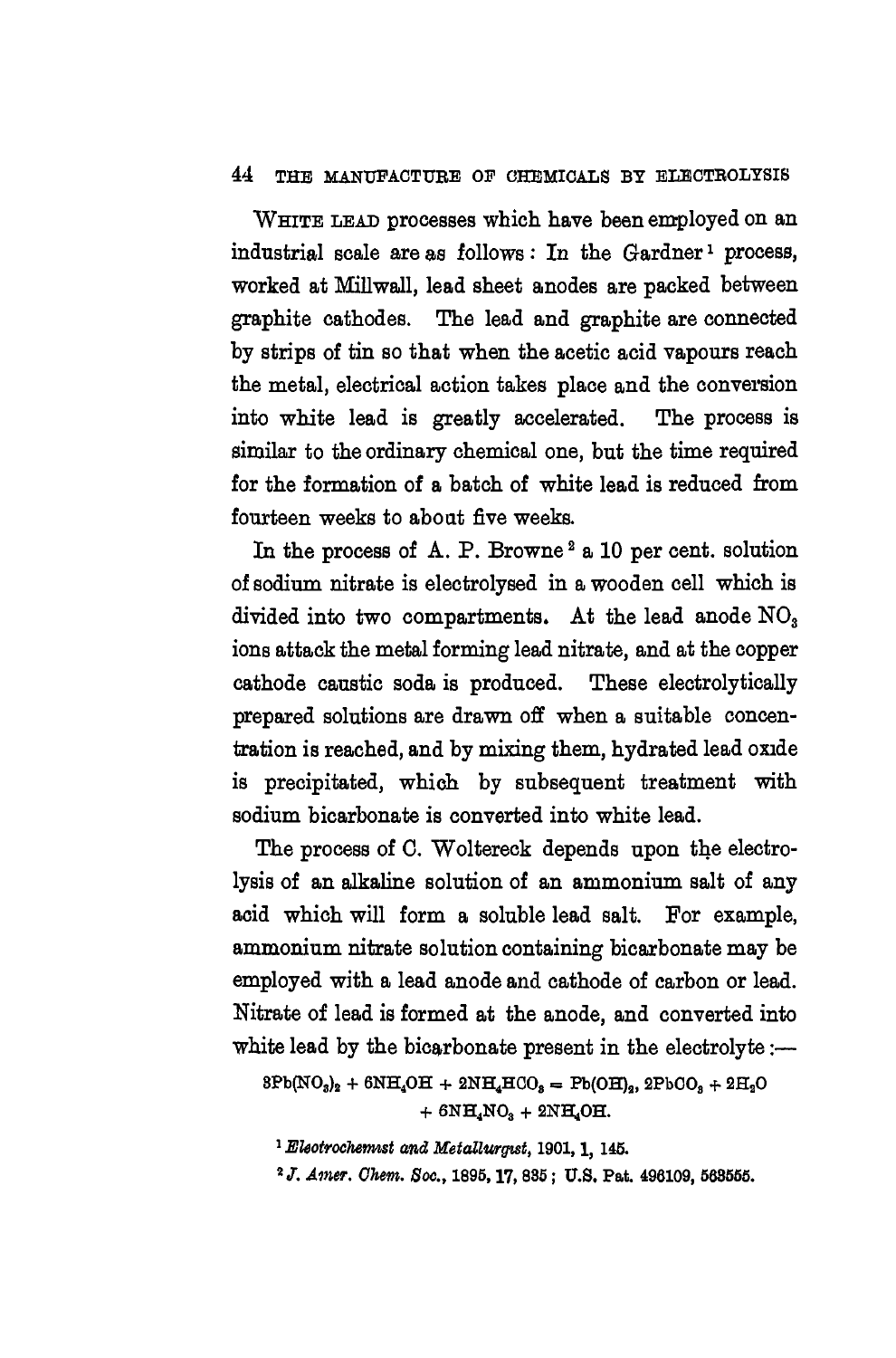C. F. Burgess<sup>1</sup> and C. Hambuechen, in 1903, investigated the various conditions requisite for the electrolytic production of a good white lead. They found that a two-compartment cell is necessary to obtain a pure product. When lead anodes and sodium nitrate solution are employed a certain quantity of basic lead salt is produced, and there is not therefore a 100 per cent. formation of pure lead nitrate. The reduction of sodium nitrate at copper cathodes cannot be prevented so that a certain amount of ammonia is formed, and the solution being alkaline after a time, plumbates are formed and a layer of spongy lead is deposited on the cathode. If, therefore, the cathode compartment be not separated from the anode, the looselydeposited cathodic lead will fall into the white lead which is collecting at the bottom of the cell.

It is advisable to make the electrolyte acid in the neighbourhood of the anode. Burgess and Hambuechen tried  $N/10$  nitric acid, and found, after a trial run, that the cathode liquor contained caustic soda 25 grams, ammonia 3'5 grams, sodium nitrite 0\*16 gram, and sodium nitrate 54\*3 grams per litre. The anode solution contained lead nitrate 113\*5 grams, and sodium nitrate 57'6 grams per litre. According to these authors, sodium acetate gives better results than nitrate, but of course is more expensive.

Isenberg has pointed out that in precipitating substances like white lead, by anodic action and subsequent precipitation in the same vat, it is necessary to employ dilute

> 1  *Trans. Amer fflectrochem.,* 1903, 3, 299. *2 Zeitsch. Elektroclieni.,* 1903, 9, 275.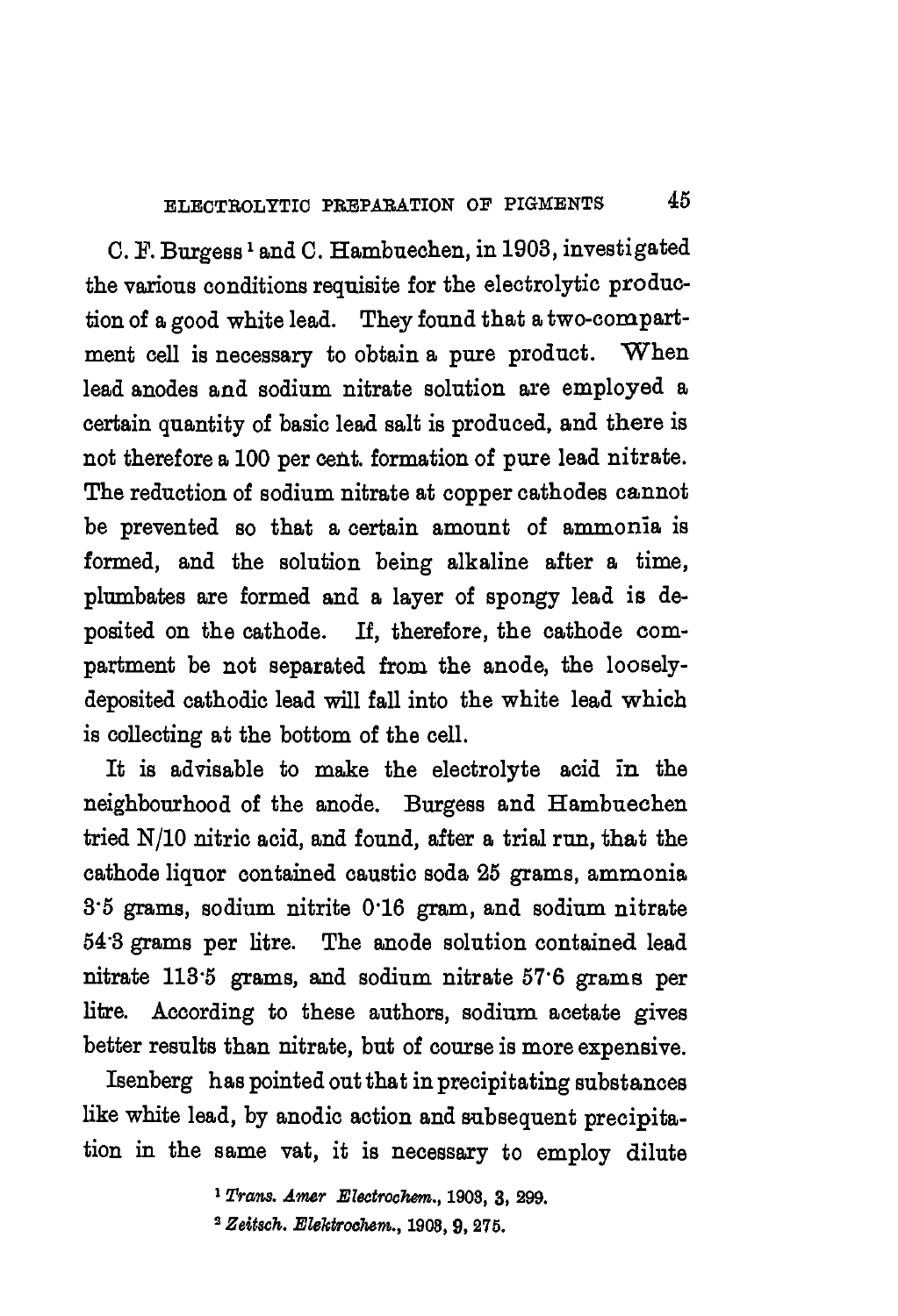solutions of the precipitating salt and a low current density, if regular precipitates are to be obtained and the formation of crusts avoided.

But, on the other hand, a more finely divided product is obtained by high concentration of the precipitating salt and a high current density, so that there are two opposing sets of conditions which must be suitably adjusted to obtain a good product.

ZINC WHITE has been produced with some success, and a brief account of the processes employed has been given by E. Leriche.<sup>1</sup>

It is certainly difficult to prepare by electrolysis a white lead as good as that formed in the older Dutch process. This aspect of the problem was discussed after a paper read by F. M. Perkin <sup>2</sup> before the Paint and Varnish Society in 1911.

THE SEPARATION OF THE RARE EARTH OXIDES.

Recent work by L. M. Dennis<sup>3</sup> and his co-workers has shown that electrolysis may be of considerable value in effecting a complete or partial separation of the oxides of the rare earth metals. From a neutral solution of the nitrates of neodymium, praseodymium, lanthanum, and samarium, nearly all the lanthanum is deposited as hydroxide in the last fractions discharged on the cathode. The hydroxides are deposited fractionally in order of their basicity, and the deposition is not dependent upon the

1  *Int. Gong. App. Chem.,* 1909, X, 45.

2  *Oil cmd Colour Trades Journal,* 1911, 39, 457, 578.

3  *J. Am&r\* Ghent. Soc,* 1915, 37,131,1963.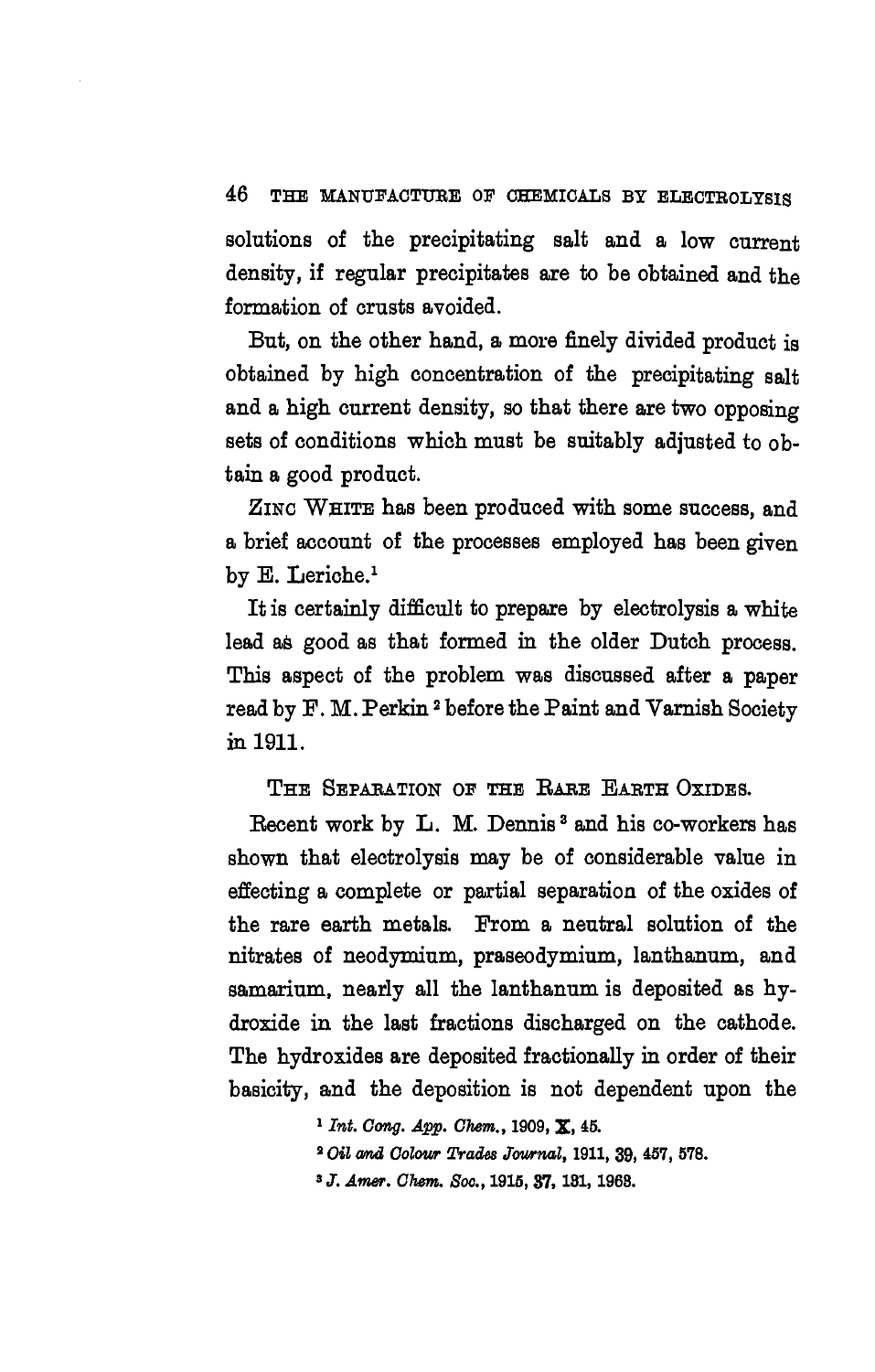ammonia which is formed by cathodic reduction of the nitric acid, because the separation can be effected in a similar manner from a solution of the chlorides of the rare earths.

A mercury cathode and a platinum or carbon anode were employed, and a voltage of 8-10 volts. It was further shown that when a diaphragm is employed so that no ammonia is produced by reduction of nitric acid the earths are still separated as before. Nitrate solutions are preferable because the deposition of the hydroxides takes place with considerably greater velocity than when chloride solutions are employed.

# PYROPHORIC ALLOYS.

During an investigation of the alloys deposited by electrolysis from mixtures of metallic salts, R. Kremann<sup>1</sup> and his co-workers have found that solutions of ferrous sulphate and magnesium chloride in glycerol-water mixtures containing about 75 per cent, of glycerol, deposit, when electrolysed, a pyrophoric mixture. This consists of iron and magnesium oxides together with carbon and hydrogen. One such cathode deposit had the following composition : iron 34'20, magnesium 8'45, carbon 5\*26, hydrogen 1\*98, and oxygen 50 per cent.

When the ratio of ferrous sulphate  $(FeSO_4)$  to magnesium chloride  $(MgCl<sub>2</sub>)$  is 0.76, the deposit shows pyrophoric properties, and these become more pronounced as the ratio increases to 1\*25, after which they diminish and entirely

1  *Monats.,* 1914, 35,1387; 1917,38, 91.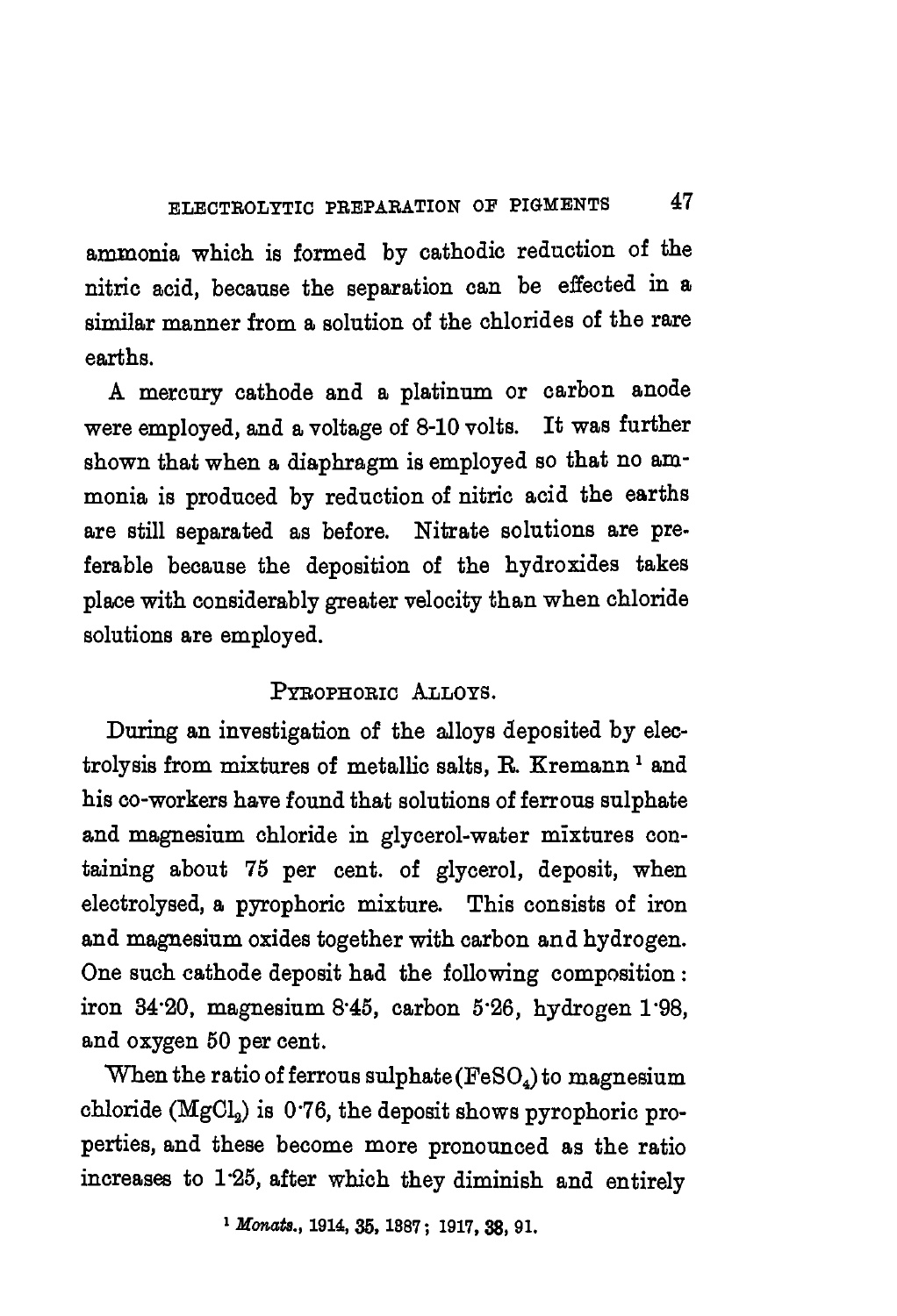disappear when the ratio reaches the value 1\*70. The magnesium in the deposit apparently does not affect its pyrophoric nature, but the presence of carbon is essential. Current density employed is usually  $0.6-3.3$  amps, per dm.<sup>2</sup>

These deposits may prove useful for the same purposes as those to which the cerium-iron alloys (Misch Metall) have been adapted.

By substituting cerous chloride for magnesium chloride in the solution the pyrophoric nature of the deposit is not increased. Temperature has considerable influence, because in certain cases the deposit formed in the cold is not pyrophoric, whilst that produced at 60° C. exhibits pronounced pyrophoric properties. Analysis of these alloys always shows the presence of a small quantity of magnesium, generally between 0'4 and 0'5 per cent.

# TUNGSTEN BRONZES.

Complex tungstates (polytungstates) are formed at the anode during the electrolysis of normal alkali tungstates. E. Engels *<sup>1</sup>* has shown that tungsten bronzes can be prepared by electrolysing a fused mixture of tungstic acid and alkali carbonate.

Mixtures of barium and sodium tungstates in the molten state give, with a current density of about 45 amps, per dm.<sup>2</sup> at a pressure of 1<sup>.6</sup> volts, bronzes which correspond to the following formulae:-

 $2BaW<sub>4</sub>O<sub>12</sub>$ ,  $3Na<sub>2</sub>W<sub>5</sub>O<sub>15</sub>$  and  $BaW<sub>4</sub>O<sub>12</sub>$ ,  $5Na<sub>2</sub>W<sub>3</sub>O<sub>9</sub>$ .

This may prove to be a convenient method for preparing various tungsten bronzes.

```
1
Zeitsch. anorg. Chem., 1903, 37,125.
```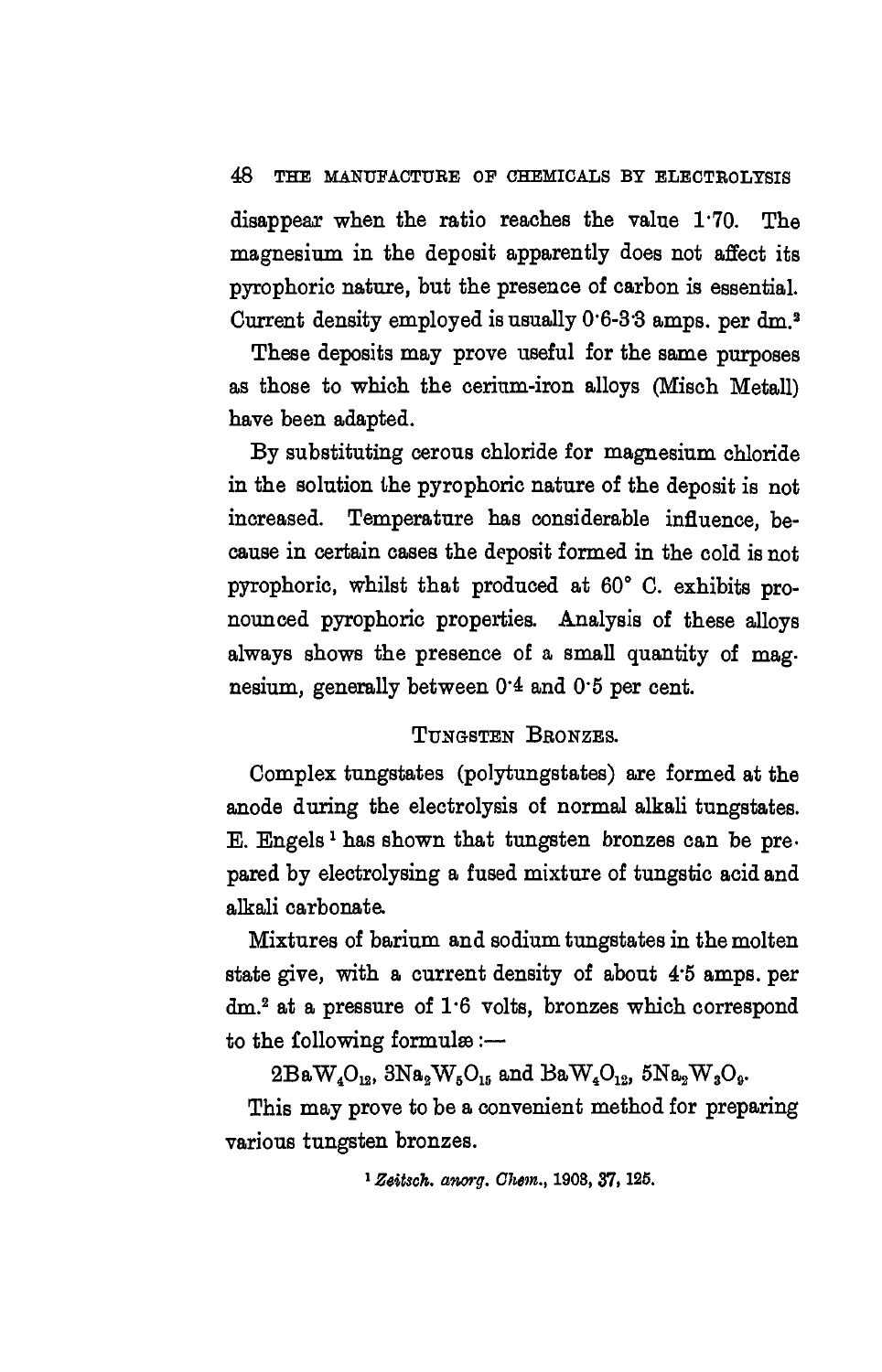# **CHAPTE E V-**

#### **ELEOTRO-OSMOTIC AND ELE0TEO-0OLLOIDAL PROCESSES.**

**MAN Y substances can now be produced in a pure condition by electro-osmotic methods, that is, by causing electrolytic separation to take place by employing diaphragms between which the substance to be treated is placed while under the influence of the current passing between electrodes situated outside the diaphragmed compartment.**

**Crystalloid substances can be separated from colloids, and colloids may be separated from each other by utilising suitable diaphragms.**

**The Gesellschaft für Electro-Osmose have devised several processes since 1912, and it is evident that practice is in advance of theory in this sphere of work, for it was not until 1914 that papers appeared which devoted attention to the theoretical side of the subject.**

**The method has been adapted to the removal of liquids** from all classes of substances<sup>1</sup> and is related to the electro**colloidal processes which have been devised for desiccating peat and other materials.<sup>2</sup> In one process peat is packed between sheet anodes and perforated sheet cathodes so that**

**. 233281 (1910); Eng. Pats. 11626 (1911), 6995 (1914); Fr. Pat. 439271 (1912).**

**<sup>2</sup> Eng. Pats. 12431 (1900), 22301 (1901).**

**(49) 4**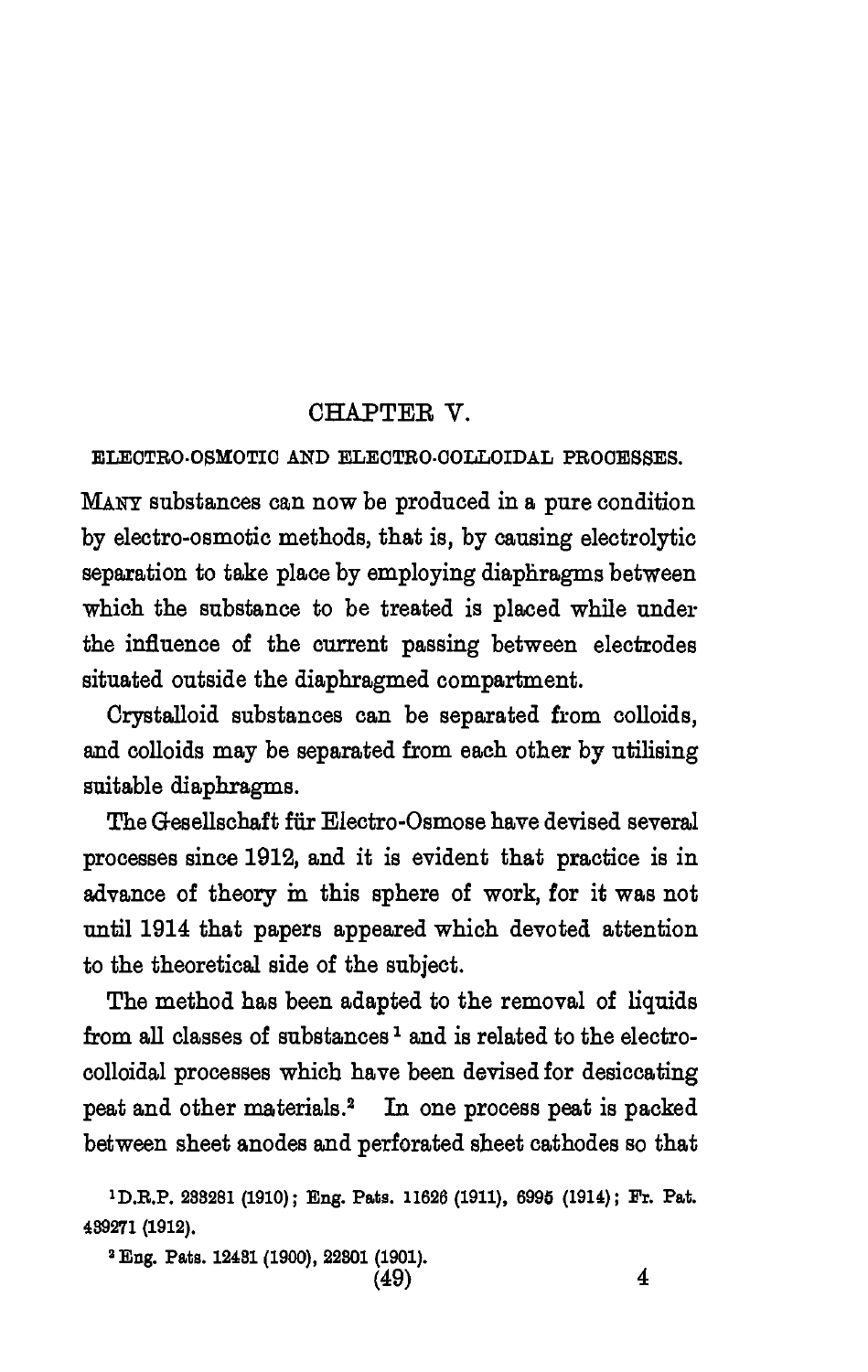during electrolysis the water driven towards the cathodes will pass through these and away from the peat. The negative plates, therefore, function as filter-plates.

A process similar to this is one in which electrodes are fitted in the cells of a filter-press, and during filtration the colloidal particles in the liquor are coagulated at the surface of the electrodes, and so prevented from blocking the pores of the filter-cloths.<sup>1</sup>

The separation of the constituents of glue can be effected by placing the solution between diaphragms so that, during electrolysis, inorganic constituents migrate through the diaphragm leaving the albuminoid material behind.<sup>2</sup>

Separation of colloids from each other is effected by employing diaphragms which are charged electrically to various potentials, so that certain colloidal particles pass through whilst others are unable to penetrate the diaphragm. For example, with a viscose diaphragm near the anode and one of parchment at the cathode, a mixture of sulphuric and lactic acids can be separated, because only the sulphuric acid can permeate the viscose membrane. Similarly sugars can be separated from non-sugars in crude sugar-liquors, and a solution of glue can be separated into several fractions.

A process for tanning skins by electro-osmosis has been devised.<sup>3</sup> The skin is placed between two suitable diaphragms selected, so that active tanning materials cannot pass through them, whilst those substances which are harm-

*l Zeit. angew. Chem.,* 1915, 28, 308.

2 Eng. Pats. 21448 (1914), 11823 (1914). » *Ibid.* 19849 (1914).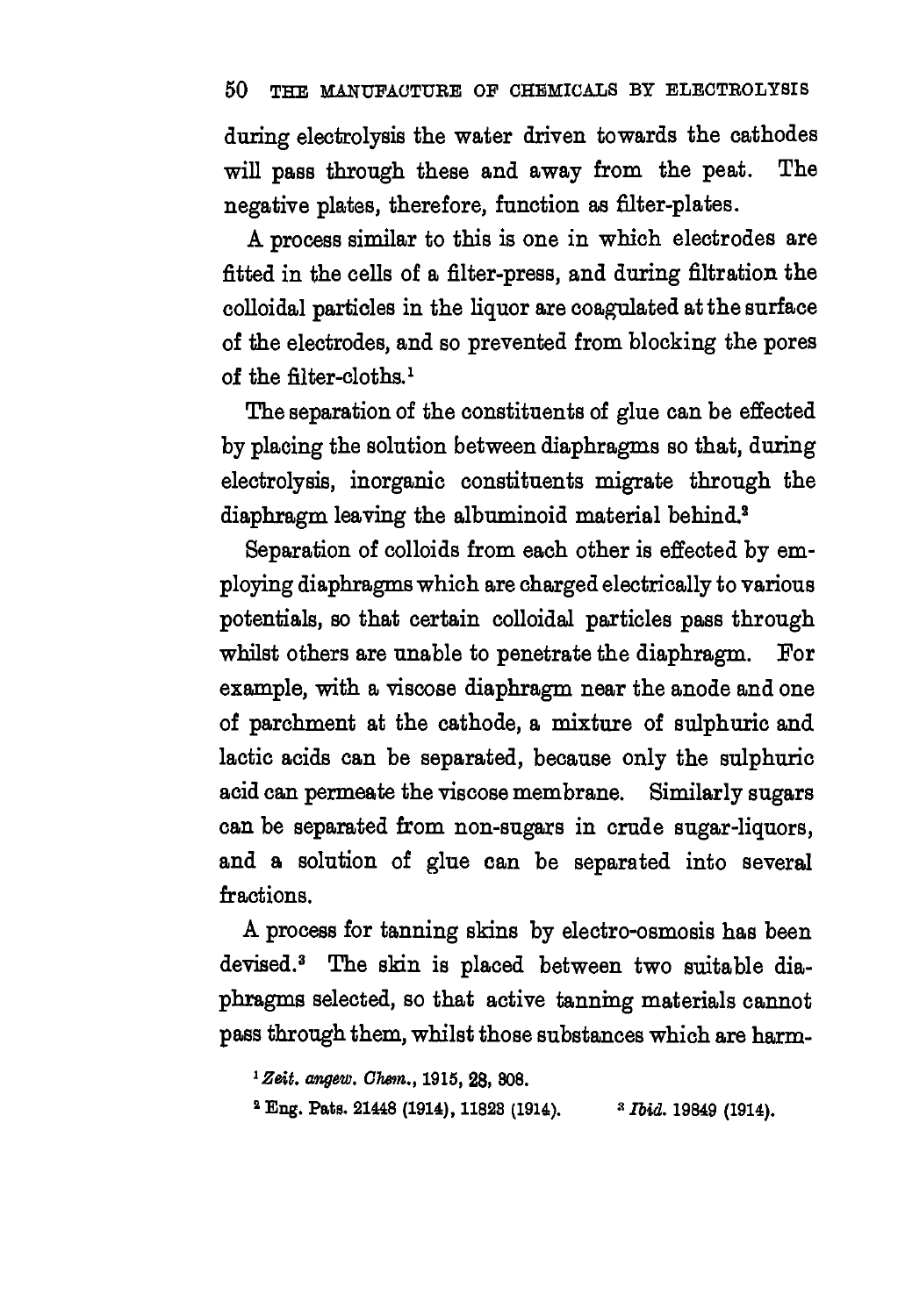ful, penetrate the diaphragms under the influence of the current and pass out of the tanning liquid.

Silicic acid,<sup>1</sup> in a form which is soluble and chemically pure, can be obtained by employing a divided cell with alkali silicate in the anode compartment. Perforated electrodes are fitted against the diaphragm wall, and during electrolysis alkali diffuses into the cathode compartment whilst silicic acid remains in the anode compartment. Hydrated silica is thus separated in a pure form specially suitable for stabilising colloids.

Purified alumina<sup>2</sup> is prepared in a similar way by neutralising crude alkali aluminate with sulphuric acid, and then placing the gelatinous mass in a space which is separated from anode and cathode by diaphragms. During electrolysis the alkali is expelled from the alumina and passes to the cathode.

In another process for the electrolytic lixiviation of animal, vegetable, and mineral substances,<sup>3</sup> electrically active material is extracted by causing the liquor, in which the substance is suspended, to travel backwards and forwards through perforated electrodes. The negative and positive constituents collect at their respective electrodes.

A short account of the technical applications of electrocapillary processes has been given recently by W. C. McC. Lewis,<sup>4</sup> in which mention is made of many of the above processes.

The phenomenon of electro-osmosis has been investigated

| <sup>1</sup> Fr. Pat. 471678 (1914). | <sup>2</sup> Eng. Pat. 6727 (1915).         |
|--------------------------------------|---------------------------------------------|
| $^3$ D.R.P. 294667 (1915).           | <sup>4</sup> J. Soc. Chem. Ind., 1916, 575. |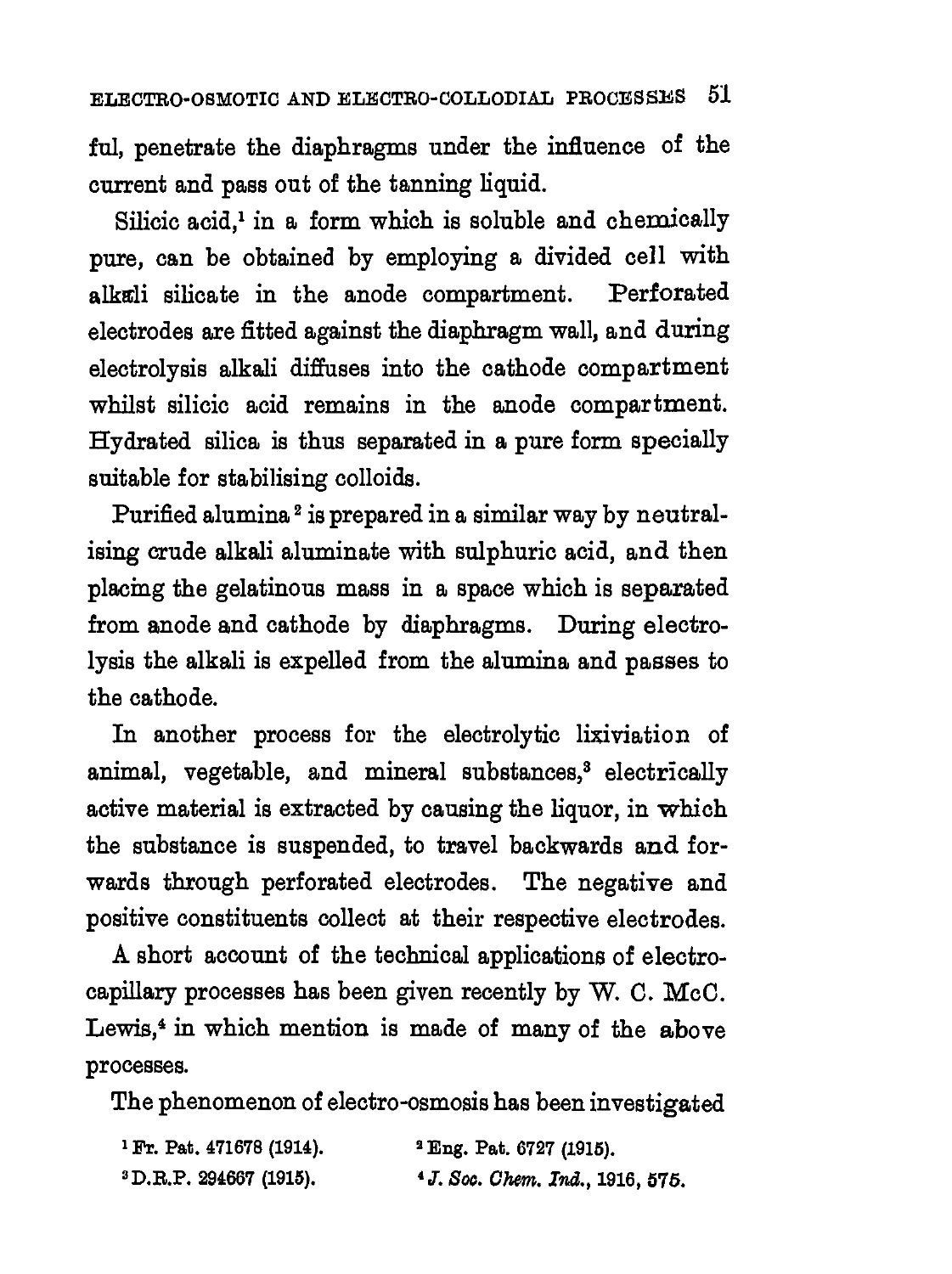by Byers and Walter,<sup>1</sup> and other valuable contributions to our knowledge of this subject have been recently made, which render important aid in the study of a process of which little is known at the present time, although its industrial importance is considerable.

The term electro-osmosis refers to the passage of a liquid through a membrane during electrolysis. The flow of liquid through this membrane which separates anode from cathode depends upon current strength, the resistance of the liquid, and the thickness and porosity of the membrane.

Cohen<sup>2</sup> has shown that during electro-osmosis both liquid and diaphragm become electrically charged with charges of opposite sign.

According to Bancroft,<sup>3</sup> the charge on the diaphragm, which controls the direction of the osmotic flow, depends upon the relative adsorption of anions and cathions, being positive if cathions are adsorbed to a greater extent than anions. The same view is held by T. R. Briggs,<sup>4</sup> who has recently contributed an important paper on this subject.

<sup>1</sup> J. Amer. Chem. Soc., 1914, **36**, 2284.

- 2 Wiedemann's *Awnalen,* 1898, 64, 217.
- 3  *Trans. Amer. EUcfrocfiem.,* 1912,21, 233.
- 4  *J. Physical OJiem.<sup>t</sup>* 1917, 21,198.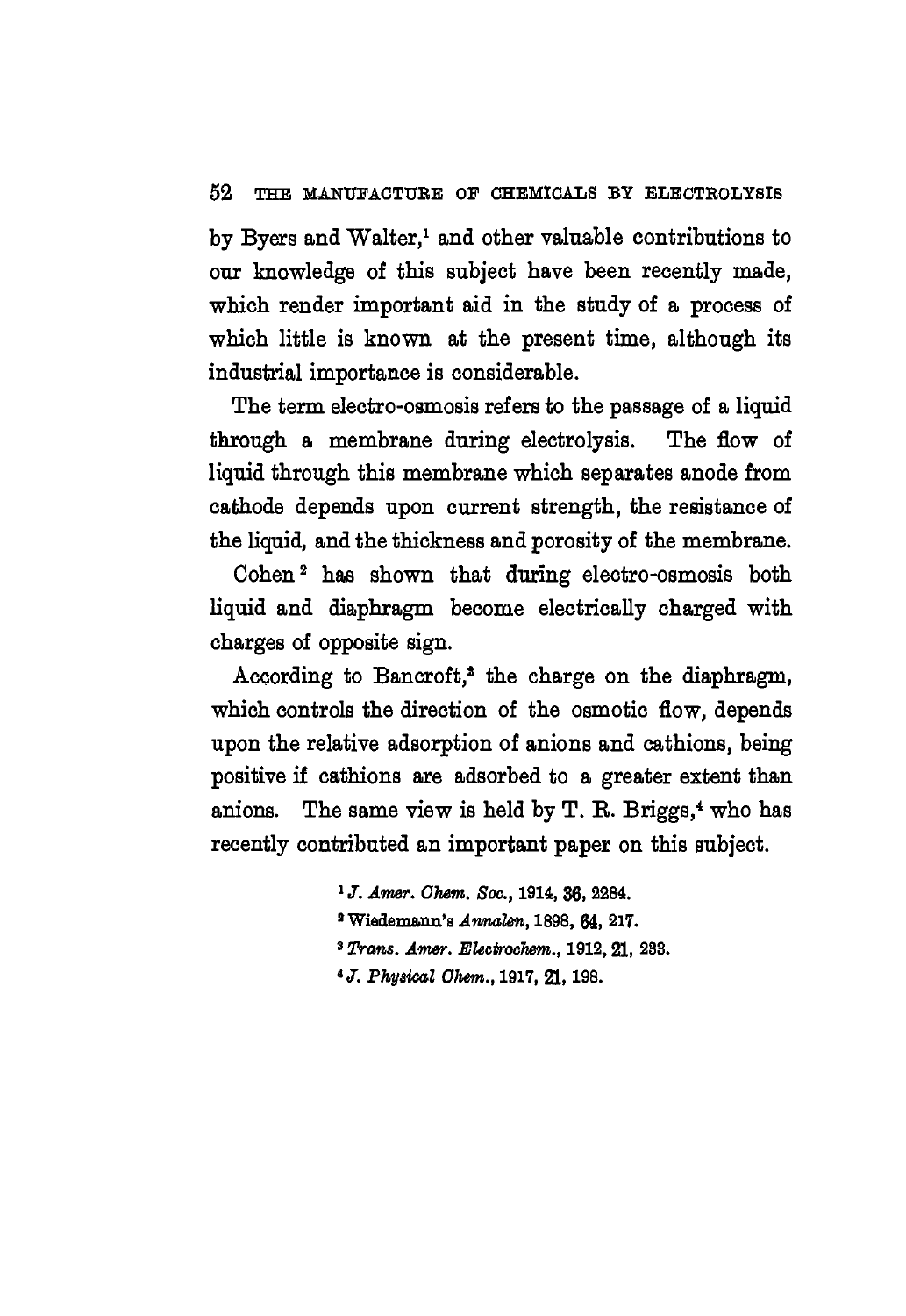# CHAPTER VI.

#### ELECTROLYTIC REDUCTION OF ORGANIC COMPOUNDS.

A LARGE number of patents published during the last thirty years indicate that considerable activity has been displayed in the application of electrolytic methods to the production of organic substances. Most of the patents *<sup>1</sup>* are of German origin, but during the past five years much attention has been devoted to this branch of chemistry in other countries.

Most of the processes relate to the reduction of organic compounds, particularly the reduction of nitro-compounds, but oxidation methods have been utilised successfully, and in many cases substitution products and dye-stuffs have been prepared by electrolytic means.

The literature of electro-chemistry-indicates that a large amount of research has been conducted in connection with the preparation of organic substances, and an excellent summary of this work will be found in the text-book  $by$  Löb.<sup>2</sup>

Much of the work has been conducted with platinum electrodes and with relatively expensive organic solvents of high electrical 'resistance. These conditions militate

<sup>&</sup>lt;sup>1</sup> Met. and Chem. Eng., 1915, **13**, 211.

<sup>3</sup>  *Electrochemistry of Organic Compounds,* Walther Lob, 1903.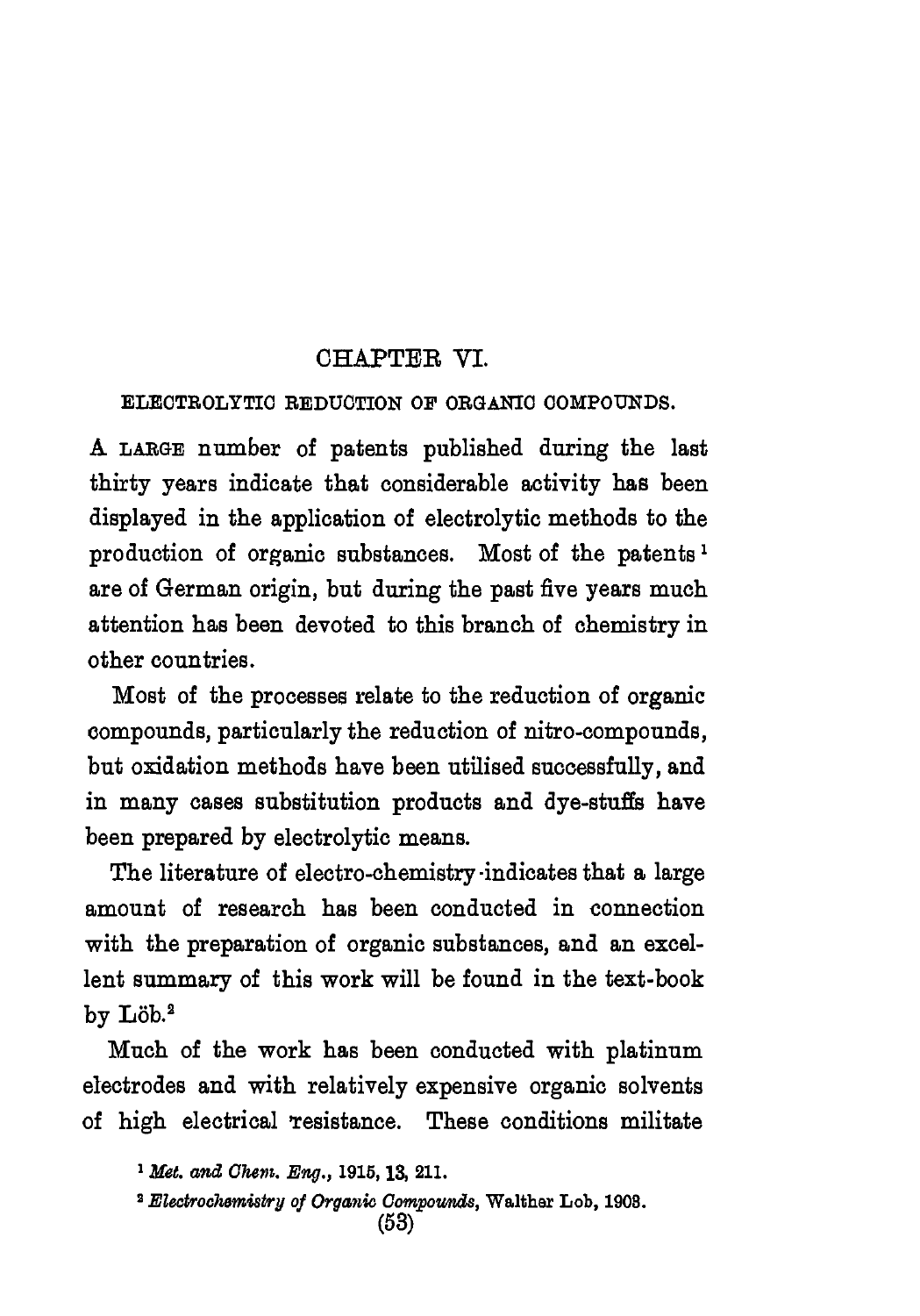against the utilisation of the methods in industrial chemistry, but fortunately it is possible to dispense with platinum in most cases, and an aqueous emulsion of an organic compound can be reduced efficiently, provided the electrolyte be thoroughly stirred during the process. Such aqueous electrolytes are good conductors, and by excluding organic solvents the electrical energy costs can be reduced to the dimensions of commercial requirements.

# THE REDUCTION OF NITRO-COMPOUNDS.

When reduced by electrolysis, nitrobenzene and its homologues yield the same products as may be obtained by the various chemical methods of reduction. Aniline, azobenzene, azoxybenzene, hydrazobenzene, and  $p$ -aminophenol, as well as phenylhydroxylamine, can thus be obtained from nitrobenzene, and most, if not all, of these products could be prepared satisfactorily on an industrial scale by electrolysis, by adjusting the manner of working so that economy of energy is combined with maximum yields. Many of these products demand a comparatively high price, so that low power cost is not so important in this class of manufacture as high percentage yields.

In concentrated sulphuric acid solution, Gattermann<sup>1</sup> and his co-workers have shown that with platinum cathodes aminohydroxy-bodies result. With diaphragm cells in which the cathode compartment is separated from the anode, they found that all nitro-compounds in which the

*<sup>l</sup>Ber.<sup>t</sup>* 1893, 26,1844, 2810; 1894, 27,1927.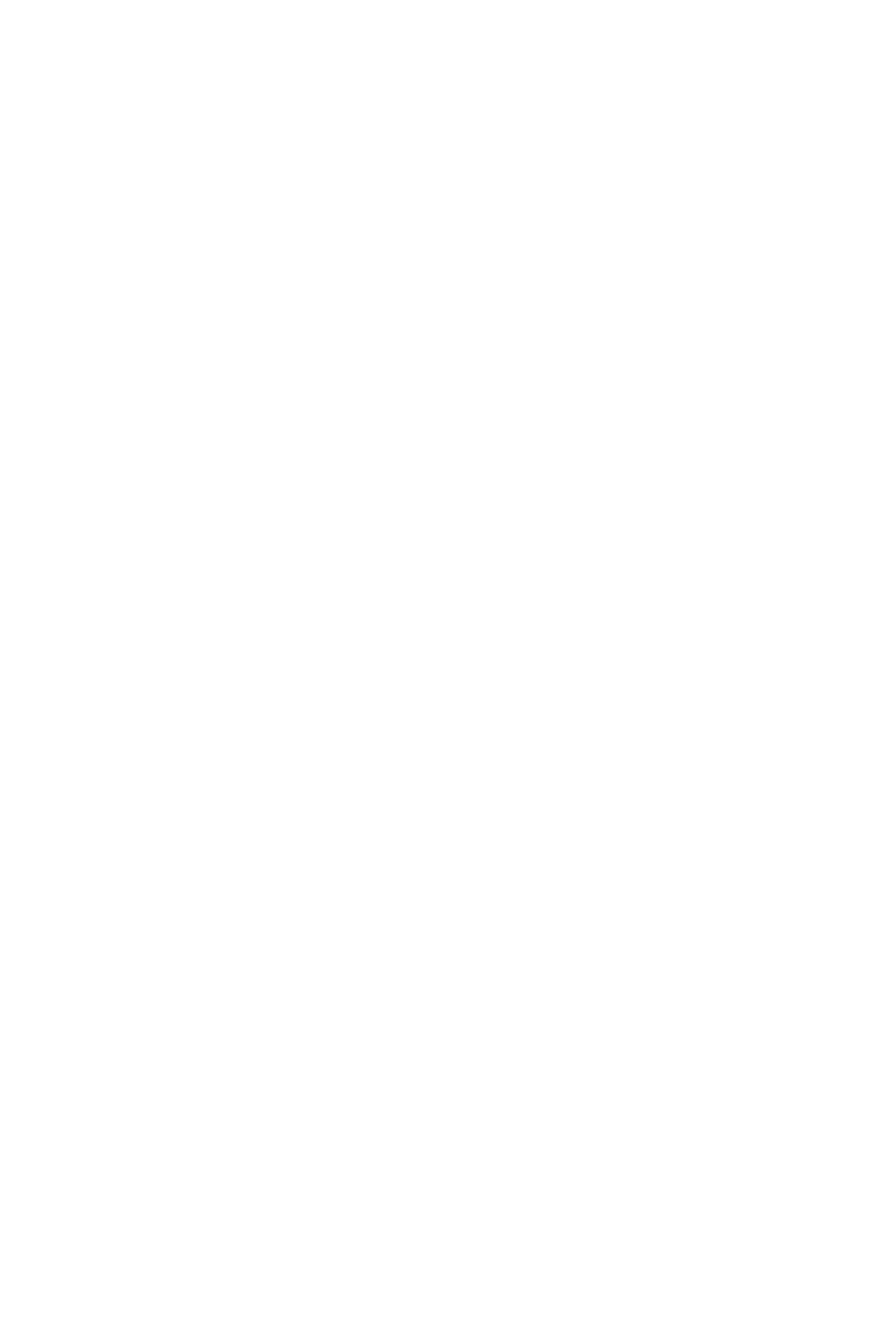*para* position is unoccupied give *p*-aminophenols, the yield amounting to about 40 per cent.

It is necessary to dilute the sulphuric acid slightly or to keep the temperature low, otherwise sulphonation occurs and a  $p$ -aminophenol sulphonic acid results.<sup>1</sup> Elbs <sup>2</sup> was the first to prove that a considerable quantity of aniline is formed at the same time, and that a lead cathode increases the amount of this substance.

Gattermann subsequently proved that phenylhydroxylamine is the primary reduction product, and this was demonstrated by causing it to combine with benzaldehyde (which was present during reduction) as fast as formed, giving benzylidene-phenylhydroxylamine:—

 $\text{C}_6\text{H}_5\text{NHOH} + \text{C}_6\text{H}_5\text{CHO} = \text{C}_6\text{H}_5 - \text{N} - \text{CH} - \text{C}_6\text{H}_5 + \text{H}_2\text{O}.$  $\int$   $\$  $\int$ 

With a platinum cathode in hydrochloric acid suspension nitrobenzene gives  $o$ - and  $p$ -chloraniline, but Löb<sup>3</sup> has shown that with a lead cathode aniline is the only product. Probably  $o$ - and  $p$ -chloraniline result from the molecular re-arrangement of the chloramine,  $C_6H_6 - NHC1$ , which is produced from the phenylhydroxylamine first formed. Elbs and Silberman<sup>4</sup> also found that, in acid solution, lead cathodes give more aniline than platinum when reducing nitrobenzene.

This was confirmed by the reduction of the nitrotoluenes,

1 Noyes and Clement, *Ber.,* 1893, 26, 990.

<sup>2</sup> Zeitsch. Elektrochem., 1896, 2, 472.

- 3 *Ber.9*1896, 29,1894 ; *Zeitsoh. Elektrochm.,* 1898, 4, 430.
- *bid.*, 1896, 3, 472.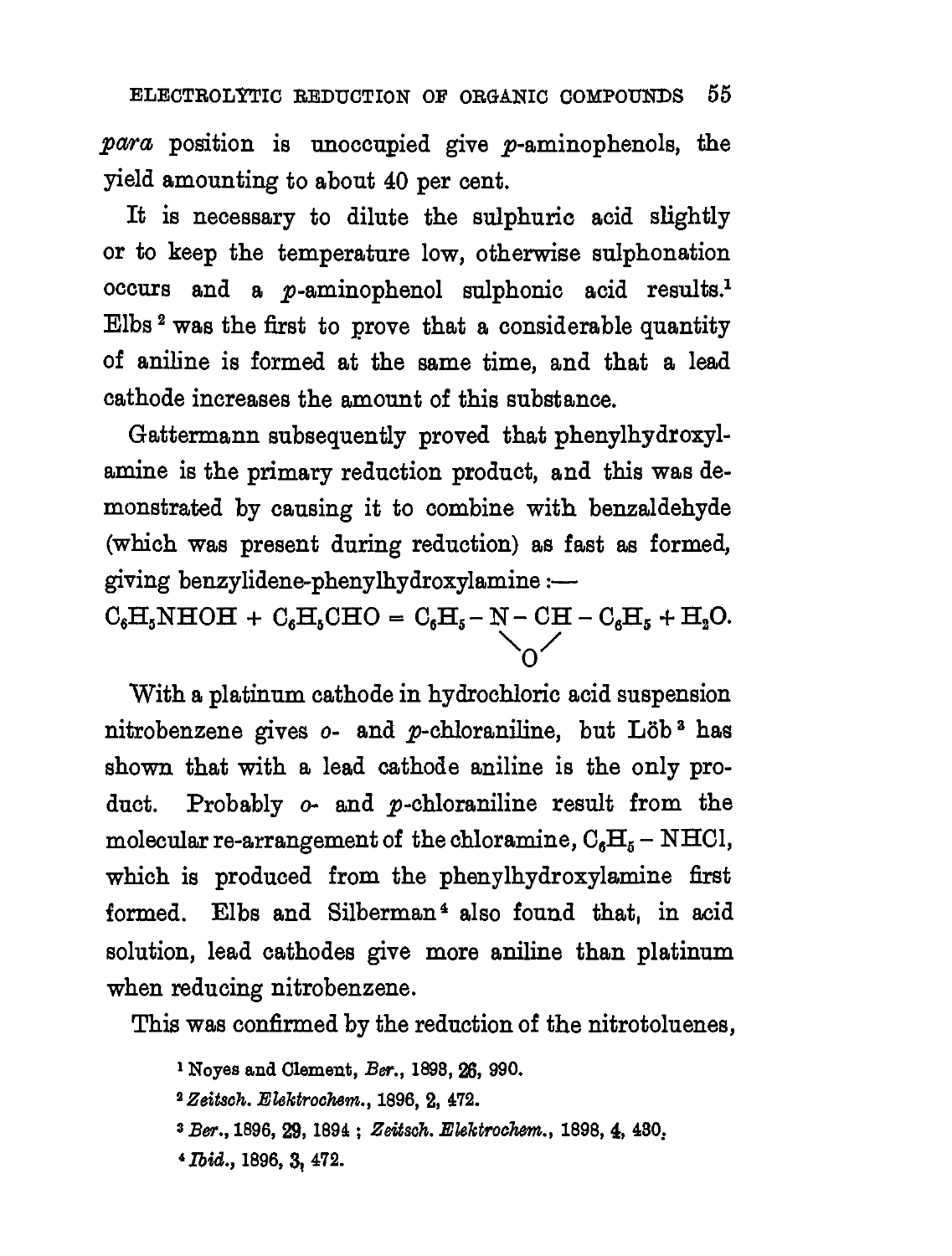which gave a 90 per cent. yield of the corresponding amines (toluidines), by employing lead cathodes in sulphuric acid.<sup>1</sup> Cathodes of zinc and tin were found suitable also for producing amines from nitro-compounds, and two patents of Boehringer and Söhne<sup>2</sup> describe the use of a tin cathode, or an unattackable cathode (platinum) with the addition of a tin salt to the acid electrolyte.

Later, the same firm patented the use of powdered copper, lead, iron, chromium, and mercury, or the salts of these metals, in place of tin, and also the use of a tin cath- $\rm ode$  for reducing azo-compounds to amines. $^3$   $\,$   $\rm A$  considerable number of investigations were conducted about that time upon the effect of various cathodes on the reduction of nitro-compounds. Löb<sup>4</sup> published results in 1901 which showed that platinum and nickel gave benzidine under similar conditions, but zinc and amalgamated zinc favoured the formation of aniline, whilst graphite gave very little benzidine. In alcohol-sulphuric acid solution mercury gave a good yield of benzidine from azobenzene, and in alkaline-alcoholic solution mercury and nickel gave good yields of azobenzene by reducing nitrobenzene, whilst in aqueous alkaline suspensions of nitrobenzene good yields of azoxybenzene were obtained with mercury and nickel cathodes.

Alkaline electrolytes give azo-, azoxy-, and hydrazoconipounds, but if a copper cathode be used and copper

*\*Zeitsc7i. EUkfrochem.,* 1901, 7, 589. «D.B.P., 116942 (1899); 117007 (1900). *\*Ibid.* 121835 (1900).

*h. Elehtrochem.,* 1901, 7, 337, 597.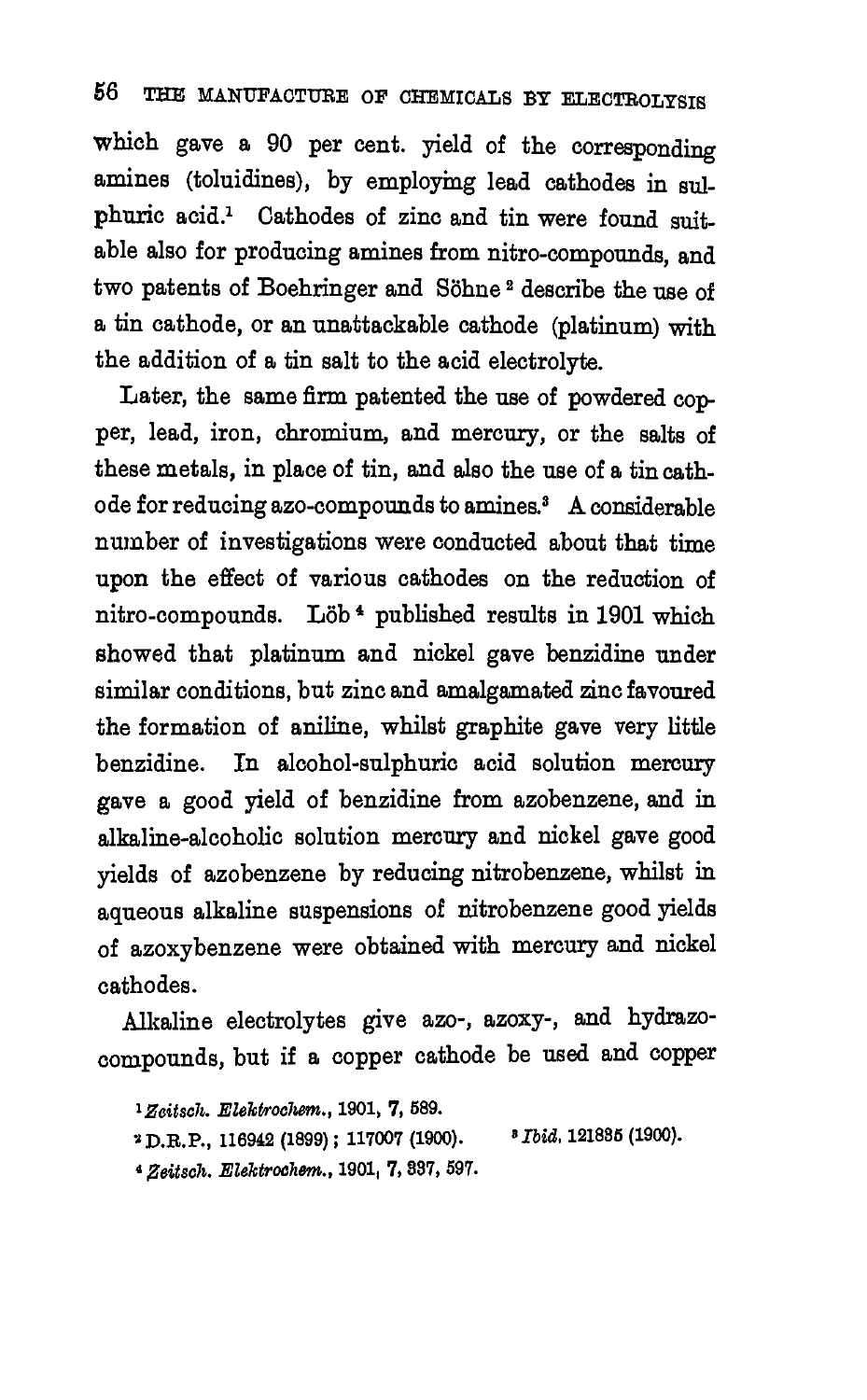#### BLBCTEOliYTIO BEBTJCTION OF OBGANIC COMPOUNDS 57

powder-added, amines result.<sup>1</sup> An alkaline suspension of the nitro-compound may be used provided the liquid is well stirred during electrolysis, and, usually, the cathode compartment is separated from the anode by a diaphragm of porous earthenware or asbestos. However, in many cases it is possible to dispense with the diaphragm, and thus diminish the resistance of the vat.

Nickel or mercury cathodes increase the amount of azoxy- or azo-body formed, but lead, zinc, copper, and tin favour the formation of azo- and hydrazo-compounds.<sup>2</sup> Addition of copper powder to the electrolyte increases amine formation.

A German patent<sup>3</sup> covers these results by describing the use of an alkaline suspension of nitro-compound which is stirred vigorously, and oxide of zinc, tin, or lead is added to the electrolyte.

The electrode potential exerts an important influence upon the course of the reduction, but there is undoubtedly a catalytic effect as well; the latter is particularly evident with cathodes of copper or platinum. Löb<sup>4</sup> and Haber<sup>5</sup> consider that electrode potential is the determining factor, but Tafel<sup>6</sup> emphasises the importance of the catalytic effect of the electrode material. Undoubtedly the product

<sup>1</sup> D.R.P. 180742 (1901).

2 Lob, *Zeitsch. Elelctrochem.,* 1902, 8, 778.

<sup>3</sup>D.E.P. 121899,121900 (1899).

4  *Zeitsch. physical. Chem.,* 1904, 47, 418.

<sup>5</sup> Zeitsch. Elektrochem., 1898, **4,** 506.

6  *Zeitsch. amrg. Chem.,* 1002, 21> 289; *Zeitsch. Elektrochem^* 1906, 12,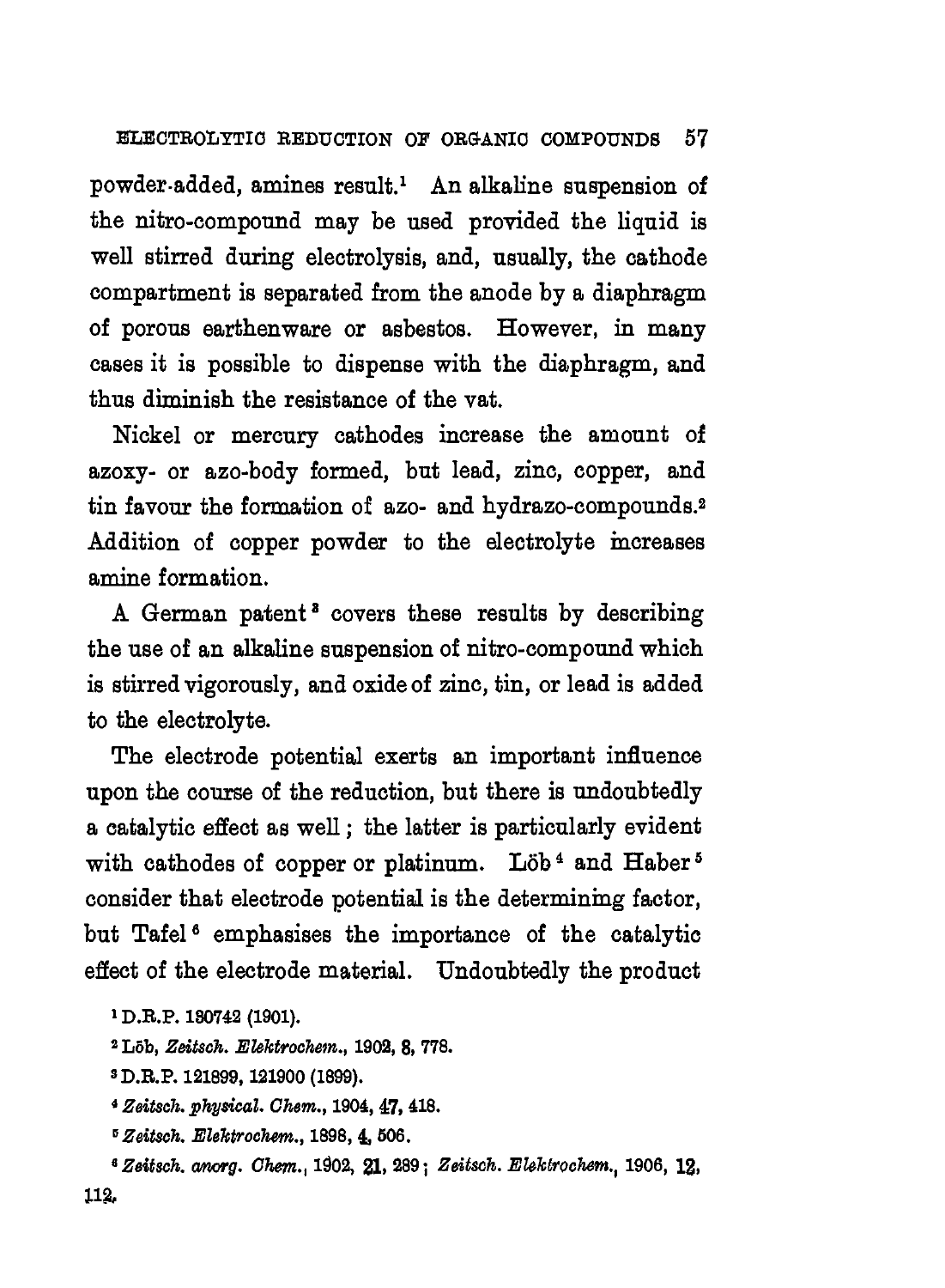obtained during reduction depends in many cases entirely upon the electrode potential (potential difference between the cathode and the solution in which it is immersed), and the experimental work of Löb and Haber confirms this.

The catalytic effect of copper is shown in the reduction of nitrobenzene, which at a copper cathode is reduced to aniline, but while copper sponge under ordinary chemical conditions will reduce phenyl-hydroxylamine to aniline it has no effect upon nitrobenzene, and the inference is that in electrolytic reduction phenylhydroxylamine may be first formed by electrolysis, and this substance is then converted to aniline largely by the catalytic effect of the copper cathode.

Nitric acid is reduced electrolytically to hydroxylamine at a lead cathode, but at a copper cathode ammonia is the product; and since copper will not reduce nitric acid chemically to hydroxylamine but will reduce this substance itself to ammonia, it would appear that the first stage is electrolytic, and in the presence of a copper cathode the hydroxylamine is further reduced to ammonia. There is room for further investigation regarding the matter.

Some recent work by  $E$ . Newbery<sup>1</sup> has provided a considerable number of trustworthy overvoltage determinations which should prove valuable in choosing the proper electrode for any given reduction. By overvoltage is understood the excess back electromotive force above that of a hydrogen electrode in the same electrolyte, and this has been measured by direct comparison with a hydrogen

<sup>1</sup> Trans. Chem. Soc., 1916, **109**, 1051.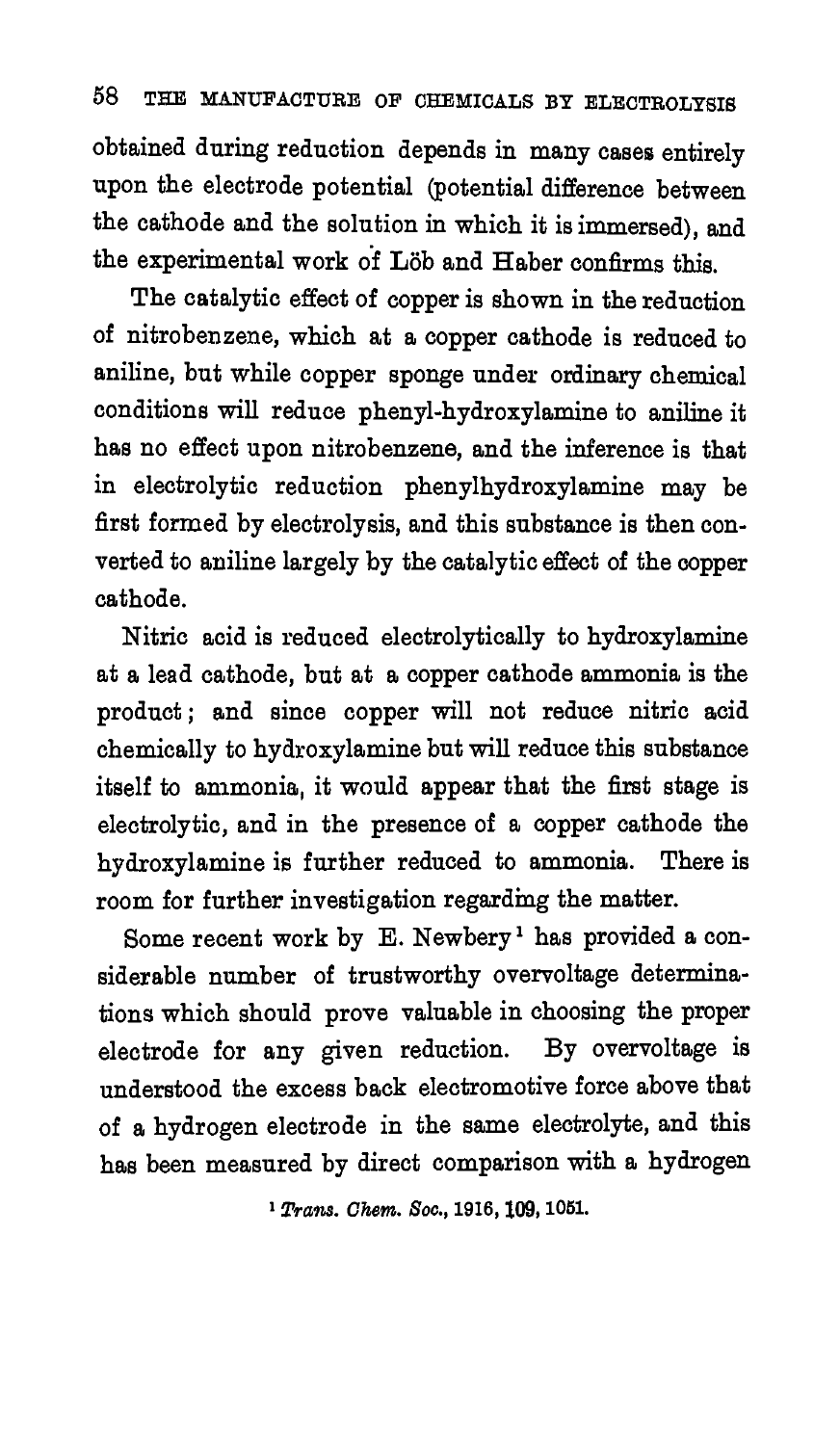electrode. Overvoltage must be distinguished from electrode potential since the latter term refers only to the potential difference between an electrode and the solution with which it is in contact.

The reduction of nitrobenzene follows a well-defined course as shown by Haber.<sup>1</sup> Nitrosobenzene is first formed, then phenylhydroxylamine, and finally aniline; other products are formed by subsequent condensation. Nitrosobenzene and phenylhydroxylamine condense to azoxybenzene, which becomes reduced to hydrazobenzene:—

 $\mathrm{C}_6\mathrm{H}_5\mathrm{NO} + \mathrm{C}_6\mathrm{H}_5\mathrm{NHOH} \rightarrow \mathrm{C}_6\mathrm{H}_5$  . N . N .  $\mathrm{C}_6\mathrm{H}_5$  $\searrow$  $\overline{C}$ 

 $\rm C_6H_5$  . N . N .  $\rm C_6H_5 + 2H_2 = C_6H_5$  . NH . NH .  $\rm C_6H_5 + H_2O$ .  $\searrow$ 

 $\check{\phantom{a}}$ Hydrazobenzene and nitrosobenzene condense to form  $\sum_{i=1}^{n}$ 

 $2C_6H_5NH$ . NHC $_6H_5 + 2C_6H_5NO = 3C_6H_5N$ : NC $_6H_5 + 2H_2O$ .

These results were confirmed by Haber and Schmidt,<sup>2</sup> who succeeded in separating phenylhydroxylamine by reducing nitrobenzene in an alcoholic solution of ammonia containing ammonium chloride.

By reduction in alcoholic-alkaline solution, Elbs and Kopp<sup>3</sup> obtained azo- and hydrazobenzene. They employed a porous pot in which a platinum anode was immersed in a saturated solution of sodium carbonate. This

<sup>&</sup>lt;sup>1</sup> Zeitsch. Elektrochem., 1898, 4, 506 ; Zeitsch. angew. Chem., 1900, 433.

*<sup>2</sup> JZeitsch. ptvysikal. Chem.,* 1900, 32, 271, 283.

<sup>3</sup>  *Zeitsch. Elehtroehem.,* 1898, 5,108.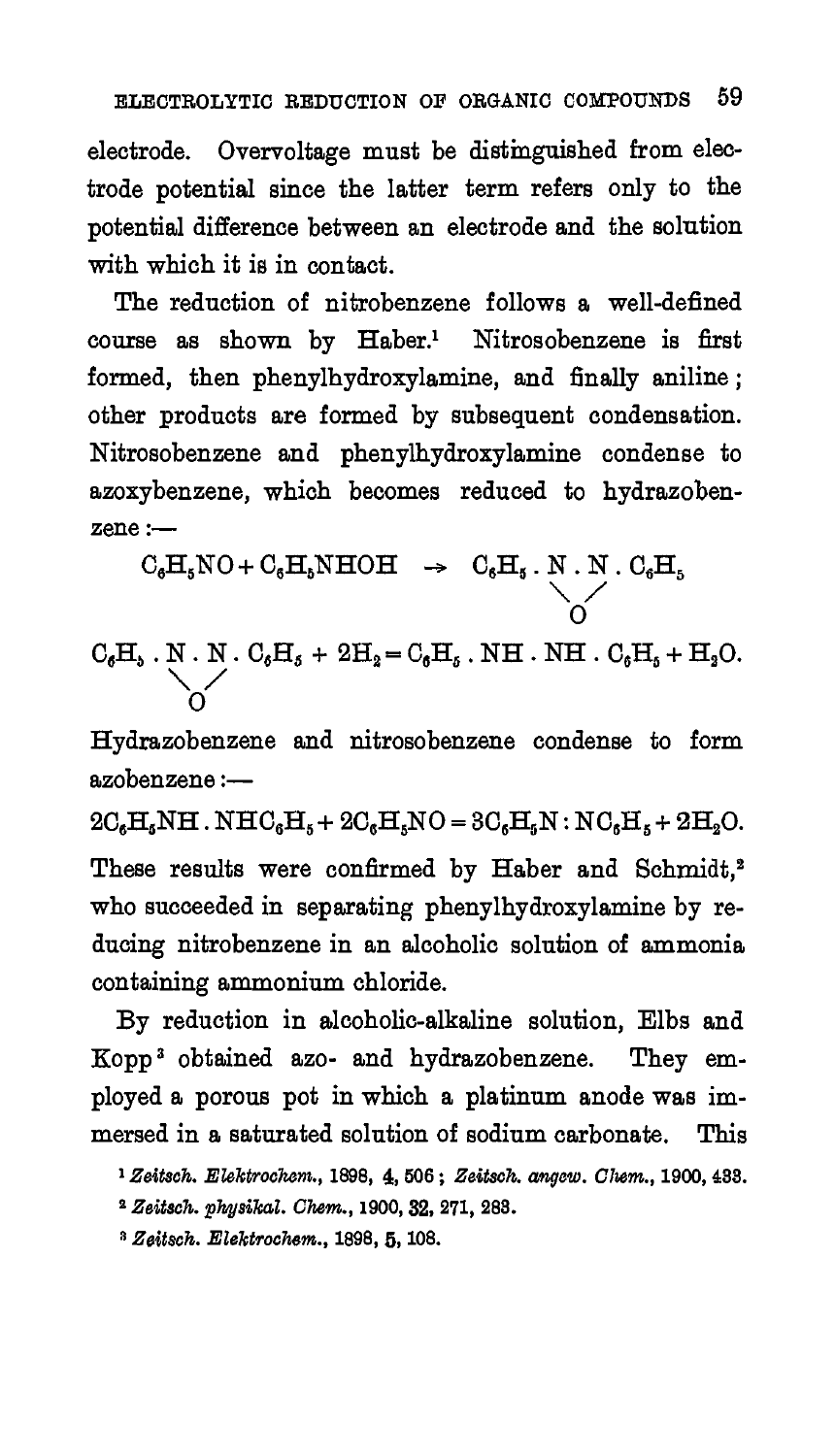was surrounded by a larger vessel containing sodium acetate dissolved in 70 per cent, alcohol, and the nitrocompound. A nickel gauze cathode surrounded the porous pot, and with a current density of 10-16 amps. per dm.<sup>2</sup>, a 90 per cent, yield of azobenzene was obtained. Further reduction gave hydrazobenzene, but it was found advisable to lower the current density for this stage to 2-3 amps, per dm.<sup>2</sup>

This work was extended by Elbs and his pupils,<sup>1</sup> and the processes were protected by patents.<sup>2</sup> Subsequently alcohol was dispensed with and aqueous caustic soda employed.<sup>3</sup> For example, an emulsion of nitrobenzene in 10 per cent, aqueous sodium hydroxide may be reduced with a cathode of lead or nickel in a porous earthenware cell, with a current density of 10-12 amps. per dm.<sup>2</sup> An anode of graphite or lead may be employed in an outer containing vessel filled with sodium hydroxide solution or sodium sulphate. Azo- or hydrazobenzene is obtained according to the quantity of electricity passed through, and the azobenzene emulsion can be transformed into benzidine by acidifying the cathode liquor and completing the reduction.<sup>4</sup>

According to another patent<sup>5</sup> the diaphragm is not essential, and the alkaline emulsion of nitro-compound can

- *\*Ibid.* 116467,116942 (1899); 121900 (1900); 130742 (1901).
- *tZeitscK. EUktroch&m.,* 1900, 7, 320, 333, 597.
- 5 P.B.P. 141535 (1903) j Eng. Pat, 15750 (1915),

<sup>&</sup>lt;sup>1</sup> Zeitsch. Elektrochem., 1898, 5, 113; 1900, 7, 133, 141, 335; 1902, 8, 789. <sup>a</sup>D.B.P. 100233,100234 (1898).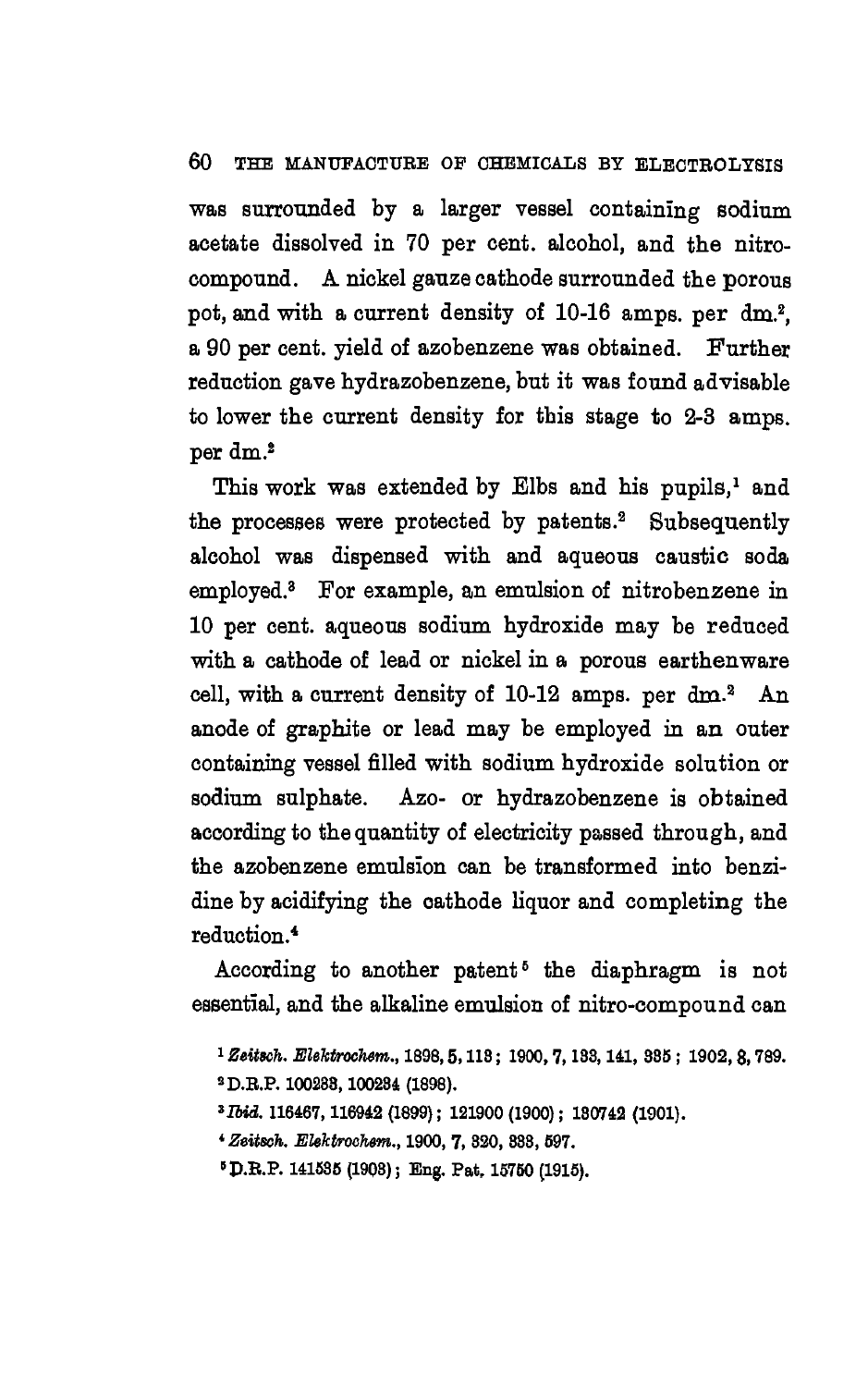#### ELECTROLYTIC REDUCTION OF ORGANIC COMPOUNDS 61

be reduced in an iron vessel which serves as cathode. The liquor is vigorously stirred by a small iron anode, and since the working temperature is 105-115° 0. the containing vessel is closed with a lid into which a reflux condenser is fitted. Small amounts of azoxy- and hydrazobenzene are found in the resulting azobenzene.

Aminophenols which were formerly obtained only by the reduction of nitro-compounds in concentrated sulphuric acid can now be prepared by reducing dilute acid suspensions of nitro-compounds, provided the mixture be well stirred and the cathode surfaces made up of two or more metals. This improved process, which it is claimed gives good yields of amino-hydroxy bodies, is due to the Society of Chemical Industry, Basle.<sup>1</sup> When an indifferent cathode is employed, the addition of certain metals in the form of salts or finely powdered metal to the electrolyte increases the yield of amine at the expense of amino-hydroxy compound ; such are copper, iron, or lead if added separately. If, however, two at least of these and other metals be added, reduction to aminophenol is favoured.

For example, a lead cathode reduces nitrobenzene mainly to aniline in dilute sulphuric acid, so that the proportion of aniline to aminophenol is  $3:2$ , but if some powdered bismuth be added to the cathode chamber, the ratio of aminophenol to aniline becomes  $5:1$ . The following combinations or alloys have been found suitable: coppermercury, lead-arsenic, copper-tin-arsenic.

In one particular case a lead cylindrical vessel was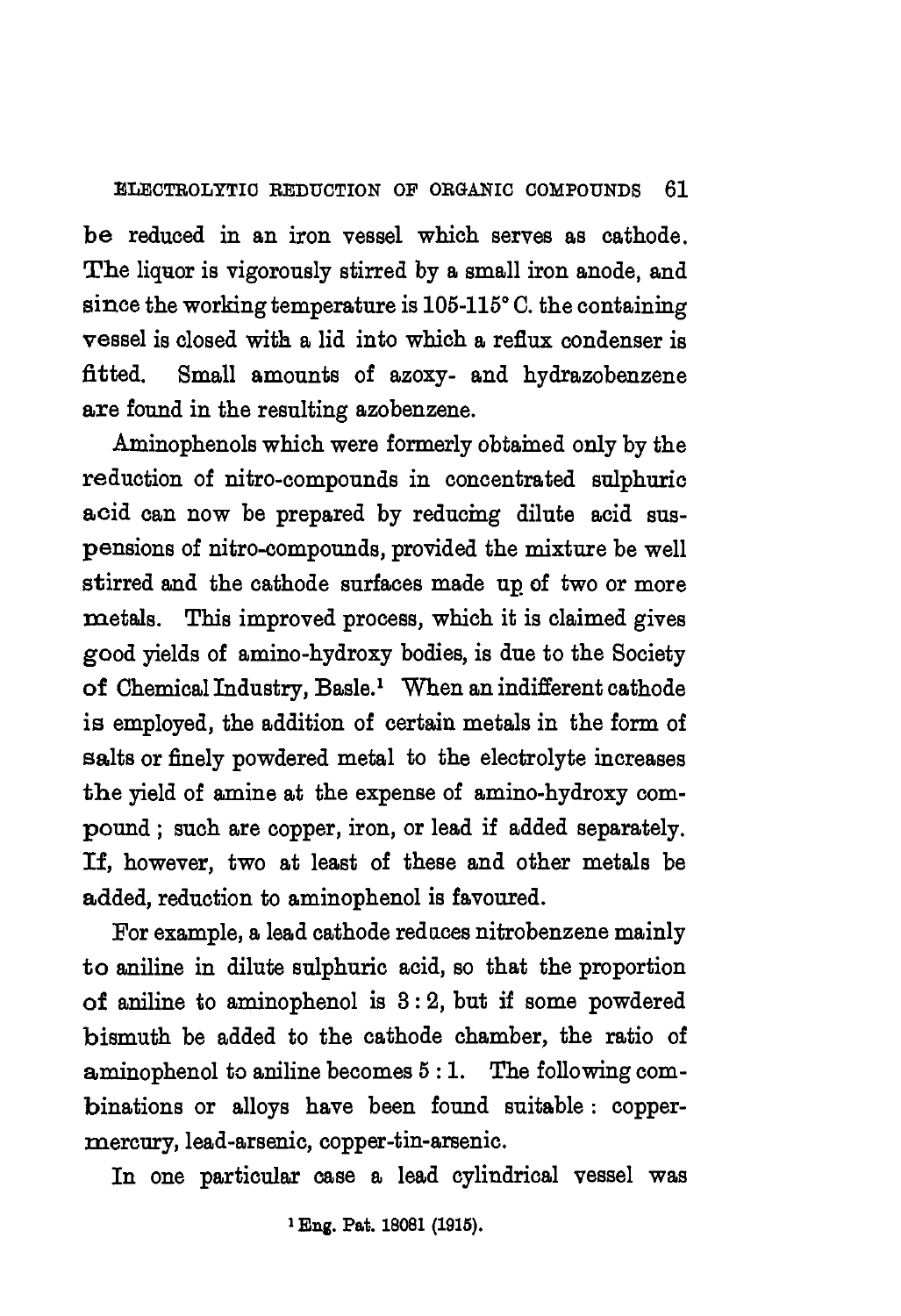62 THE MANUFACTURE OF CHEMICALS BY ELECTROLYSIS

employed as anode, and in this was a porous pot which contained a perforated cylindrical copper cathode and a suitable stirrer. Into the cathode chamber one or more rods of lead extended. The anode liquid was 30 per cent, sulphuric acid and the cathode mixture was composed of 25 litres sulphuric acid (15° B.) and 6 kgs. of nitro-benzene. The working temperature was 80-95° C. and a current density of 3 amps. per dm.<sup>2</sup> was employed at a pressure of 3'5 volts.

The aniline formed simultaneously can be removed by adding lime, and steam-distilling the mixture. After filtering calcium sulphate from the residue, crystals of aminophenol can be obtained by evaporation. The average yield is reported to be 50 per cent, of the nitrobenzene used.

In conclusion, the following reductions should be noticed: Primary and secondary hydrazines can be formed satisfactorily by reduction of nitroamines.<sup>1</sup>

Boehringer and Sohne employ cathodes of tin, or copper coated with tin, for reducing nitro-guanidine to aminoguanidine.<sup>2</sup>

The reduction of nitro-derivatives of naphthalene, anthracene, and phenanthrene has been investigated by J. Möller.<sup>3</sup>

Oximes can be reduced to amines<sup>4</sup> in 50 per cent.

1 N. J. Baoker, *Bee. Trav. Chim.,* 1912, 31,1, 142; 1913, 32, 89.

2 D.E.P. 167637 (1912).

3  *Zeitsch. EleJstrochem.,* 1901, 7, 741, 797; *EUUrochem. Zeitsch.,* 1904, 10, 199, 222.

4 D.B.P. 141346 (1903).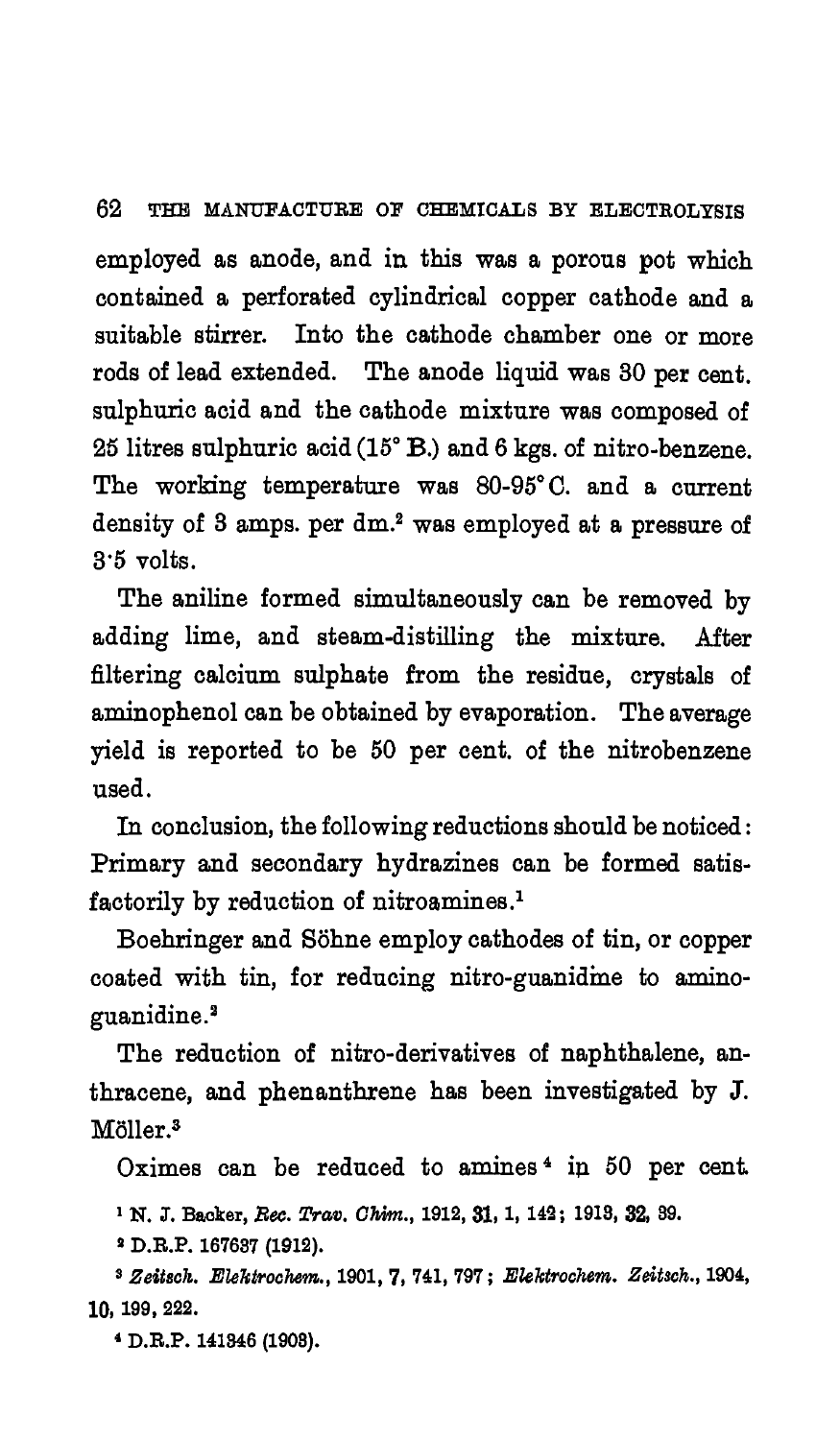ELBGTKOLYTIO KEDUCTION OF ORGANIC COMPOUNDS 63 sulphuric acid solution, at temperatures below 20°C, with a cathode current density of 16 amps, per dm.<sup>2</sup>

Aliphatic amines are obtained by reducing aldehydeammonia compounds in neutral or ammoniacal solution, or the aldehyde mixed with ammonia or ammonium salts can be electrolysed directly.<sup>1</sup>

BEDUOTION OF COMPOUNDS CONTAINING THE CAEBONTL GROUP.

Ketones are converted by electrolytic reduction into secondary alcohols or pinacones.<sup>2</sup> A mercury cathode gives a good yield of the former class, but other cathodes give a mixture <sup>3</sup> of the two compounds.

Tafel<sup>4</sup> has shown the value of a mercury cathode for obtaining a good yield of secondary alcohol in a dilute sulphuric acid electrolyte (40 per cent.).

Camphor which contains the carbonyl group gives the secondary alcohol borneol, on reduction.

Eeduction of compounds of the uric acid group which contain a carbonyl group results in the conversion of  $\angle$ CO into  $\angle$ CH<sub>2</sub>. Caffeine,<sup>5</sup> for example, is reduced to deoxycaffeine in 50 per cent, sulphuric acid, and suc $c$ inimide $6$  is reduced under similar conditions to pyrrolidine. Whilst lead cathodes are satisfactory for reducing succinimide, mercury cathodes reduce caffeine more efficiently.

i D.R.P. 148054 (1904). <sup>2</sup> Merck, D.R.P. 113719 (1899).

<sup>3</sup>  *Zeitsch. BUUrochemn* 1902, 8, 783. <sup>4</sup> *Ibid.* 288.

<sup>&</sup>lt;sup>5</sup> Ber., 1899, 32, 686.

*<sup>\*</sup>Zeitsch. Physihal Chem.,* 1905, 50, 713; 1906, 54, 433.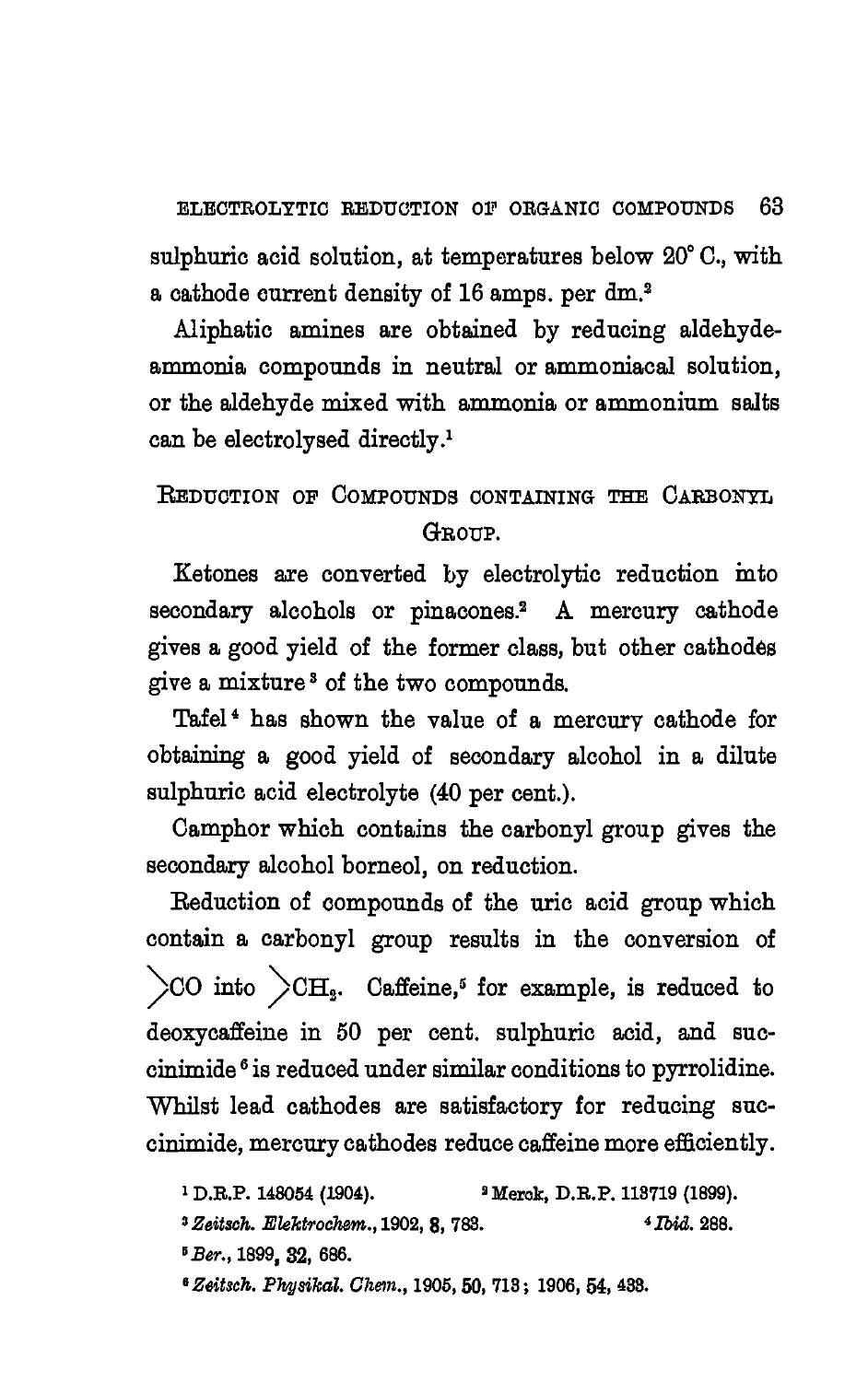## 64 THE MANTJFACTUEE OF CHEMICALS BY ELECTBOLYSIS

Acetanilide and its homologues undergo intra-molecular rearrangement when reduced, and the corresponding amines are formed  $:$ -1

$$
C_{6}H_{6}. NHCOCH_{3} \rightarrow C_{6}H_{4} \diagdown_{CH_{2}. CH_{3}}^{NH_{2}}
$$

In the reduction of pyridine and quinoline compounds, hydrogenation generally occurs.<sup>2</sup>

An interesting application of electrolytic reduction to vat-dyeing is the process of the Farbwerke vorm. Meister Lucius and Brüning, in which alkali sulphite is electrolytically reduced in the presence of indigo. In an acid solution, indigo white is precipitated.<sup>3</sup>

 $p$ -Rosaniline<sup>4</sup> can be obtained by the electrolytic reduc- $\mathbf{r}$  -can be obtained by the electrolytic reduc-

When nitro-group and keto-group are both present in the compound to be reduced, the former is preferably  $t_{\text{total}}$  and the to be reduced, the former is preferenced, the former is preferably  $\frac{1}{2}$ attacked so that also , azony-, or amino-keto  $\Gamma$ 

```
*Ber., 1899,32, 68.
2D.R.P. 104:664 (1898); Zeitsch. Elekfrochem., 1898, 2, 580.
"D.B.P., 139567 (1902). 'Ibid. 84607 (1894).
<sup>5</sup> Elbs and Wogrinz, Zeitsch. Elektrochem., 1903, 9, 428.
```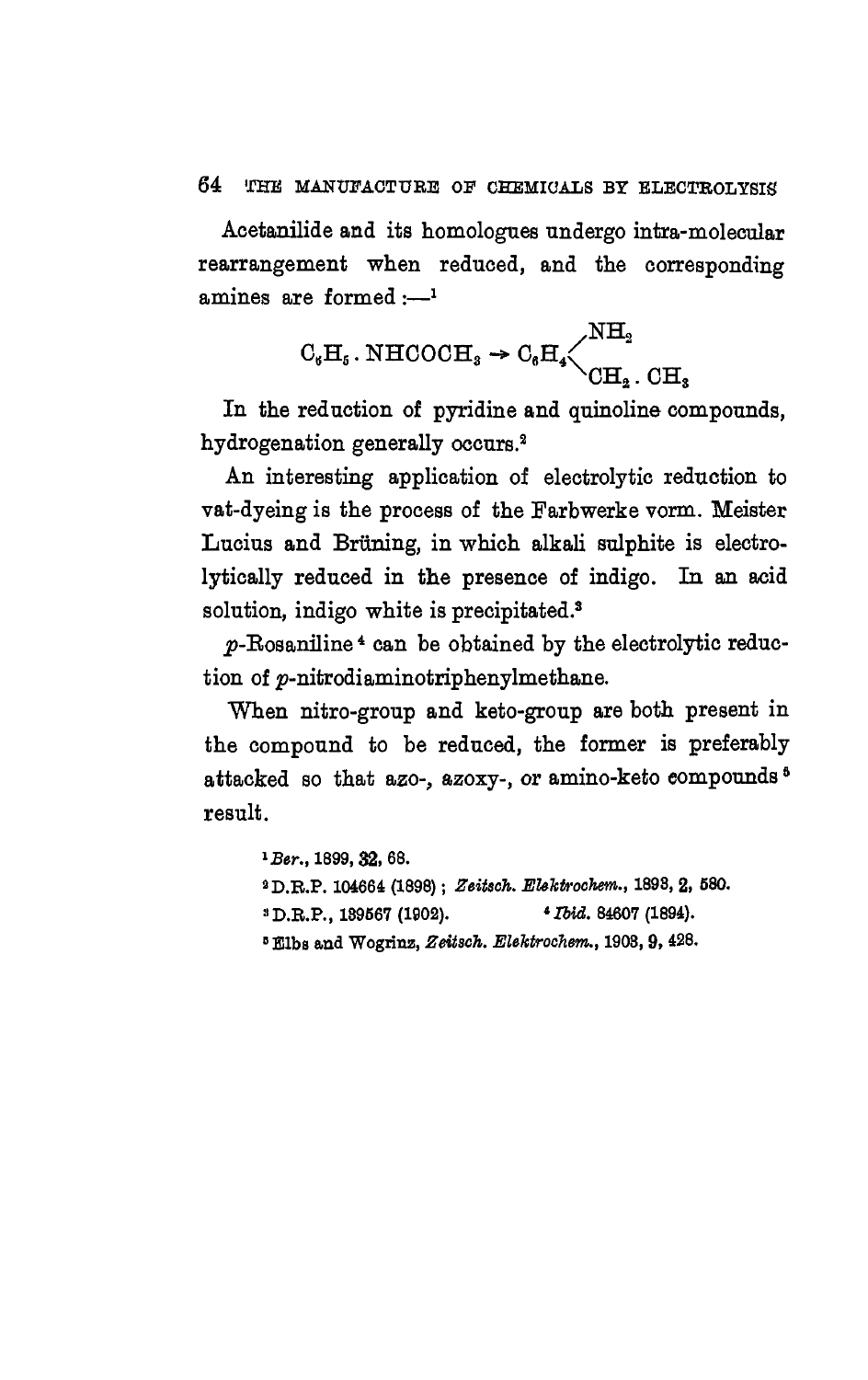## CHAPTEE VII.

OXIDATION AND SUBSTITUTION OF ORGANIC COMPOUNDS.

ALTHOUGH many substances have been produced by oxidation methods: anthraquinone, vanillin, saccharin; oxidation is not so easily graduated as the reduction processes. The overvoltage of oxygen is relatively high at most anodes, and frequently the compound to be oxidised is decomposed during treatment and carbon dioxide formed.

Generally, conditions can be devised for oxidising alcohols to aldehydes and to acids, and the substituent side chains of aromatic compounds can be converted into aldehyde (OHO) or carboxyl (GOOH) groups.

For example o-cresol yields salicylic acid  $:$ 

X)H .OH C6H4<; -> C <sup>6</sup> H <sup>4</sup> ( <sup>X</sup> C H <sup>3</sup> <sup>N</sup> COO H

A good yield of  $p$ -nitrobenzoic acid<sup>2</sup> is obtained from p-nitrotoluene if a lead peroxide anode be employed in a mixture of sulphuric and acetic acids. Investigations upon the oxidation of aromatic side-chains have been conducted by Smith<sup>3</sup> and also by Law and Perkin.<sup>4</sup>

<sup>2</sup>D.B.P. 117129 (1900). <sup>1</sup>Eng. Pat. 103709 (1917). 3  *J. Amer. Ghmi. Soc,* 1900, 22, 723. *\* Trans. Farad. Soc,* 1904,1,1; 1905,1, 251. 5 (65)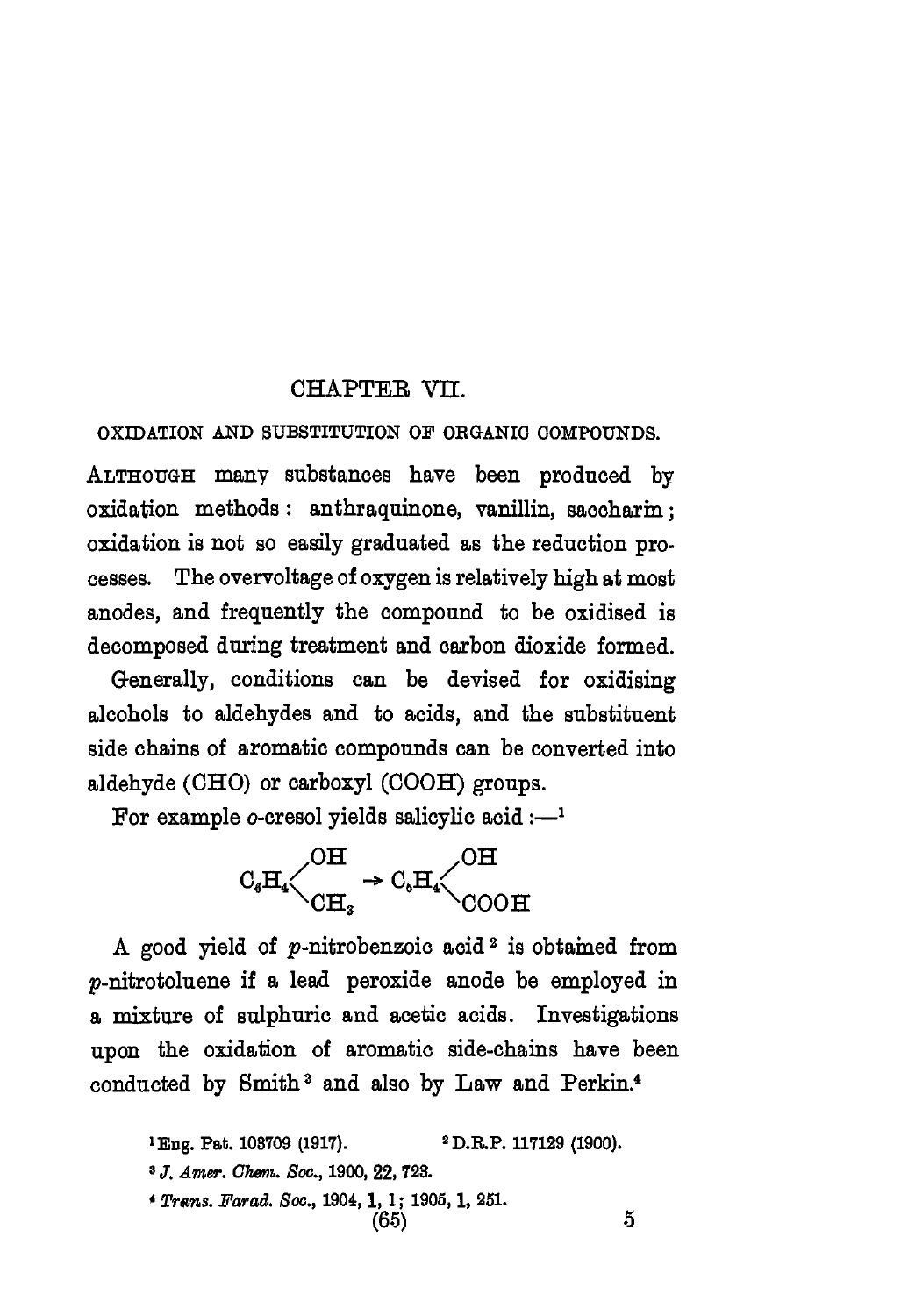### 66 THE MANTTFACTTJEE OF CHEMICALS BY ELECTEOLYSIS

Further examples of successful oxidation by electrolysis may be indicated by reference to the following patents:—

Aniline and hydroquinone can be oxidised to quinone,<sup>1</sup> and the addition of a manganese salt to the electrolyte accelerates the oxidation.

Basic dyes are formed by the oxidation of homologues of triamino-triphenylmethane.<sup>2</sup>

The oxidation of pyrogallol in a sodium sulphate electrolyte yields purpurogallin.<sup>3</sup>

Addition of cerium salts accelerates the electrolytic oxidation of anthracene, naphthalene, and phenanthrene, which yield the corresponding quinones.<sup>4</sup> The hydrocarbons may be in solution or in the form of a finely divided suspension. Anthracene, for example, is oxidised to ANTHBAQUINONE in 20 per cent, sulphuric acid; anode current density is about 5 amps, per dm.<sup>2</sup>, and by the addition of 2 per cent, of cerium sulphate the current efficiency<sup>5</sup> is stated to reach nearly 100 per cent.

The revival of " spent " chromic acid is closely connected with these oxidations, since it has been the practice, for some time, to regenerate the chromic acid after use by electrolysis <sup>6</sup> :—

 $Cr_2(SO_4)_3 + 3O + 5H_2O = 2H_2CrO_4 + 3H_2SO_4.$ 

For this oxidation the " spent liquors," consisting of sulphates of potassium and chromium and also free sulphuric

<sup>c</sup> D.R.P. 103860 (1899); Zeitsch. Elektrochem., 1900, 6, 290, 308,

<sup>1</sup> D.B.P. 117129 (1900). <sup>2</sup> *Ibid.* 100556 (1897).

<sup>3</sup>  *Trans. Chem. Soc,* 1904, 85, 243. <sup>4</sup> D.B.P. 152063 (1904).

<sup>5</sup>  *Electrochem. hid.,* 1904, 2, 249.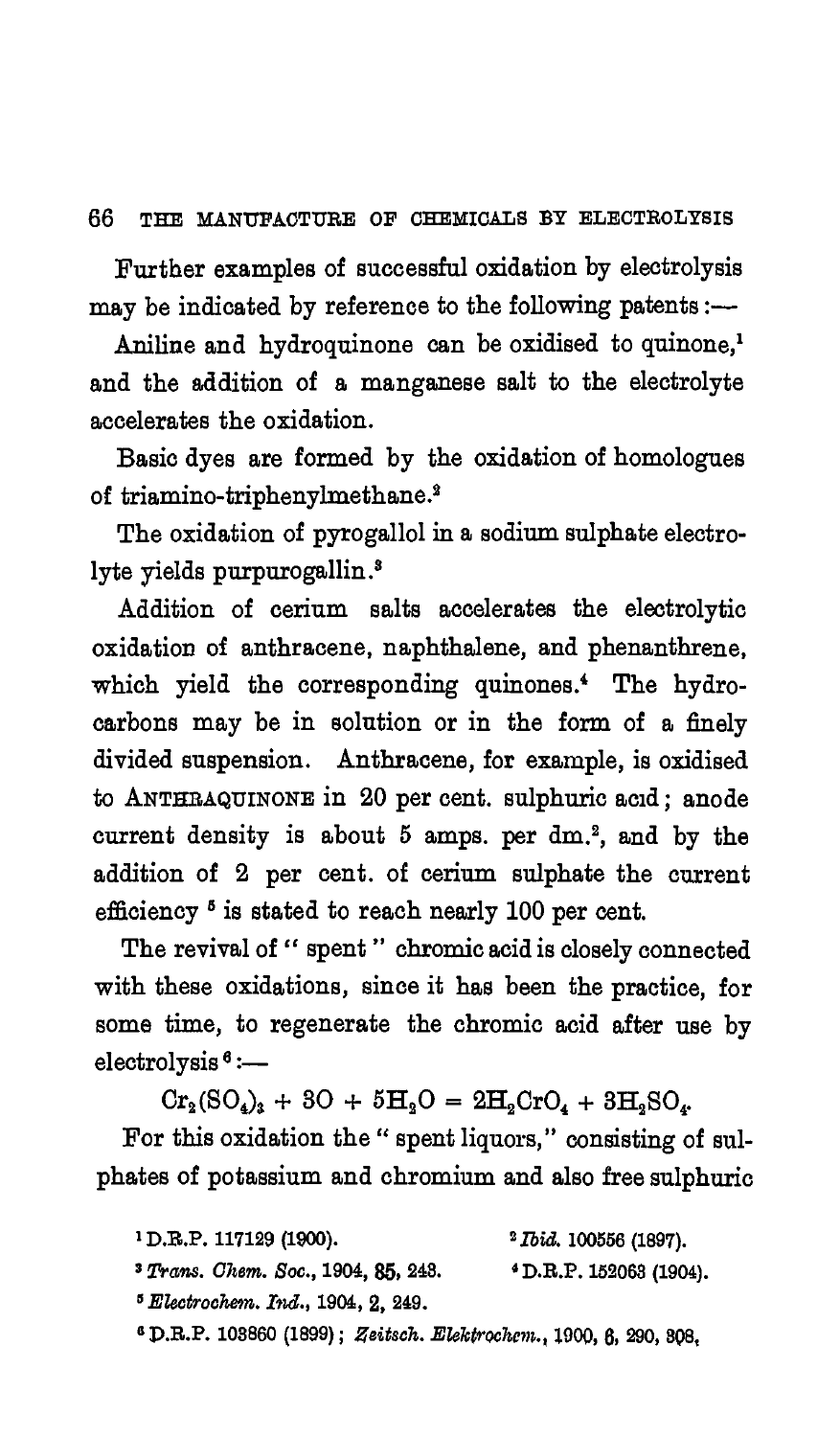acid, are run into the cathode compartment of the electrolytic cell. Here they serve as cathode electrolyte, whilst the previous liquors are oxidised in the anode compartment with a lead anode. At the lead cathode which is separated from the anode by a porous diaphragm, hydrogen gas is discharged, and the acidity of the liquor is diminished whilst that of the anode liquor becomes increased. The amount of  $Cr_2O_3$  present is generally about 100 grams per litre and the sulphuric acid content about 300 grams per litre. A current density of 3 amps. per dm.<sup>2</sup> is employed and the temperature is maintained at 45-60° C.

Miiller and Soller*<sup>l</sup>* have shown that the anode surface, which is actually lead peroxide, acts as a catalyst in accelerating the oxidation.

Naphthalene by similar treatment gives at first naphthoquinone, but further oxidation yields phthalic acid. Phenanthraquinone similarly passes to diphenic acid and benzoic acid.

Vanadium<sup>2</sup> compounds may be employed as catalysts in oxidation ,and reduction processes. For example, anthracene is oxidised to anthraquinone with a lead anode in 20 per cent, sulphuric acid which contains 3 per cent, of vanadic acid. Aniline under similar conditions may be oxidised to benzoquinone, and the latter substance can be efficiently reduced to hydroquinone. Azobenzene and azoxybenzene are stated to give a good yield of benzidine

<sup>1</sup>  *Zeitsch. Elelcfrockem.,* 1905,11, 863; 1913,19, 344, 2 p,K.P. 172654(1906),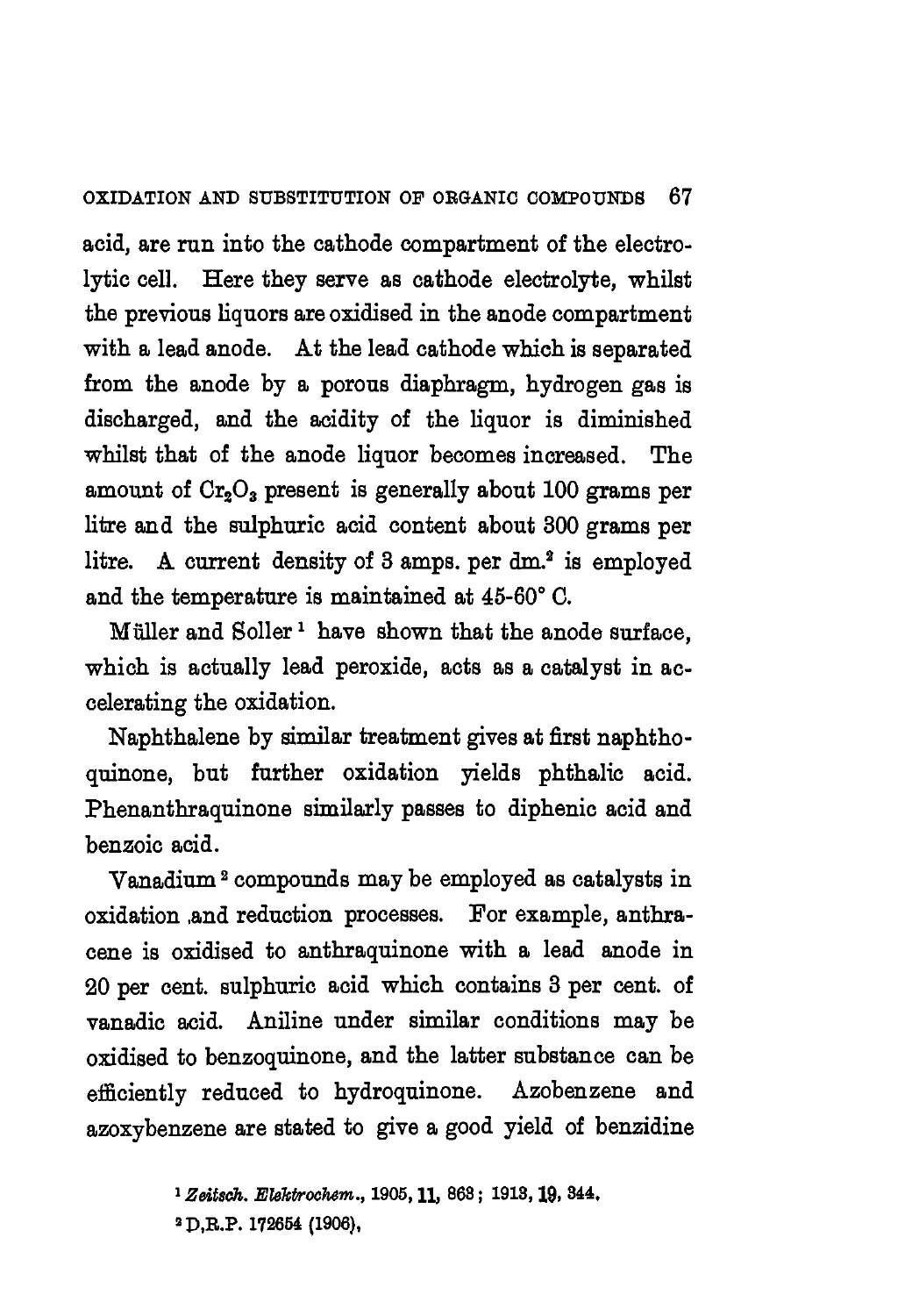68 THE MANUFACTURE OF CHEMICALS BY ELECTROLYSIS in 20 per cent, sulphuric acid in the presence of vanadic acid.

VANILLIN<sup>1</sup> can be formed by electrolytic oxidation of the sodium salt of iso-eugenol. According to the process of F. von Heyden Nchfg. a 15 per cent, alkaline solution of the sodium salt forms the anolyte, and the cathode compartment is filled with caustic soda solution (10-20 per cent.). The temperature is maintained at 60° C, and the lead peroxide anode evidently acts as a catalyst, since with platinum the discharged oxygen is evolved without effecting the oxidation :—

 $\gamma{\rm OH}$  , and  $\gamma{\rm OH}$  $C_6H_3$  - OCH<sub>3</sub> + 30 =  $C_6H_3$  - OCH<sub>3</sub> + CH<sub>3</sub>COOH.

SACCHARIN <sup>2</sup> can be produced by the electrolytic oxidation of o-toluenesulphonamide.

ELECTROLYTIC OXIDATION OF ALCOHOLS.

Methyl alcohol can be oxidised under certain conditions to formaldehyde with a yield of 80 per cent. Elbs and Brunner <sup>3</sup> employed 160 grams of methyl alcohol and 75 grams of sulphuric acid per litre. A smooth platinum anode with a current density of  $3.75$  amps, per dm.<sup>2</sup> gave good results at 30° C, whilst anodes of platinised platinum or lead peroxide gave a low yield of formaldehyde and much oarbon dioxide.

Ethyl alcohol in dilute sulphuric acid gives small amounts

1 D.R.P. 92007 (1895); *Electrochem. Beview,* 1900,1, 81. <sup>2</sup> D.R.P. 85491 (1895). D,RP. 85491 (1895). »*Zeitsch. Elektrochem.,* 1900, 6, 604.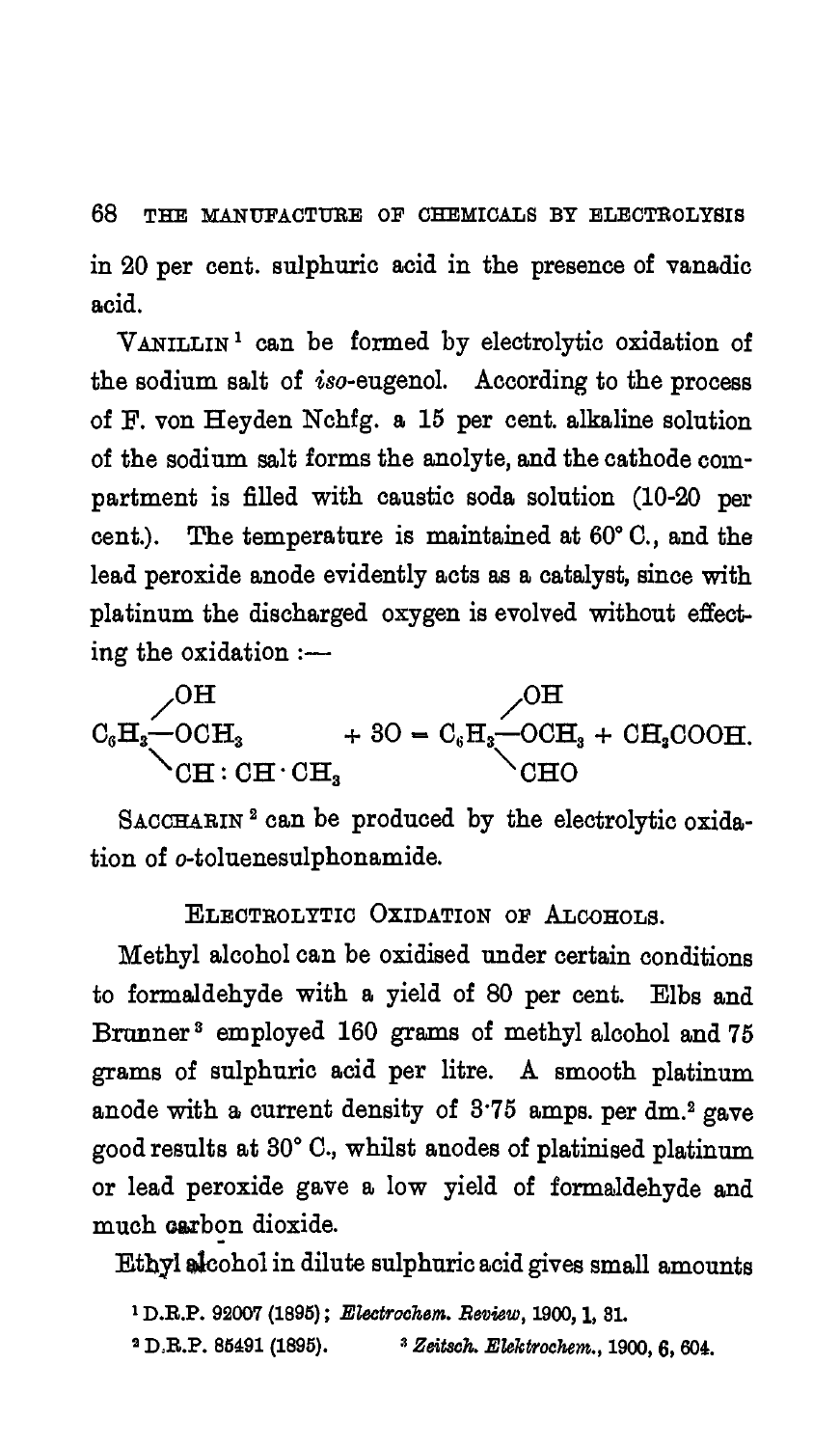of acetaldehyde and acetic acid, whilst in alkaline solution aldehyde resin is formed. If platinised platinum anodes are used, a high yield of acetaldehyde is obtained, whilst at bright platinum, only acetic acid results.

Propyl alcohol<sup>1</sup> shows a somewhat greater resistance to oxidation. Propionic acid is the chief product, and a good yield is obtained at platinum or lead peroxide anodes in sulphuric acid. Iso-propyl alcohol which is more easily oxidised gives a 70 per cent, yield of acetone.

Iso-amyl alcohol is oxidised to *iso~*valeric acid, and glycol<sup>2</sup> gives glycollic acid, trioxymethylene, and a sugar-like substance.

Glycerol<sup>3</sup> gives both glyceric aldehyde and trioxymethylene in sulphuric acid with carbon and platinum anodes, but in alkaline solution acrolein and acrylic acid are formed.

Mannitol on oxidation gives oxalic acid, trioxymethylene, and a sugar-like substance.

A process was devised some years ago by M. Moest<sup>4</sup> for producing alcohol from fatty acids, and by subsequent oxidation the corresponding aldehydes or ketones. For example, an organic acid in the presence of an inorganic acid gives, as chief product, an alcohol containing one carbon atom less than the organic acid. In the presence of sodium chlorate, Moest obtained a yield of 34 per cent, methyl alcohol from sodium acetate, with a current density of 5-20 amps, per dm.<sup>2</sup> , whilst with a current density of

1  *Zeitsch. Elektrochem.,* 1900, 6, 608. *\*Amer. Chem. J.<sup>t</sup>* 1893,15, 656.

<sup>2</sup> *Compt. rend.,* 1876, 82, 562. <sup>4</sup> D.B.P. 138442 (1903).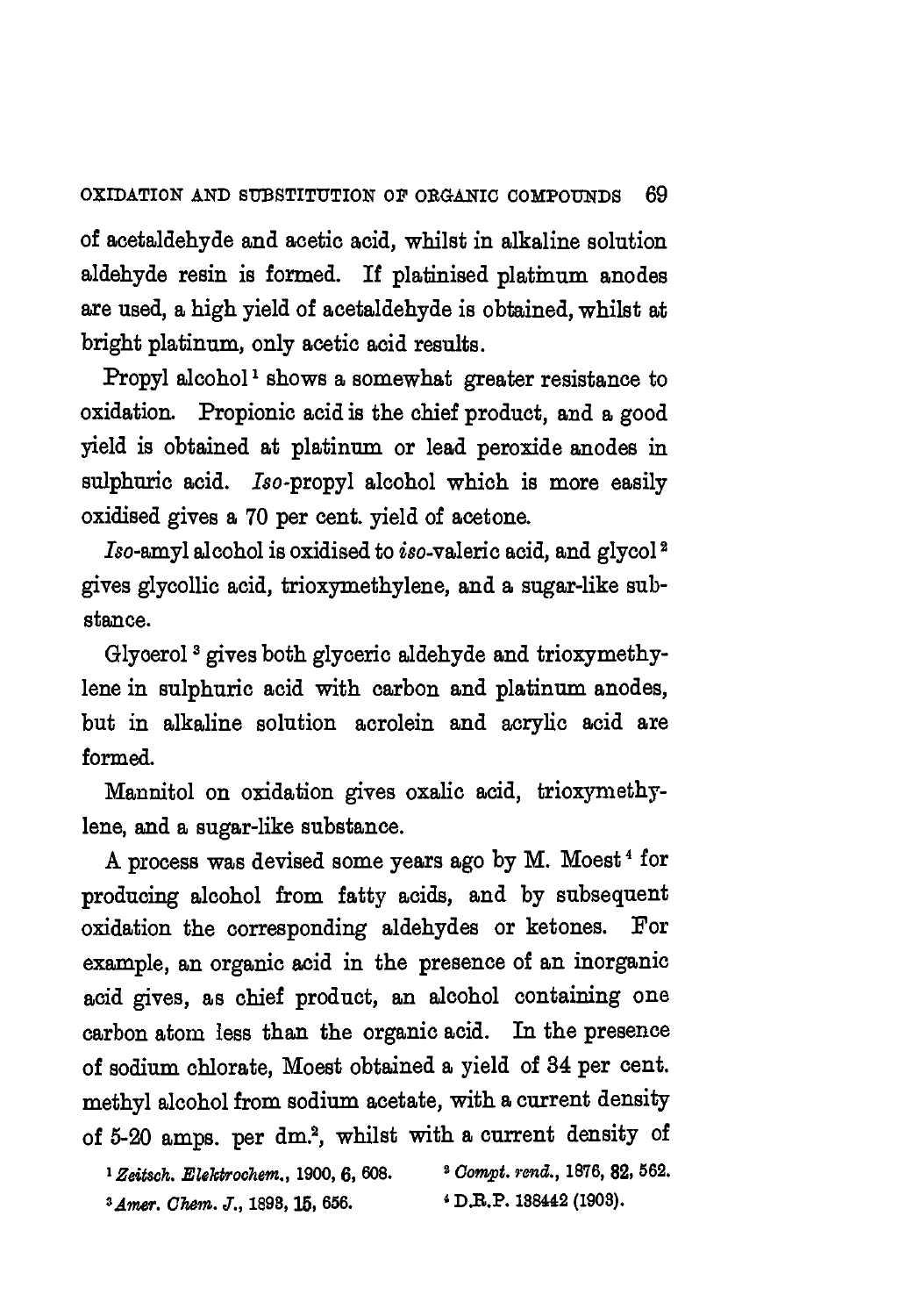70 THE MANUFACTURE OF CHEMICALS BY ELECTROLYSIS

20-30 amps, he obtained 40 per cent, of methyl alcohol. Other fatty acids were found to give similar results.

ELECTROLYTIC SUBSTITUTION OF ORGANIC COMPOUNDS.

Substitution by chlorine, bromine, and iodine has received much attention. The most successful industrial application is presented by IODOFORM.

In the older chemical process in which alcohol reacts with iodine in the presence of sodium carbonate, only about 30 per cent, of the iodine is converted into iodoform :—

 $\text{OH}_3$ .  $\text{OH}_2\text{OH} + 8\text{Na}_2\text{CO}_3 + 5\text{I}_2 + 2\text{H}_2\text{O} = \text{OHI}_3 + 9\text{NaHCO}_3 + 7\text{NaI}.$ 

By electrolysing a solution containing 50 parts of sodium carbonate, 170 parts of potassium iodide, and 100 parts of 96 per cent, alcohol, with a smooth platinum anode, practically all the iodine is generally used in producing iodoform:—*<sup>l</sup>*

 $CH_3 \cdot CH_2OH + 3NaI + 3H_2O = Na_2CO_3 + CHI_3 + NaOH + 5H_2.$ 

The cathode should be of lead, and encased in parchment to prevent cathode hydrogen from destroying the product.<sup>2</sup> The temperature should be 60-70° O. and anode current density 1-2 amps. per dm.<sup>2</sup> with a voltage of  $2-2.5$  volts. The iodoform is produced at the rate of 500 grams per kilowatt-hour (1\*3 grams per amp.-hour) and the current efficiency is about 90 per cent.

The conditions necessary when employing acetone instead of alcohol have been given by H. Abbot.<sup>3</sup>

> <sup>1</sup> D.R.P. 29771 (1884); Eng. Pat. 8748 (1884). 2  *Zeitsch. Elektrockem.,* 1899,.3, 268. s *J% Physical Chem.,* 1903, 84.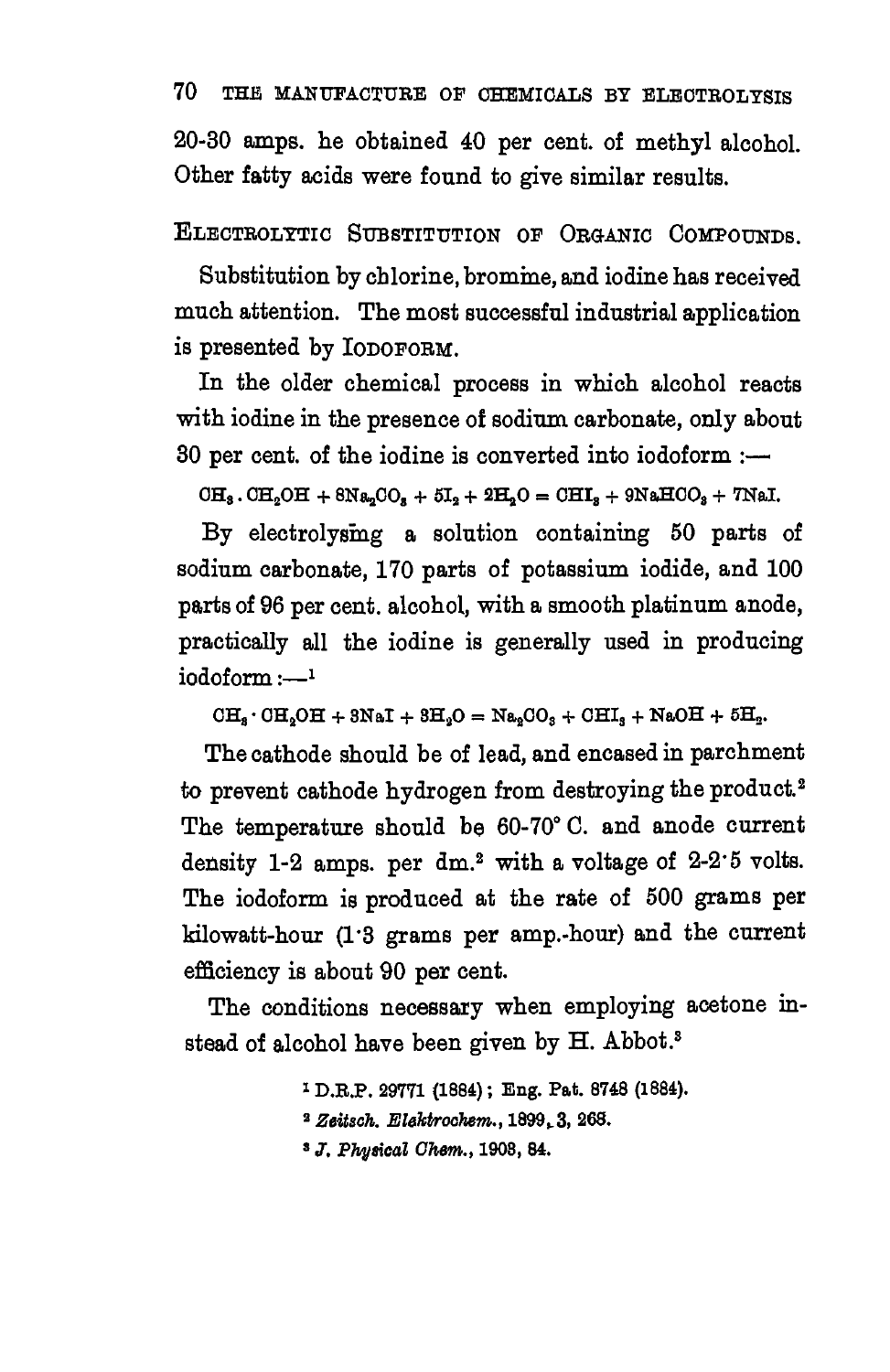#### OXIDATION AND SUBSTITUTION OF OKGANIC COMPOUNDS 71

Bromoform*<sup>l</sup>* is obtained in a similar manner if alkali bromide be employed in the presence of alcohol or acetone. Chloroform is produced by employing alkali chloride with acetone. Schering's<sup>2</sup> patent in this connection has been worked through and confirmed by Teeple.<sup>3</sup> Chloral is produced if alcohol is used in the presence of alkali chloride.<sup>4</sup>

The production of AZO-DYES by electrolysing an anode liquor containing amine, nitrite, and phenol or naphthol was worked out by Löb.<sup>5</sup>

The nitrous acid liberated at the anode reacts with the amine to form a diazonium compound, and this immediately condenses with the phenolic substance which is present to produce the azo-dye. Cooling is desirable though not so important as in the ordinary chemical method, since the diazonium compound couples with the phenol immediately it is formed; but a diaphragm must be used to separate anode from cathode. Orange II., Congo red, dianisidine blue, and many other colours have been formed in this way.

Aromatic compounds in the presence of alkali halides or solutions of halogen acids are usually substituted when subjected to electrolysis. Phenols are readily substituted, and several antiseptics have been obtained in this manner. From thymol in alkali solution, and in the presence of

2 D.R.P. 29771 (1884).

<sup>3</sup> J. Amer. Chem. Soc., 1904, 26, 536.

6  *Zeitsch. Elektrochem.,* 1904,10, 237.

<sup>1</sup>  *Amer. Cham. Jowrn.,* 1902, 27, 63; *Trans, Amer. Etektrochem,,* 1905, 8, 281.

<sup>&</sup>lt;sup>4</sup> Elektrochem. Zeitsch., 1894, **1**, 70.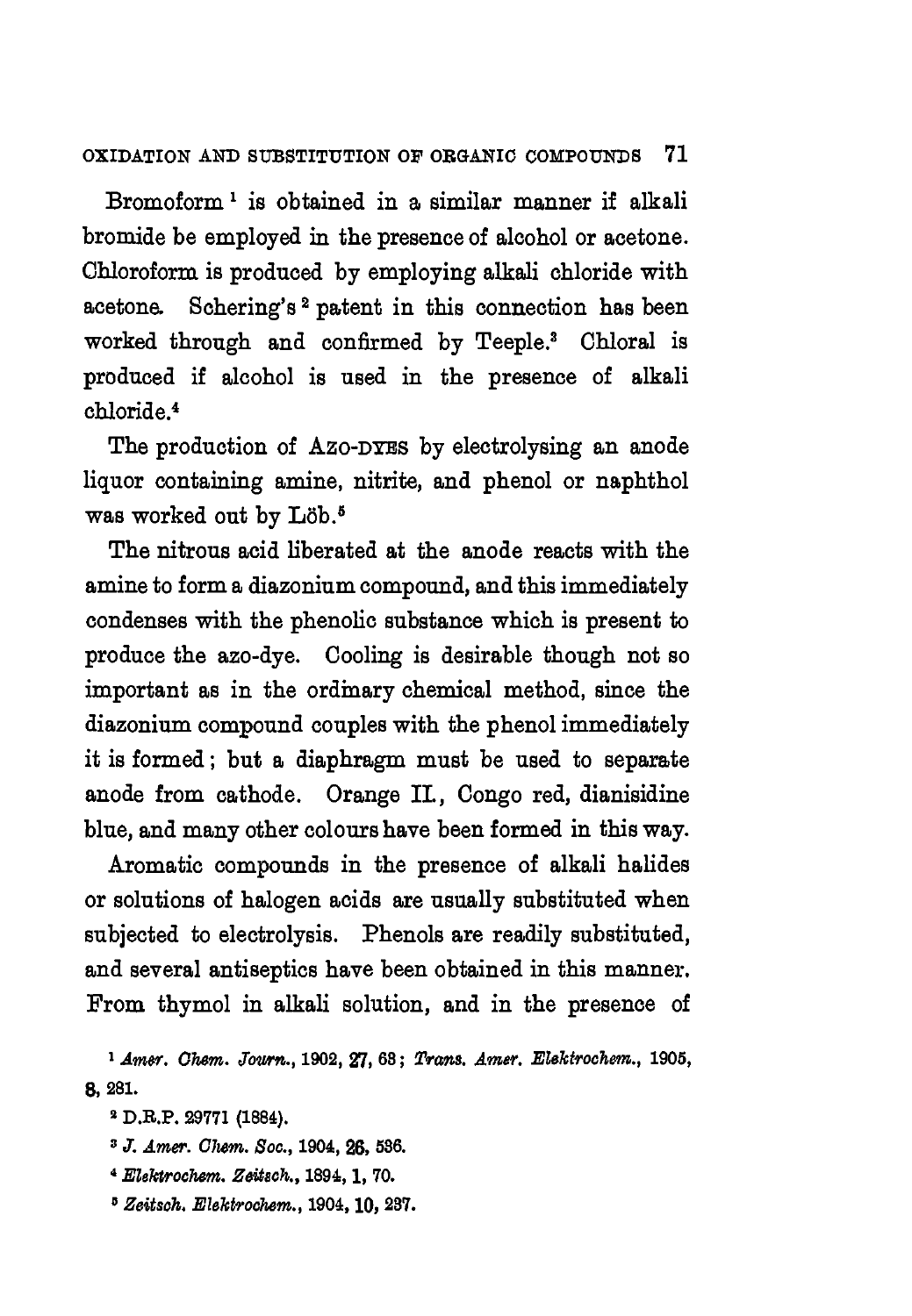72 THE MANUFACTUEE OF CHEMICALS BY ELECTKOLYSIS potassium iodide, the substitution compound dithymoldiiodide (aristol)*<sup>1</sup>* is formed. This method has also been employed for obtaining eosin and other halogen derivatives of the fluorescem group.<sup>2</sup> Good yields of excellent quality, it is claimed, can be obtained.

# CONDENSATION BY ELECTROLYSIS.

Many years ago, Brown and Walker<sup>3</sup> found that by electrolysis of mono-esters of dibasic acids, carbon dioxide was removed, and the residues condensed to form a dibasic ester of higher molecular weight.

For example, ethyl potassium malonate reacts in the following manner, giving diethylsuccinic ester:—

 $\mathrm{C}\mathrm{O}\mathrm{O}\mathrm{C}\mathrm{K}$  change  $\mathrm{CH}_2$   $\cdot$   $\mathrm{CO}\mathrm{O}\mathrm{C}_2\mathrm{H}_5$  $2\text{CH}_2\big\{\begin{array}{r} = \\ - \end{array}\big\}$  +  $2\text{CO}_2 + 2\text{K}$ .  $\text{COOC}_2\text{H}_\text{6}$   $\text{CH}_2 \cdot \text{COOC}_2\text{H}_\text{6}$ 

The method has been expanded by Mulliken and Weems,<sup>4</sup> and also by von Miller and Hofer.<sup>5</sup>

The principle has been applied to the preparation of aromatic compounds from the carboxylic acid copper salts.<sup>6</sup> The disappearance of the blue colour of the copper salt indicates the completion of the reaction. Ethylene diamine is produced from the copper salt of glycine:—

 $(CH_2NH_2COO)_2Cu = C_2H_4(NH_2)_2 + 2CO_2 + Cu.$ 

<sup>1</sup> D.R.P. 64405 (1891). <sup>a</sup> *Ibid.* 108838 (1899).

- 3  *Annalen,* 1891, 261,107 ; 1893, 274, 41.
- *Amer. Chem. Journ.*, 1893, 15, 323; 1894, 16, 569.
- 6  *Ber.,* 1895, 28, 2427, 3488. <sup>6</sup>D.B.P. 147943 (1904).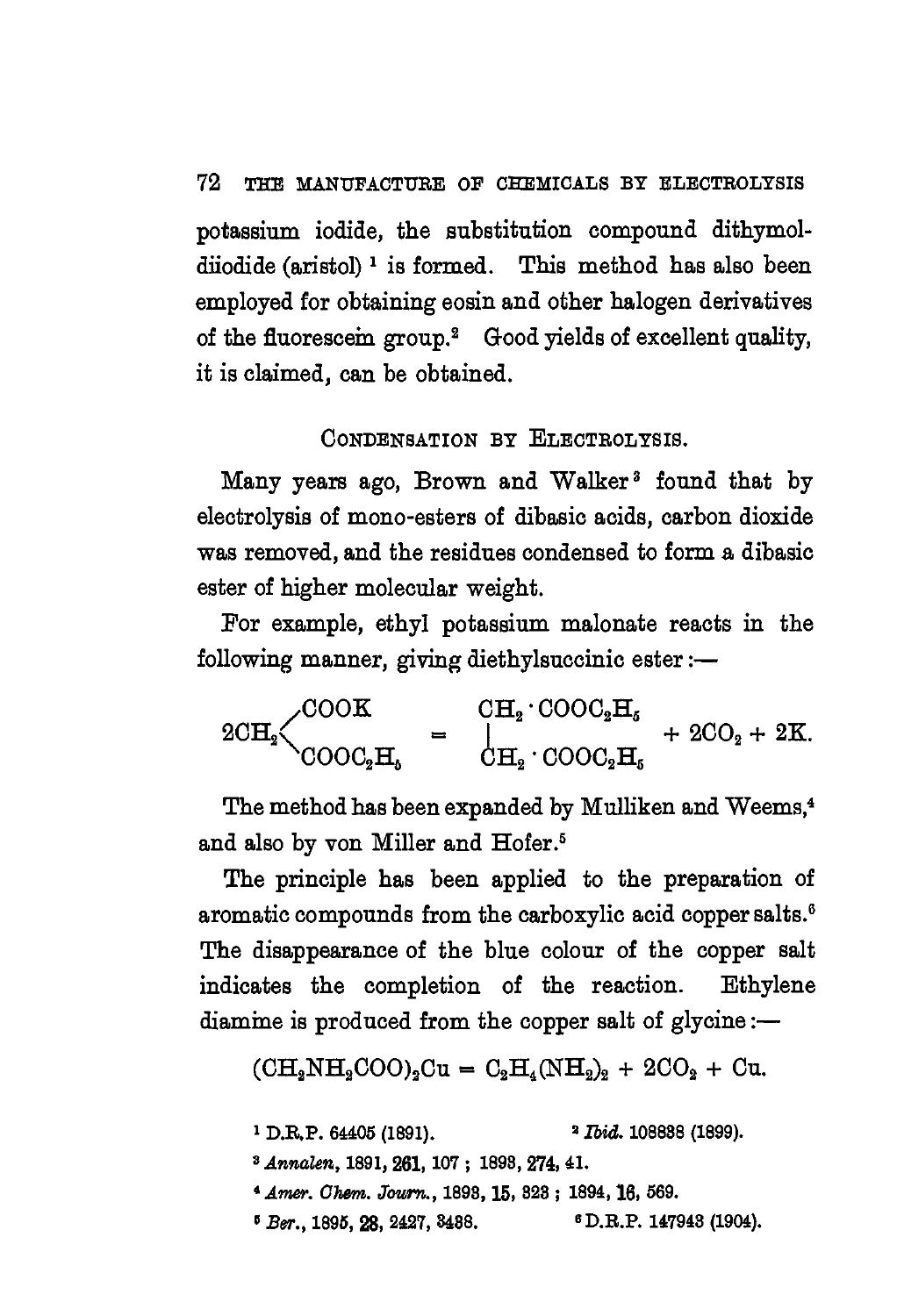### OXIDATION AND SUBSTITUTION OF ORGANIC COMPOUNDS 73

In a similar manner the copper salt of  $p$ -amino-benzoic acid gives benzidine:—

$$
2C_6H_4\begin{pmatrix}NH_2\\COO\end{pmatrix} = NH_2 \cdot C_6H_4 \cdot C_6H_4 \cdot NH_2 + 2CO_2.
$$

ELECTEOLYSIS WITH ALTEBNATING CURBENT.

Electrolytic oxidation may be moderated by superimposing alternating current upon direct current. 0. Eeitlinger*<sup>1</sup>* has shown that alternating current diminishes the overvoltage at the anode during electrolysis, and it is thus possible to prepare oxidation products which are not easily obtained by direct current only. Ethyl and propyl alcohols give aldehydes, whereas when oxidised with continuous current only, the principal product is the corresponding acid.

Prom toluene suspended in dilute sulphuric acid (density 1\*22) it is possible to obtain benzaldehyde and benzoic acid if A.C. be superimposed upon D.C., whereas with D.C. only, the toluene is completely oxidised to carbon dioxide and water. Similarly p-benzaldehyde sulphonic acid is obtained from toluene sulphonic acid.

By the same method sulphuric acid may be made to yield a considerable quantity of ozone, whilst ammonia may be oxidised to nitrous acid (40 per cent, yield) without the formation of nitric acid.

These investigations indicate that we have here a valuable means of controlling oxidation processes.

<sup>1</sup> Zeitsch. Elektrochem., 1914, 20, 261.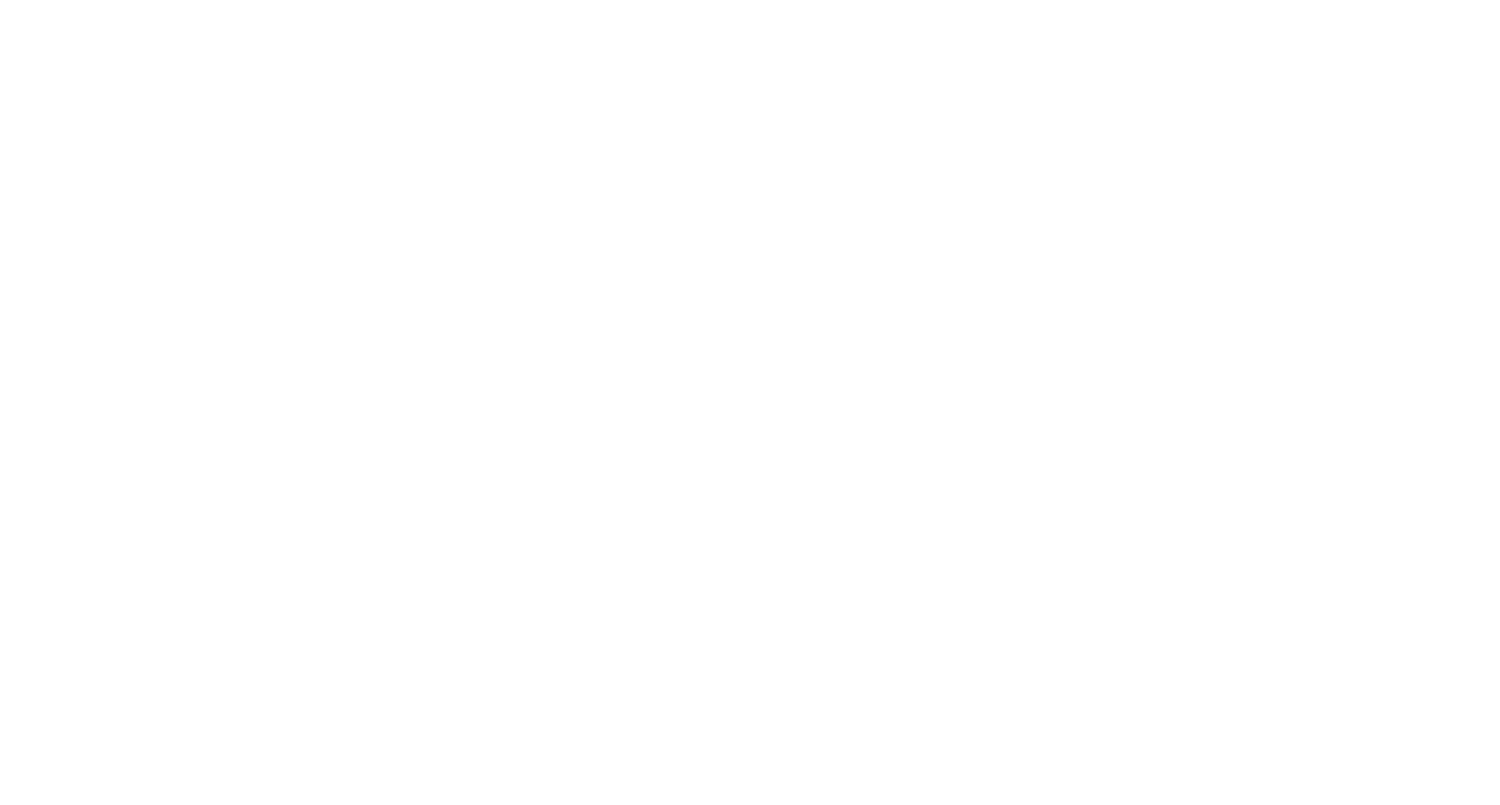## APPENDIX.

#### ELECTRICAL UNITS.

 $Ampere = A current carrying 1 coulomb per second.$ Coulomb  $= A$  quantity of electricity which will deposit 0°001118 gram of silver from a specified solution of silver nitrate.  $\text{Quantity} = \text{current} \times \text{time}$  $= I \times T$ .  $Faraday = 96,500 coulombs.$ Gram-calorie  $= A$  unit of energy  $= 4.189$  joules. Horse-power =  $A$  unit of power = 746 watts.  $Joule = A$  unit of energy  $= 1$  watt-second  $= 0.239$  gram-calorie.  $Joules = volts \times coulombs.$ Kilowatt-hour  $(K.W.H.) = A$  unit of energy = 1000 watt-hours.  $=$  Work done in 1 hour when the power in the circuit is 1 kilowatt.  $Ohm = The unit of resistance. The resistance of a column of mercury$ 106 $\cdot$ 3 cms. long, oross-seotion 1 mm<sup>2</sup> and weight 14:452 grams at 0° C. Ohm's Law is stated thus:  $I = E/R$  where  $I =$  current strength  $E =$  pressure in volts,  $R =$  resistance in ohms.  $Volt = A unit of pressure or potential.$  $=$  The pressure necessary to send a current of 1 ampere through a resistance of 1 ohm. Watt =  $\Delta$  unit of power = The rate at which energy is expended when an unvarying current of 1 ampere flows under a pressure of 1 volt.  $Watts = amperes \times volts.$ 

 $1000$  Watts  $= 1$  kilowatt.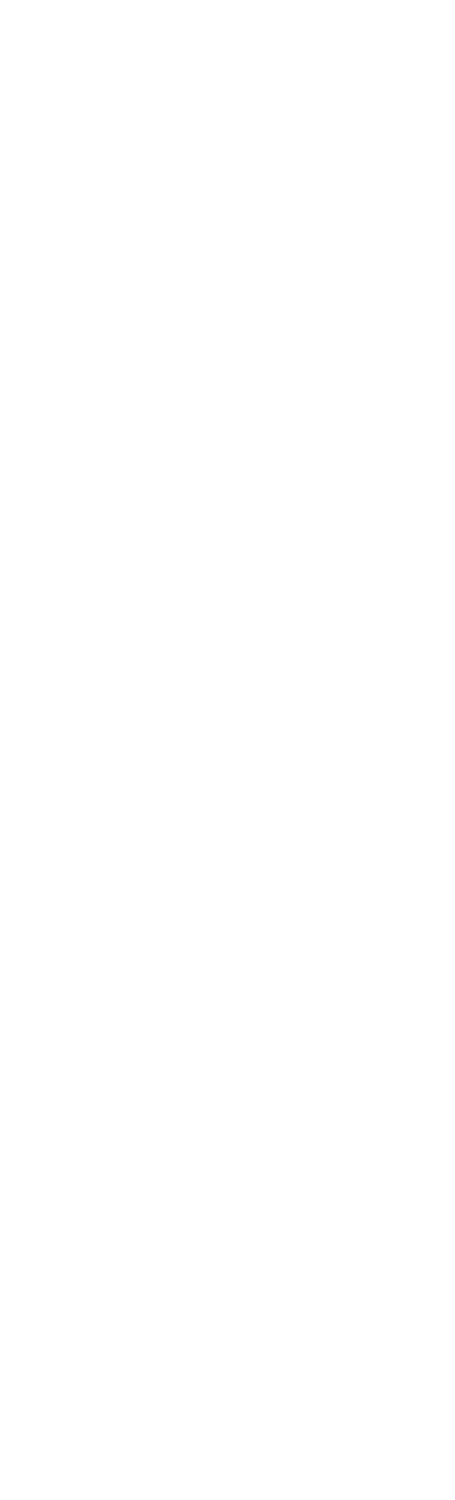#### **INDEX OF AUTHOES AND NAMES OF FTEMS.**

ARCHIBALD & Wartenburg, 16. JELLINEK, 36. Askenasy, 27.

Kremann, 47.

BACKER, 62. Bancroft, 52. Boehringer & Sohne, 33, 56, 62. Briggs, 52. Browne, 44. Brown & Walker, 72. Brunner, 68. Burgess *&* Hambuechen, 44. Byers & Walter, 52.

COHEN, 52. Consortium fur Elektrochemie, 20. Constam, 22.

D'ARSONVAL, 4. Dary, G., 30.<br>Del Proposto, 10. Dennis, 46.

EASTON, 34. Elbs, 17,18, 36, 55. Engels, 48.

FARADAY, 2. Farbwerke vorm. Meister, Lucius und Brüning, 64. Friedberger, 18.

GARDNER, 43. Garuti, 10. Gattermann, 54. Gesellsohaft fur Elektro-Osmose, 49. Griesheim Elektron Co., 26.

HABER, 57, 59. Hansen. 22. Hayek von, 28. Hazard-Flamand, 14.

INTERNATIONAL Oxygen Co., 14. Isenberg, 45.

LATCEINOFF, 4. Law, 65. Le Blanc, 43. Leriche, 46. Levi, 19. Lewis, 51. Lob, 53, 55, 57, 71. Lorenz, 27, 40. Luckow, 42. MARSHALL, 17, 18. Moeat, 69. Moissan, 37. Moller, 62. Muller, 18,19, 29, 34, 67. NATIONAL Oxy-hydric Co., 15. Kewbery, 58. Nodon, 30. Noyes & Clement, 55. PBRKIN, F. M., 46, 65. Pompili, 10. Pouleno Frères, 38. Pritchett, 33. REITLINGER, 73.<br>Ronard, 5. SALZBERGWBRKE, 26. Schering, 25. Schmidt, 5. Schonherr, 18. Schoop, 8. Schuckert, 13. Smith, 65.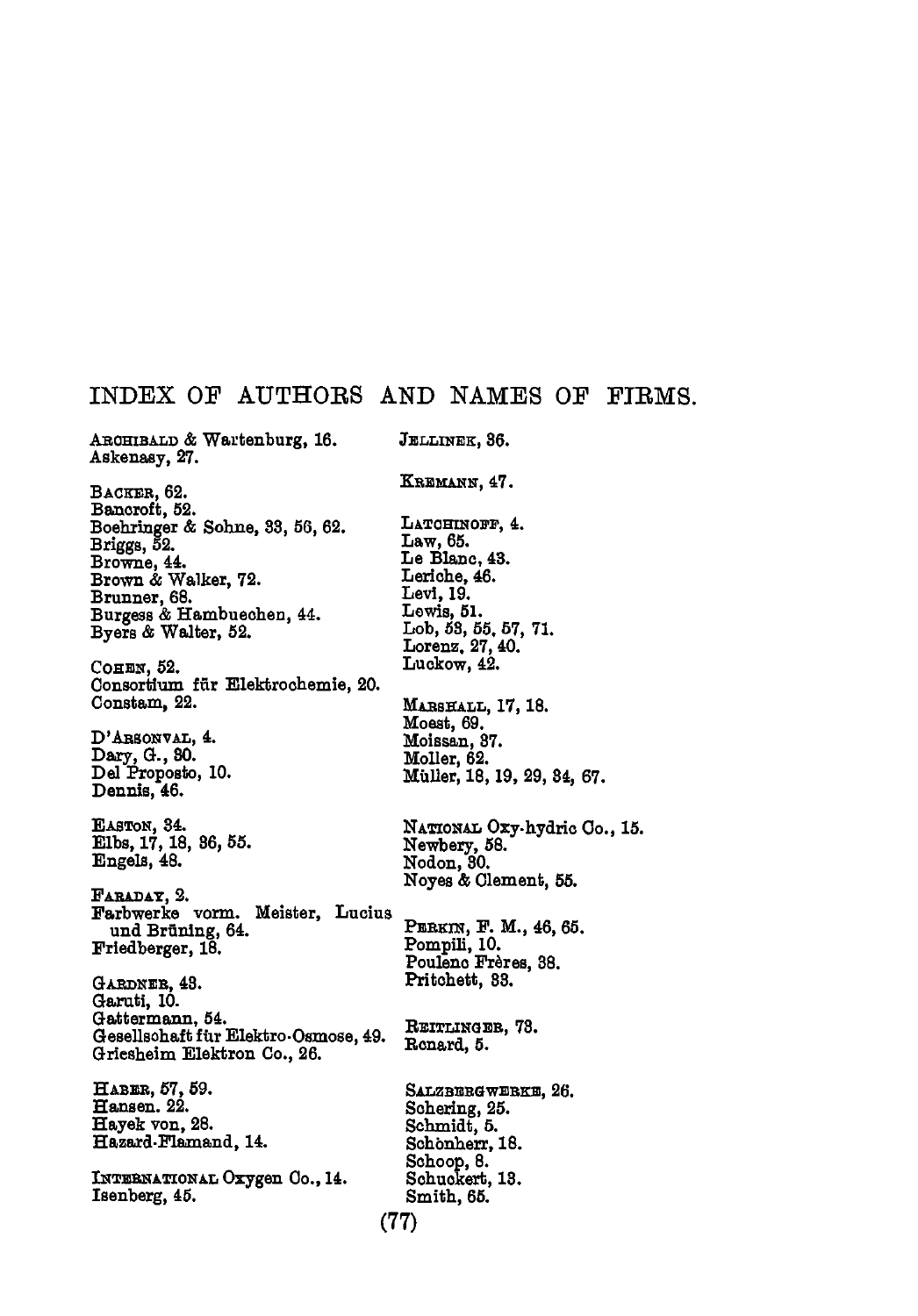78 THE MANUFACTUBB OF CHEMICALS BY ELECTROLYSIS

Société l'Oxyhydrique, 12. (VAREILLE, 15. Society of Chemical Industry, Basle, 61.

TAIPEI., 32, 33, 57, 63. Woltereok, 44. Thompson, 28.

WINSSINGER, 12.<br>Woltereck, 44.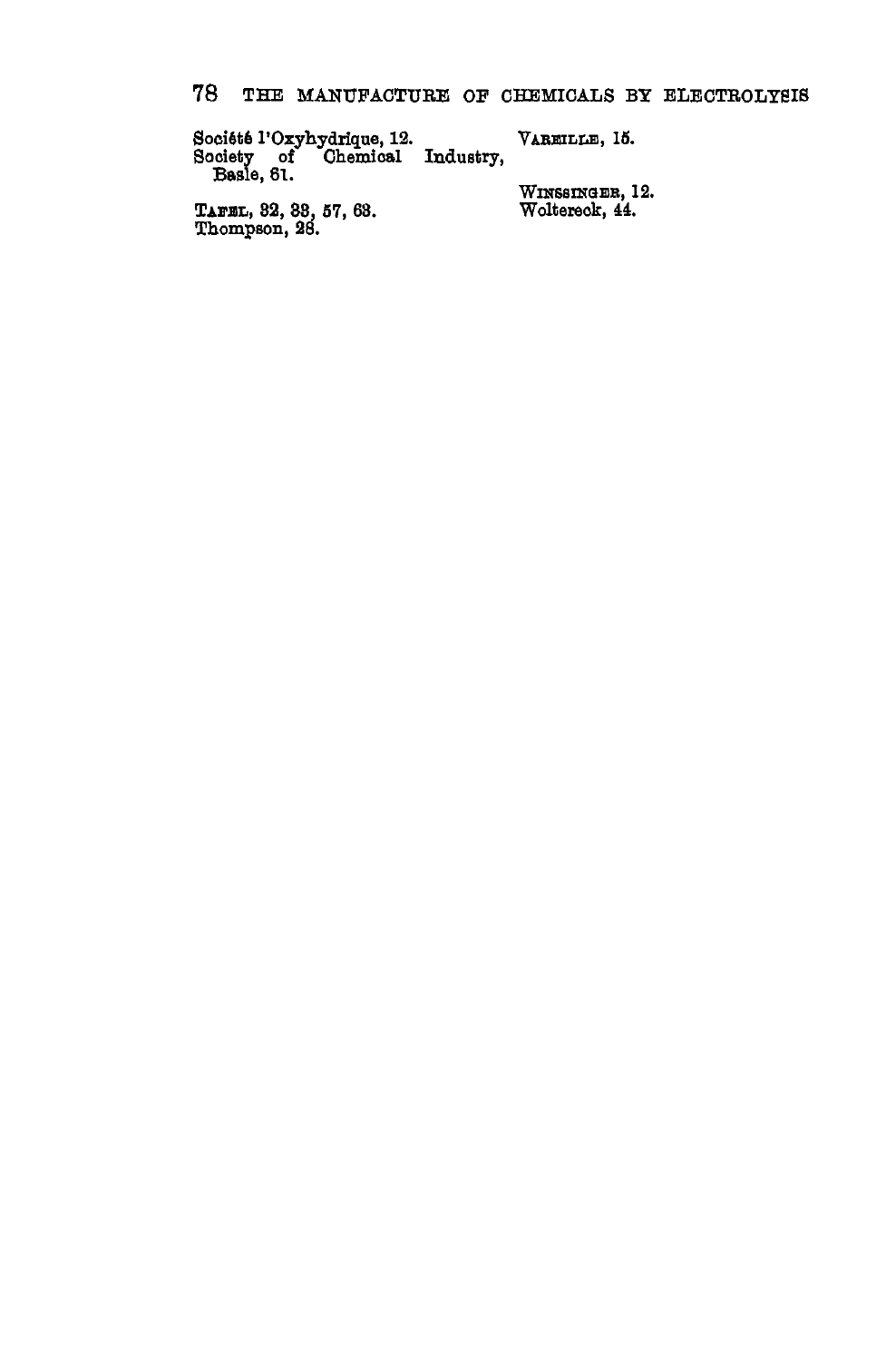# SUBJECT INDEX.

AOETANILIDE, reduction of, 64. Alcohols, oxidation of, 68. Aldehydes, formation of, 68, 69. Alloys, pyrophoric, 47. Alternating current, use of, 16, 73. Alumina, purification of, 51. Aminophenols, formation of, 54, 61. Ammonium persulphate, 19, 21. Aniline, formation of, 55, 61. Anthracene, oxidation of, 66. Anthraquinone, 67. Aromatic side chain, oxidation of, 65. Azo-compounds, formation of, 56, 59, 60. Azo-dyes, production of, 71. Azoxy-compounds, production of, 59. BBNZIDINE, formation of, 56, 60. Bromofonn, formation of, 71. Browne process for white lead, 44. CADMIUM sulphide, formation of,  $42.$ 42. Oarbonyl group, reduction of, 63. Catalytic electrodes, 57, 67. Chloral, formation of, 71. Ohloranilines, formation of, 55. Chloroform, formation of 71, Chrome yellow, precipitation of, 43. Chromic acid, regeneration of, 66. Condensation by electrolysis, 72. Current concentration, 36. DECOMPOSITION voltage, 2. Dehydration by electro-osmosis, 50. Deoxycafieine, formation of, 63. Dibasic esters, formation of, 72. Diazotisation by electrolysis, 71. ELECTRO-OAPILLARY processes, 51. Electrodes of alloy, 27, 61. Electrode potential, 57, 59. Electro-osmosis, 49, 52. FILTER-press cells for electrolysis of water, 5, 15. Fluorine, production of, 87. Fluorine, production of, 57.<br>Formaldehyde, production o Formaldehyde, production of, 68. GARDNER process for white lead, 43. Garuti cell for electrolysis of water, 10. Glue, separation of constituents of, 50. Glycerol, oxidation of, 69. Glycol, oxidation of, 69. HYDRAZINBS, formation of, 62. Hydrazo-compounds, formation of, 59, 60.<br>Hydrogen, electrolytic production of, 2. Hydrogen peroxide, 21. Hydrosulphite, formation of, 35. Hydroxylamine, formation of, 32. INDIGO, reduction of, 64. Iodoform, production of, 70. LANTHANUM, separation of, 46. Lead ohromate, 43. — peroxide, 43. — sulphate, 43. MANGANESE salts, use of, in oxidation, 66.<br>Mannitol, oxidation of, 69. Methyl alcohol, oxidation of, 68. Methyl alcohol, oxidation of, 68. Misoh metall, preparation of, 47. NAPHTHALENE, oxidation of, 67. Nitric acid from peat, production of, 30. Nitrites, formation of, 34. Nitrobenzene, reduction of, 54. Nitro-compounds, reduction of, 54. Nodon's process for making nitric acid,  $30_s$ (79)